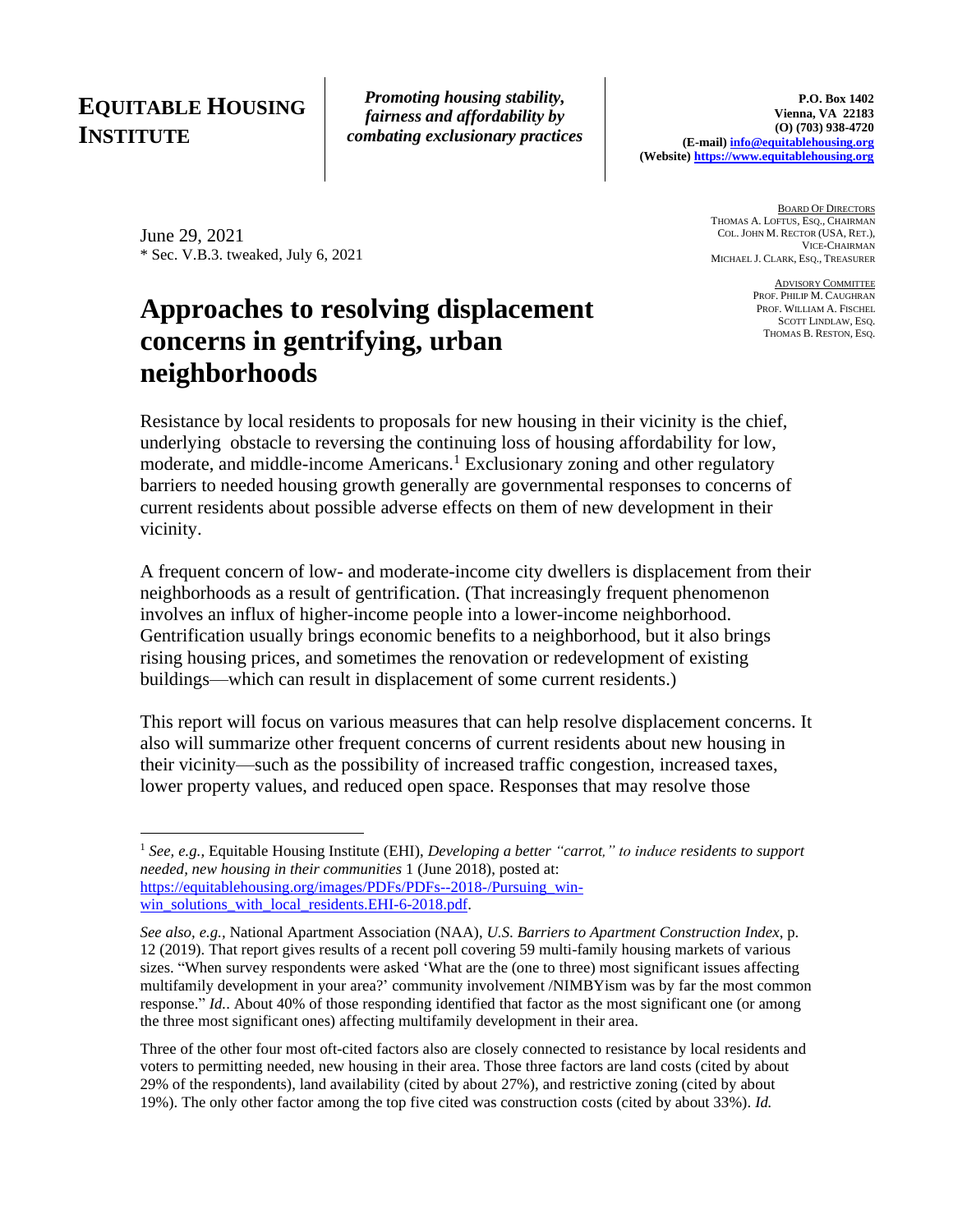concerns will be suggested. A well thought-out housing and infrastructure plan generally can satisfy common concerns—if the ways that those concerns will be met are made clear to local residents.

Some residents' concerns about the effects of new housing in their area may be legitimate; others are illegitimate. Either way, it is very important to respond to those concerns effectively. After all, the current residents elect the local officials who are ultimately responsible for decisions on housing issues.

This report will discuss the following issues:

| I. |                                                                      |    |                |              | MOUNTING LOSS OF HOUSING AFFORDABILITY IN AMERICA AND |          |
|----|----------------------------------------------------------------------|----|----------------|--------------|-------------------------------------------------------|----------|
|    |                                                                      |    |                |              |                                                       |          |
|    | II. DEVELOPMENT CONCERNS OF SUBURBANITES, GENERALLY                  |    |                |              |                                                       |          |
|    | III. DEVELOPMENT CONCERNS OF CITY DWELLERS, GENERALLY                |    |                |              |                                                       |          |
|    |                                                                      |    |                |              |                                                       |          |
|    |                                                                      |    |                |              | V. STRATEGIES FOR RESOLVING DISPLACEMENT CONCERNS     | 10       |
|    |                                                                      |    |                |              |                                                       | 11       |
|    | B. Increasing the supply of below-market-rate housing in gentrifying |    |                |              |                                                       |          |
|    |                                                                      |    |                |              |                                                       | 13       |
|    |                                                                      |    |                |              | 1. Low-income housing tax credit (LIHTC) program      | 14       |
|    |                                                                      |    |                |              |                                                       | 14       |
|    |                                                                      |    |                |              |                                                       | 16       |
|    |                                                                      |    |                | $\mathbf{i}$ |                                                       | 16       |
|    |                                                                      |    |                |              |                                                       | 17       |
|    |                                                                      |    |                |              |                                                       | 18       |
|    |                                                                      |    |                |              |                                                       | 20       |
|    |                                                                      |    |                |              |                                                       | 20       |
|    |                                                                      |    |                |              |                                                       | 21       |
|    |                                                                      |    |                |              |                                                       | 22<br>23 |
|    |                                                                      |    |                |              |                                                       |          |
|    |                                                                      |    | a.             |              |                                                       | 23       |
|    |                                                                      |    | $\mathbf{b}$ . |              |                                                       | 24       |
|    |                                                                      |    | $\mathbf{c}$ . |              |                                                       | 26       |
|    |                                                                      |    | d.             |              |                                                       | 27       |
|    |                                                                      |    | e.             |              |                                                       | 28       |
|    |                                                                      |    |                |              |                                                       | 29<br>30 |
|    |                                                                      |    | 1.             |              |                                                       |          |
|    |                                                                      | 2. |                |              |                                                       | 30       |
|    |                                                                      |    |                |              |                                                       | 32       |
|    |                                                                      |    |                |              |                                                       | 35       |
|    |                                                                      |    |                |              |                                                       | 35       |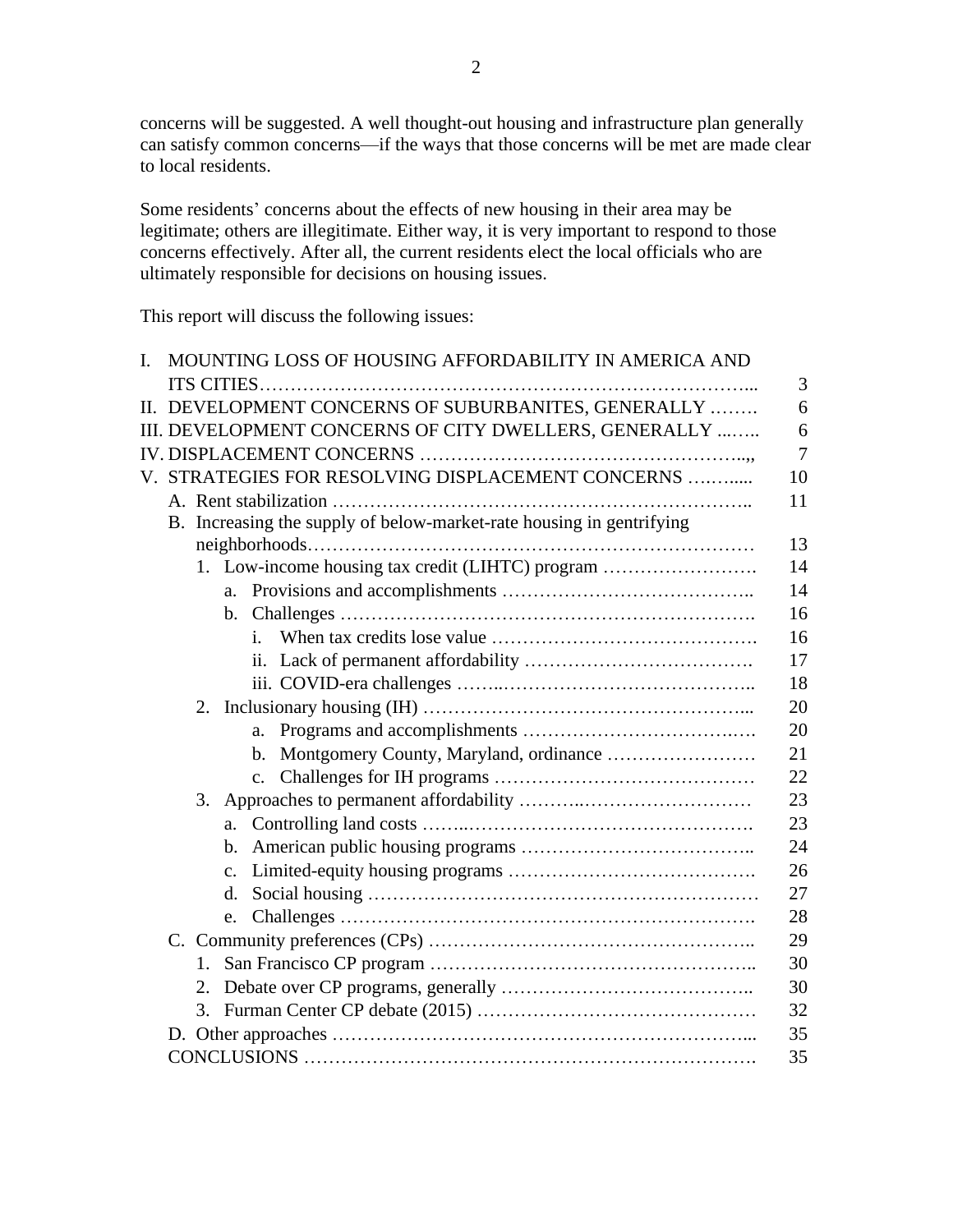#### **I. MOUNTING LOSS OF HOUSING AFFORDABILITY IN AMERICA AND ITS CITIES**

The increasing shortfall of housing supply in the United States, compared to the evergrowing demand, has caused chronic hyperinflation in housing prices and burdensome housing costs for a high and rapidly-increasing proportion of Americans over the last several decades.<sup>2</sup> Low- and moderate-income people have been hit hardest, and most members of racial and ethnic minorities are on the lower end of the income and wealth spectrums.<sup>3</sup>

Most low- and moderate-income American households rent their housing, and about 36 percent of U.S. households were renters, as of 2016.<sup>4</sup> The median rent payment in the United States rose 61 percent between 1960 and that year, while the median income among renters grew only 5 percent (adjusted for inflation).<sup>5</sup>

As a result, the proportion of American rental households that pay more than 30 percent of their household income for housing (the standard definition of "housing cost burdened") roughly doubled between the 1960s and 2016—from 23.8 percent to 47.5 percent. <sup>6</sup> About half of those households (11.0 million) had "severe" cost burdens by 2016—that is, they paid more than 50 percent of their household income for housing.<sup>7</sup>

Since 2001, the fastest growth in cost burden shares has been among moderate-income renters. For example, the share of cost-burdened renters

<sup>3</sup> Douglas S. Massey and Jacob S. Rugh, *Segregation in Post-Civil Rights America: Stalled Integration or End of the Segregated Century*, ANNALS AM. ACAD. POL. SOC. SCI 2 (Mar. 8, 2016), [https://pubmed.ncbi.nlm.nih.gov/26966459/.](https://pubmed.ncbi.nlm.nih.gov/26966459/) From 1970 to 2010, "the socioeconomic gap between whites and minorities has widened, even as many minority members have moved into the middle class." *The State of the Nation's Housing 2018* (hereinafter SONH 2018")*,* JOINT CTR. FOR HOUSING STUD. OF HARV. U., 16 (2018). "Minorities made up half of the nation's low-wealth households in 2016, up from 39 percent in 1995. They also accounted for more than three-quarters of the growth in low-wealth households between

1995 and 2016." <sup>4</sup> *See, e.g., More U.S. households are renting than at any point in 50 years,* PEW RESEARCH CENTER (July 19, 2017). (as of 2016, there were about 43.3 million rental households and 75 million owner-occupied households). *See also* SONH 2018 *supra* note 6, at 25 (there was a net increase of about 1.1 million owneroccupied units in 2017, and a net reduction of 180,000 rental households).

<sup>5</sup> *See, e.g., More U.S. households are renting than at any point in 50 years,* PEW RESEARCH CENTER (July 19, 2017).

<sup>6</sup> *The State of the Nation's Housing 2018* (hereinafter SONH 2018")*,* JOINT CTR. FOR HOUSING STUD. OF HARV. U., 5. (2018). *See also*, Whitney Airgood-Obrycki, *Even Fully-Employed and Moderate Income Households Struggle to Pay Rent*, JOINT CTR. FOR HOUSING STUD. OF HARV. U., (Jul. 5, 2018), posted at: [https://www.jchs.harvard.edu/blog/even-fully-employed-and-moderate-income-households-struggle-to](https://www.jchs.harvard.edu/blog/even-fully-employed-and-moderate-income-households-struggle-to-pay-the-rent)[pay-the-rent.](https://www.jchs.harvard.edu/blog/even-fully-employed-and-moderate-income-households-struggle-to-pay-the-rent)

<sup>7</sup> *See* SONH 2018*, supra* note 6, at 5, 30.

<sup>2</sup> *See, e.g.,* EHI, *Toward a comprehensive ban on exclusionary housing practices,* pp. 2-5 (2020), posted at: [https://www.equitablehousing.org/images/PDFs/PDFs--2018-/EHI-Toward-comprehensive-ban-tech\\_edits-](https://www.equitablehousing.org/images/PDFs/PDFs--2018-/EHI-Toward-comprehensive-ban-tech_edits-10-2020.pdf)[10-2020.pdf.](https://www.equitablehousing.org/images/PDFs/PDFs--2018-/EHI-Toward-comprehensive-ban-tech_edits-10-2020.pdf)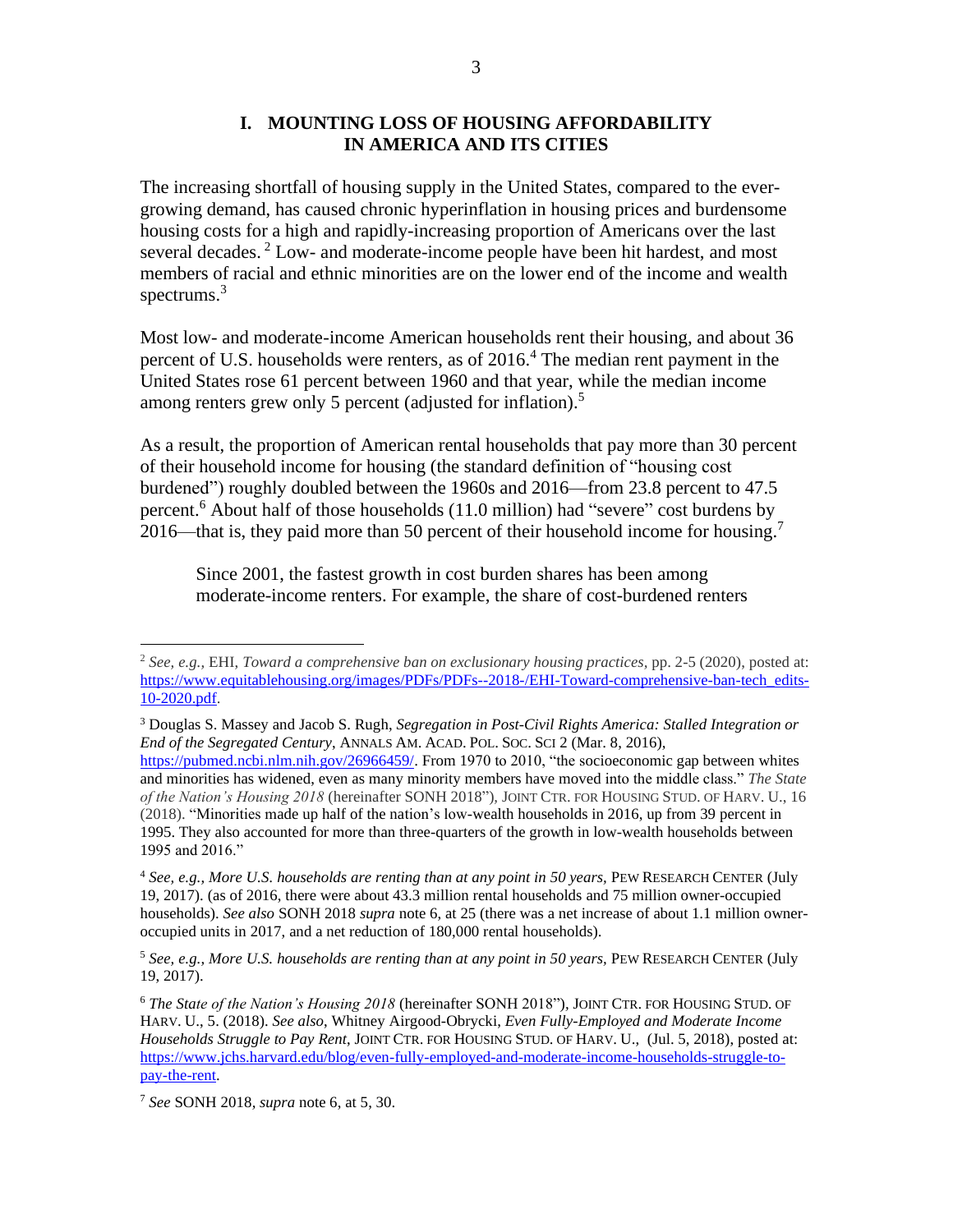making \$30,000-\$45,000 (in constant dollars) rose from 37 percent in 2001 to 50 percent in 2016. During the same time frame, the share of costburdened renters making \$45,000-\$75,000 nearly doubled from 12 percent to 23 percent.<sup>8</sup>

Cities generally have higher shares of rental households than suburbs and rural areas,<sup>9</sup> and "cities have historically been the home of disproportionate numbers of the poor and of racial and ethnic minorities."<sup>10</sup> Among minority groups: "Cost-burdened shares continue much higher among Black (45 percent) and Hispanic households (43 percent) than among Asian and other minority households (36 percent) or White households (27 percent)."<sup>11</sup> Even among households within the same income groups, larger shares of minorities than Whites are cost burdened.<sup>12</sup>

Mounting housing cost burdens have severely impacted the ability of households in the bottom quartile of income (most of whom are renters) to pay for food, health care and other basic needs.<sup>13</sup> About 90% of households with severe housing cost burdens (households that spend more than 50 percent of their household income for housing) are in that bottom quartile. They have incomes of less than \$30,000, and such households constitute a little less than one-quarter of American households.

Between 2001 and 2016, the funds that households in the bottom quartile of income can devote to food, health care and basic needs other than housing declined almost 20%, from \$730 to just \$590 per month, in inflation-adjusted dollars.<sup>14</sup> Families with children need several times that amount to cover essential non-housing expenses, even in the most affordable metropolitan areas.<sup>15</sup>

<sup>12</sup> *Id.*

<sup>14</sup> *See* SONH 2018, *supra* note 6, p. 5.

<sup>8</sup> Whitney Airgood-Obrycki, *Even Fully-Employed and Moderate Income Households Struggle to Pay Rent*, JOINT CTR. FOR HOUSING STUD. OF HARV. U., (Jul. 5, 2018), posted at: [https://www.jchs.harvard.edu/blog/even-fully-employed-and-moderate-income-households-struggle-to](https://www.jchs.harvard.edu/blog/even-fully-employed-and-moderate-income-households-struggle-to-pay-the-rent/)[pay-the-rent/.](https://www.jchs.harvard.edu/blog/even-fully-employed-and-moderate-income-households-struggle-to-pay-the-rent/)

<sup>9</sup> *See, e.g*., Andrew Soergel, *Renters Are Rocking the Suburbs,* U.S. News (March 8, 2016) ("a greater percentage of people living in major cities rented their homes compared with those who live in the suburbs," as of 2014); posted at: [https://www.usnews.com/news/articles/2016-03-08/suburbs-have-become](https://www.usnews.com/news/articles/2016-03-08/suburbs-have-become-a-haven-for-renters)[a-haven-for-renters.](https://www.usnews.com/news/articles/2016-03-08/suburbs-have-become-a-haven-for-renters)

<sup>10</sup> *See, e.g.,* Vicki Been, *City NIMBYs,* 33 J. Land Use, 217, 218 (2018) ("cities have historically been the home of disproportionate numbers of the poor and of racial and ethnic minorities").

<sup>11</sup> SONH 2018, *supra* note 6, p. 31.

<sup>13</sup> *See, e.g., The State of the Nation's Housing 2019,* JOINT CTR. FOR HOUSING STUD. OF HARV. U., 5 (2019) (hereinafter SONH 2019).

<sup>&</sup>lt;sup>15</sup> *Id.* at 31 (citing Economic Policy Institute's estimate that families with children need at least \$2,700 per month for non-housing expenses, even in the most affordable metros.) "In sharp contrast, households in the highest quartile saw their incomes climb significantly in 2001–2016 while their monthly housing costs increased only \$20, leaving \$10,600 each month for all other expenses." *Id.*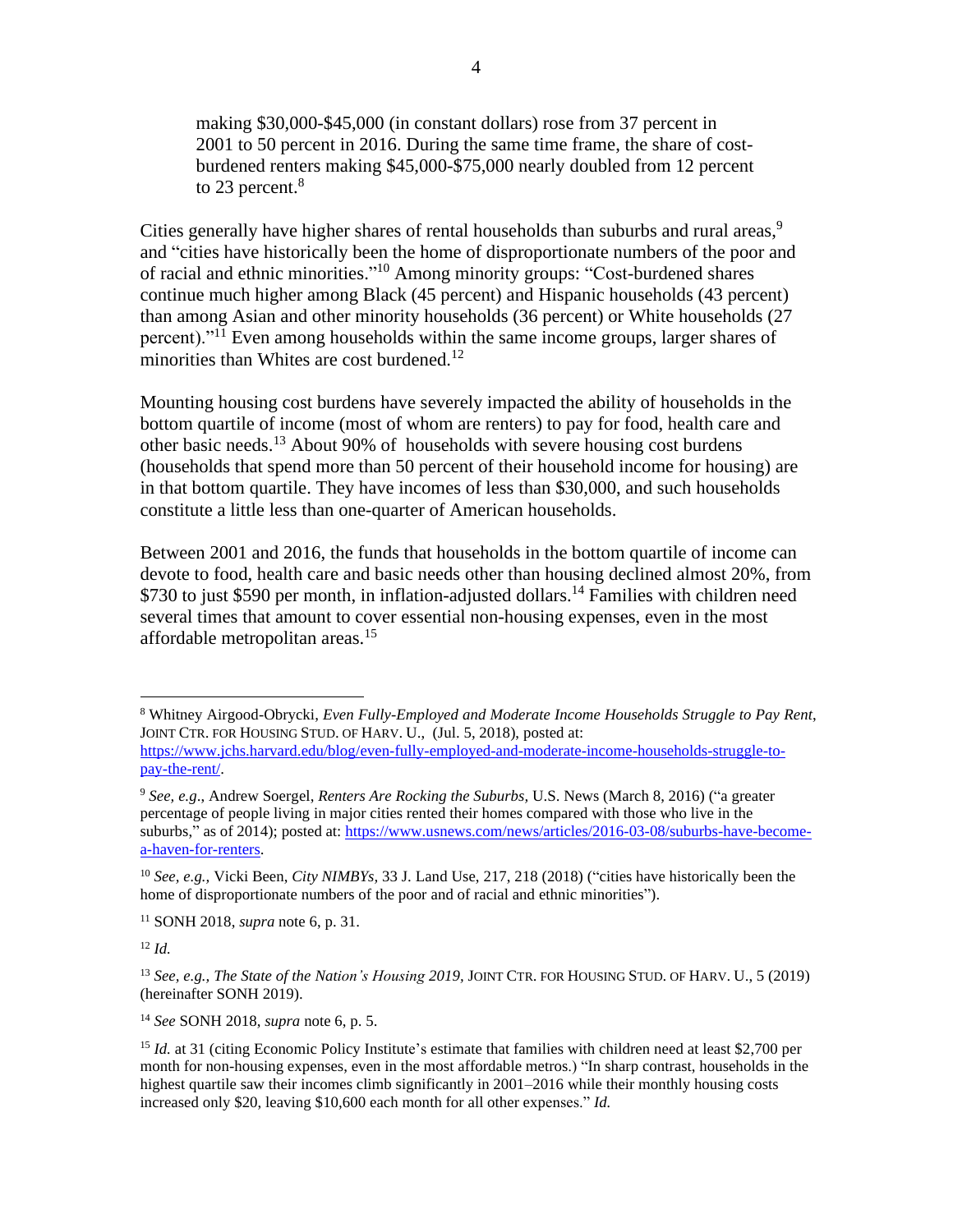Online real estate database company Zillow concludes: "Communities where people spend more than 32 percent of their income on rent can expect a more rapid increase in homelessness."<sup>16</sup> Zillow's data, collected from 386 American housing markets, indicates that as rent burdens in a community increase from 32 percent to 50 percent of household income, the incidence of homelessness roughly doubles, to more than one in 200 residents. 17

Even for homeowners, housing price increases were much greater than typical income increases, between 1960 and 2016. The median home value increased 112 percent during that period, while median income for owners rose only 50 percent.<sup>18</sup> For low- and moderate-income homeowners, making the payments for the increasingly limited supply, and rapidly escalating prices, of homes for sale is becoming more and more challenging.

Furthermore, there has been a pronounced increase in residential isolation of Americans by income ("wealth segregation") over the last 50 years. A study by the Stanford University Center for Education Policy Analysis found that the percentage of families in America's large metropolitan areas who lived in predominantly "rich" or "poor" neighborhoods more than doubled between 1970 and 2012.<sup>19</sup> The increase was fairly steady, from 15 percent to 34 percent of the overall population of those metros, during that period.<sup>20</sup> Those large metros are home to roughly 65 percent of the total U.S. population. 21

There also was a significant, and fairly steady, increase in residential isolation by income in smaller metropolitan areas during that period, according to that the study.  $^{22}$  Because most minority group members are on the lower end of the income and wealth spectrums,

<sup>16</sup> Chris Glynn & Alexander Casey, *Homelessness Rises Faster Where Rent Exceeds a Third of Income* (Dec. 11, 2018); posted at: [https://www.zillow.com/research/homelessness-rent-affordability-22247/.](https://www.zillow.com/research/homelessness-rent-affordability-22247/)

<sup>17</sup> *Id.*

<sup>&</sup>lt;sup>18</sup> SONH 2018, *supra* note 6, at 5 (the divergence of housing costs and household incomes was fairly steady during that period, for both renters and homeowners, with the most dramatic changes occurring in the 2000s.)

<sup>19</sup> K. Bischoff & S. Reardon, *The Continuing Increase in Income Segregation, 2007–2012*, STANFORD CENTER FOR EDUCATION POLICY ANALYSIS 5 (2016). (The percentage who lived in predominantly "middle-income" neighborhoods declined about 24 percent between 1970 and 2012 (from 85 percent to 66 percent of the residents of those metros).

<sup>20</sup> Bischoff & Reardon (2016), *supra* note 17, at 5–6, 17.

<sup>21</sup> K. Bischoff & S. Reardon, *Residential Segregation by Income, 1970-2009*, STANFORD CENTER FOR EDUCATION POLICY ANALYSIS 7 (2014).

 $^{22}$  In those smaller metros, the percentage of families who lived in predominantly "rich" or "poor" neighborhoods, as opposed to middle-income neighborhoods, rose from 9.6 percent in 1970 to 21.6 percent in 2012, according to the study. *Id*.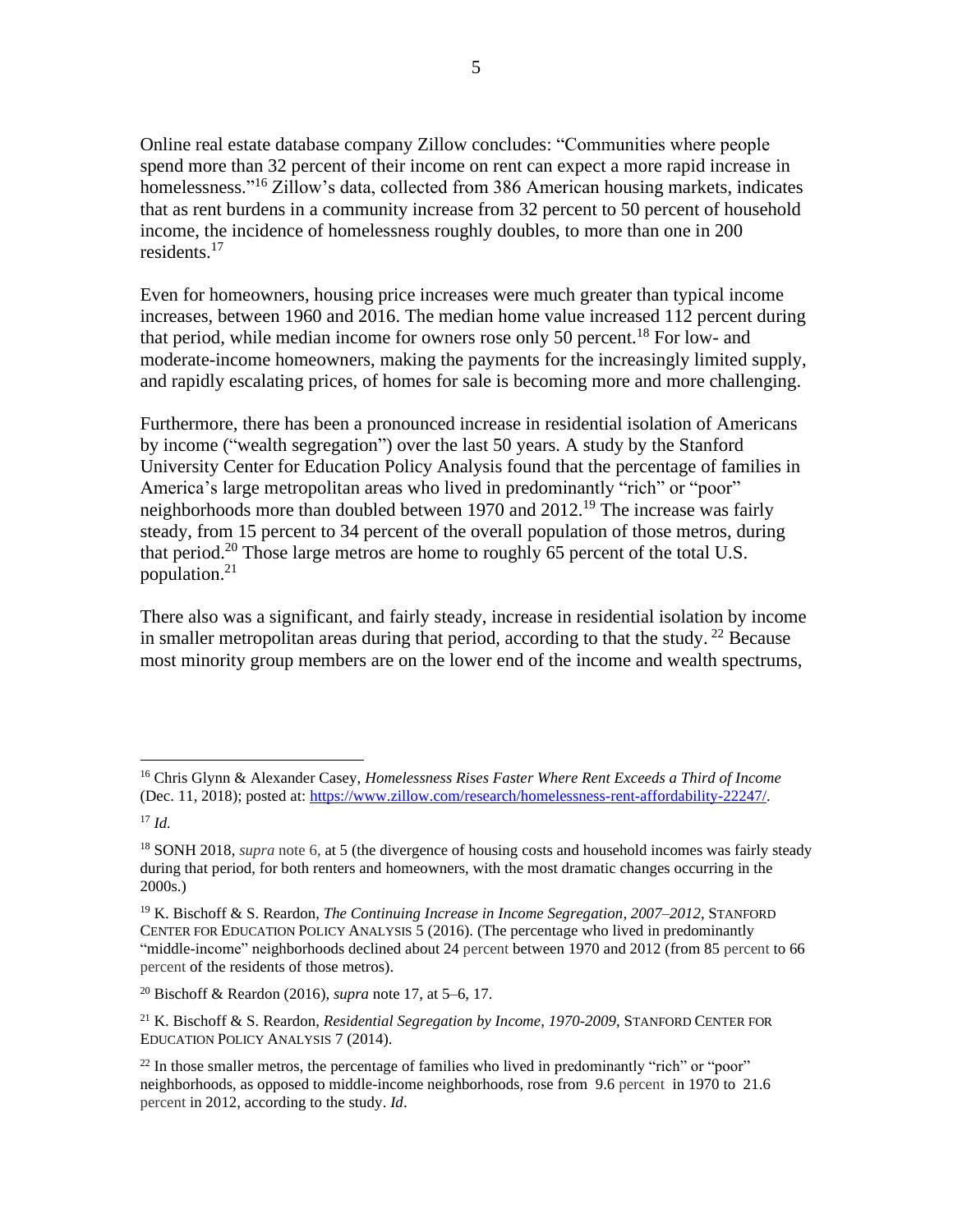the increasing separation of Americans into predominantly "rich" or "poor" neighborhoods has a disproportionate impact on minority groups.<sup>23</sup>

This report will touch briefly on the extraordinary—and hopefully temporary—housing problems resulting from the COVID-19 emergency (pp. 18-19). However, the report focuses primarily on a less disruptive time ahead.

## **II. DEVELOPMENT CONCERNS OF SUBURBANITES, GENERALLY**

The motives behind residents' concerns about proposed, new housing nearby are nothing new, and they are not about to go away.<sup>24</sup> Any new housing development or other land use that has a potential, adverse side-effect on existing residents will get a predictable response from them: "How will the development impact me and my family?"<sup>25</sup>

Resistance in the suburbs is a much-studied phenomenon. Suburbanites' concerns commonly are focused on the possibility that new housing may lead to things such as:

- 1. Higher taxes due to greater local spending for schools, roads, and other public infrastructure related to new housing;
- 2. Increased traffic and parking problems;
- 3. Reduction of their property's value; and/or
- 4. Reduced open space in the area.

When the facts concerning a well thought-out housing plan are analyzed, generally none of those concerns are found to be justified. However, it is crucial to explain the facts effectively to local residents. An EHI report summarizes views of experts on ways to handle common concerns that some current residents have about the effects of new housing in their vicinity, with a focus on frequent suburban issues. EHI, *Developing a better "carrot," to induce residents to support needed, new housing in their communities,*  pp. 1, 3-7 (June 2018), posted at: [https://equitablehousing.org/images/PDFs/PDFs--2018-](https://equitablehousing.org/images/PDFs/PDFs--2018-/Pursuing_win-win_solutions_with_local_residents.EHI-6-2018.pdf) [/Pursuing\\_win-win\\_solutions\\_with\\_local\\_residents.EHI-6-2018.pdf.](https://equitablehousing.org/images/PDFs/PDFs--2018-/Pursuing_win-win_solutions_with_local_residents.EHI-6-2018.pdf)

## **III. DEVELOPMENT CONCERNS OF CITY DWELLERS, GENERALLY**

Some city dwellers have the same concerns as suburbanites about proposed, new housing nearby. However, until recently:

<sup>23</sup> Douglas S. Massey and Jacob S. Rugh, *Segregation in Post-Civil Rights America: Stalled Integration or End of the Segregated Century*, ANNALS AM. ACAD. POL. SOC. SCI 2 (Mar. 8, 2016), posted at: [https://pubmed.ncbi.nlm.nih.gov/26966459/.](https://pubmed.ncbi.nlm.nih.gov/26966459/)

<sup>24</sup> *See, e.g.,* EHI, *Developing a better "carrot," to induce residents to support needed, new housing in their communities,* pp. 1, 3-7 (June 2018), posted at: [https://equitablehousing.org/images/PDFs/PDFs--2018-](https://equitablehousing.org/images/PDFs/PDFs--2018-/Pursuing_win-win_solutions_with_local_residents.EHI-6-2018.pdf) [/Pursuing\\_win-win\\_solutions\\_with\\_local\\_residents.EHI-6-2018.pdf.](https://equitablehousing.org/images/PDFs/PDFs--2018-/Pursuing_win-win_solutions_with_local_residents.EHI-6-2018.pdf)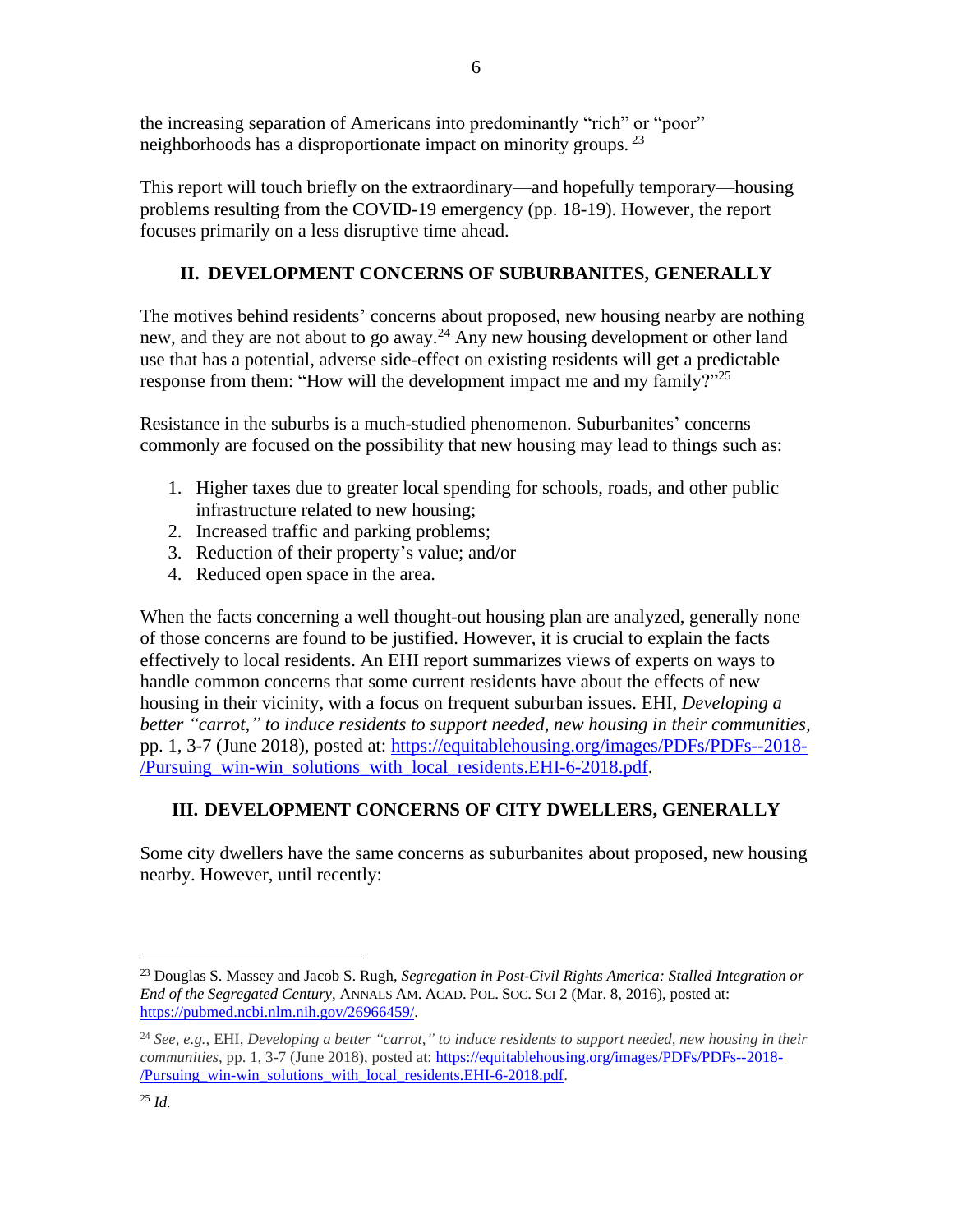cities generally have been considered "growth machines" in which land use officials cater to the interests of an elite coalition concerned primarily with economic growth—in contrast to "exclusionary" suburbs and smaller towns, controlled by "homevoters" and their "mercenary concern with property values."<sup>26</sup>

Of course, "neither cities nor suburbs have ever had monolithic populations, as many suburbs as well as cities have included both pro-growth and exclusionary factions." $^{27}$ Recently, however, several scholars have shown that:

cities have adopted land use practices long associated with suburbs imposing more restrictions on land through downzonings, charging significant fees for development approval, and taking land off the market through programs to preserve historic landmarks and open space.<sup>28</sup>

#### **IV. DISPLACEMENT CONCERNS**

Increasingly, cities are experiencing substantial opposition to proposed new development, driven, in substantial part, by renters who fear that the development will make their homes less affordable and either cause them to have to leave the neighborhood or change the neighborhood to something less familiar and appealing to them.<sup>29</sup>

There is some evidence to support renters' fears. For example, a study of all the nation's census tracts between the years 2000 and 2016 found:

Most central cities include at least a small number of economically expanding neighborhoods where strong displacement is underway. In a few cities, displacement affects as many or more people than are affected by concentration or abandonment.<sup>30</sup>

<sup>30</sup> Inst. on Metropolitan Opportunity, *American Neighborhood Change in the 21st Century* ("*Neighborhood Change*"), 18 (April 2019). That report analyzes the census tracts, based on changes in the population of low-income and non-low-income individuals. Low-income individuals are defined as those below 200 percent of the federal poverty line, and non-low-income individuals are the remainder of the population. A

<sup>26</sup> Been, *City NIMBYS, supra* n. 10 at 219-220, quoting WILLIAM A. FISCHEL, THE HOMEVOTER HYPOTHESIS: HOW HOME VALUES INFLUENCE LOCAL GOVERNMENT, TAXATION, SCHOOL FINANCE AND LAND-USE POLITICS 18 (2001) (footnotes omitted).

<sup>27</sup> Been, *City NIMBYS, supra* n. 10 at 220 (footnote omitted).

<sup>28</sup> *Id.* at 221 (footnote omitted).

<sup>29</sup> *Id.* at 218. *See also, e.g.,* Ingrid Gould Ellen & Gerard Torrats-Espinosa, *Gentrification and Fair Housing: Does Gentrification Further Integration?*, Housing Policy Debate (2018) ("Ellen & Torrats-Espinosa 2019"), posted at[: https://doi.org/10.1080/10511482.2018.1524440.](https://doi.org/10.1080/10511482.2018.1524440) "In almost every American city, long-time residents feel increasingly anxious that they will be priced out of their homes and communities, as growing numbers of higher income, college-educated households opt for downtown neighborhoods. These fears are particularly acute among black and Latino residents . . . ." *Id.,* p. 1.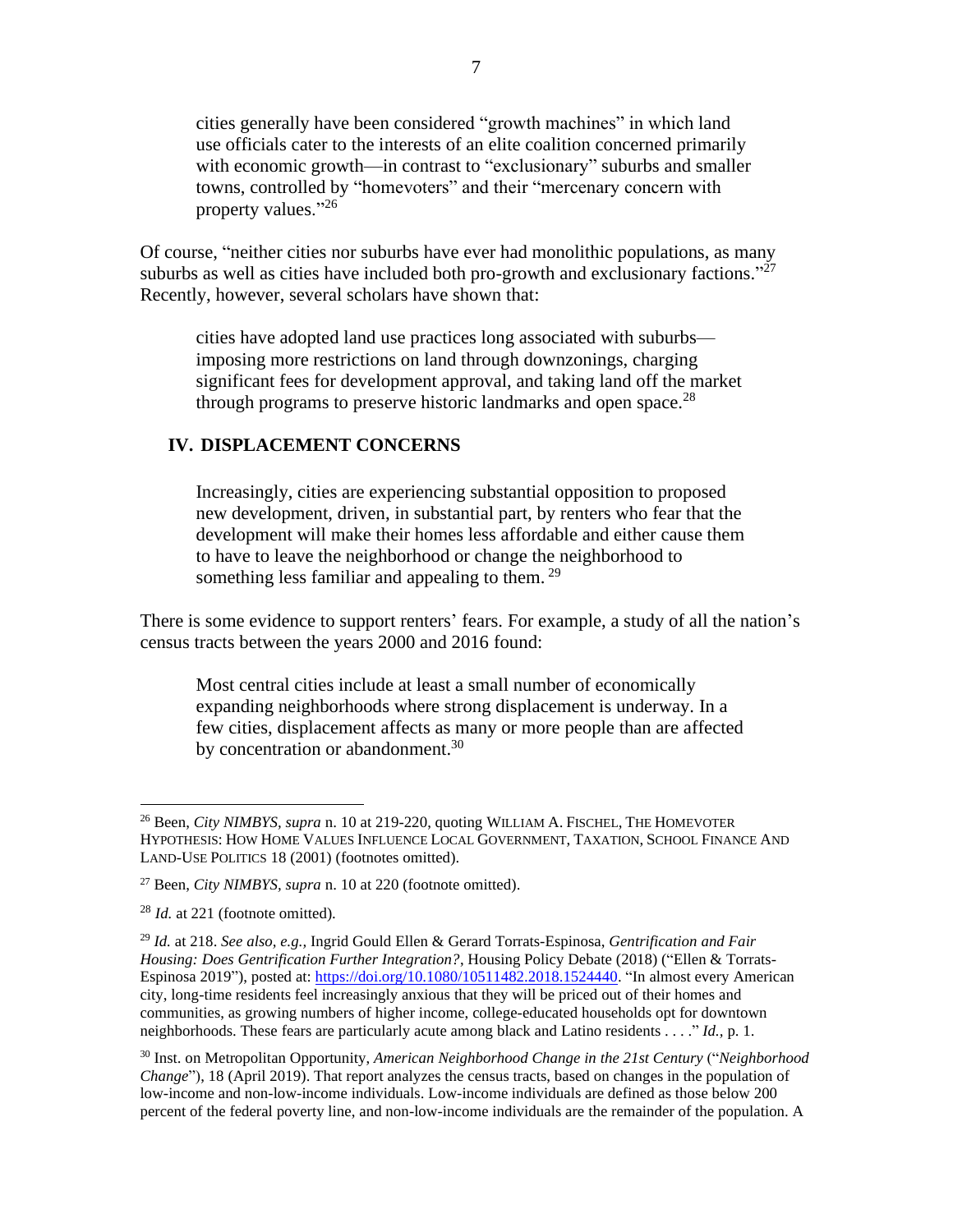According to that study, displacement is "far more common in central cities than in other community types."<sup>31</sup> In central cities, "nearly 11 percent of residents live in a neighborhood that has experienced displacement, compared to 3 percent of residents in suburbs." $32$  Actual displacement is much more common in a handful of regions, especially economically thriving cities on the East Coast and in California, but it is a significant concern in many regions of the United States.<sup>33</sup>

There also is evidence that gentrification has had a positive effect overall, for most lowincome residents of most neighborhoods involved. A major study of gentrification nationwide in the 1990s found that, on average:

- There were no higher exit rates from the gentrifying neighborhood, even among the most vulnerable, original residents, and even in neighborhoods experiencing the largest gains;
- The entrance of higher-income residents was an important source of income gains to the neighborhood, and there was some evidence that original residents experienced gains in income following the entry of higher income households;
- Original residents who remained in gentrifying neighborhoods reported greater increases in their satisfaction with the neighborhood than those remaining in other low-income neighborhoods; and
- There was no heightened racial transition in gaining tracts. Rather, gaining neighborhoods were able to avoid the losses of white households that non-gaining tracts experienced, and were thereby more racially stable.<sup>34</sup>

Because those findings were based on averages, however, the study noted that some neighborhoods would have a different outcome. A follow-up study that also included low-income neighborhoods that were gentrifying in the 1980's found that "some

tract is classified as strongly economically expanding if: (1) The absolute number of non-low-income individuals increased by more than 10 percent between 2000 and 2016; and (2) The population share of low-income individuals declined by more than 5 percentage points between 2000 and 2016. *Id.* at 5-6.

<sup>33</sup> *Id.* at 18.

<sup>31</sup> *Neighborhood Change, supra* n. 30 at 18.

<sup>32</sup> *Neighborhood Change* at 18. The study data "suggests that among central cities, Washington, D.C., has experienced the nation's worst gentrification trend, with nearly 36 percent of its entire population living in an area where strong displacement is underway." *Id..* "On a regional basis, Los Angeles is experiencing the worst gentrification, and [on] a regional scale, New York, New Orleans, and San Diego also face severe displacement challenges." *Id.* at 19. Exclusionary housing practices in suburbs intensifies gentrification and displacement pressures in central cities.

<sup>34</sup> Ingrid Gould Ellen and Katherine M. O'Regan. *How low income neighborhoods change: Entry, exit, and enhancement*, Working Paper 2010, FURMAN CTR. FOR REAL EST. & URBAN POLICY, p. 3 (Aug. 8, 2010), posted at: [https://furmancenter.org/files/publications/How\\_Low\\_Income\\_Neighborhoods\\_Change\\_1.pdf.](https://furmancenter.org/files/publications/How_Low_Income_Neighborhoods_Change_1.pdf) That study subsequently published at 41 Regional Science and Urban Economics, pp. 89-97 (2011). The study was based on the internal Census Bureau version of the American Housing Survey, regarding lowincome neighborhoods nationwide that improved economically in the 1990s.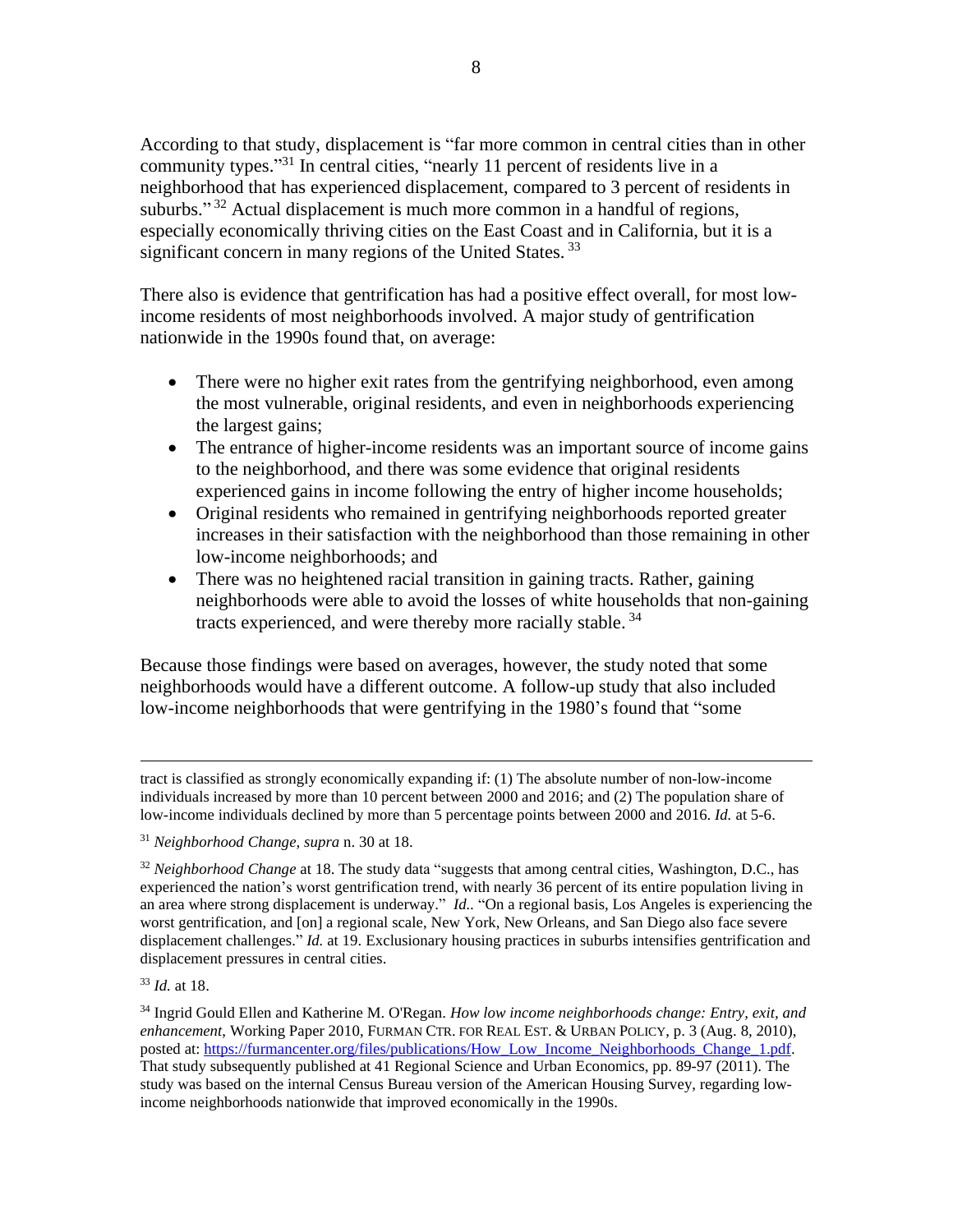gentrifying neighborhoods that were predominantly minority in 1980 appeared to be on the path to becoming predominantly white," as of  $2016$ <sup>35</sup>

Residents of inner-city, predominantly Black neighborhoods sometimes are receptive to gentrification, because it:

brings their neighborhoods into the mainstream of American commercial life with concomitant amenities and services that others might take for granted. It also represents the possibility of achieving upward mobility without having to escape to the suburbs or predominantly white neighborhoods. These are benefits of gentrification typically not recognized in the scholarly literature.<sup>36</sup>

#### However:

Given the tight rental market . . . and the number of households that are already rent-burdened, it is not surprising that renters, especially those in denser cities, are exhibiting the same risk-averseness that NIMBY homeowners have long shown. Further, there is little hard evidence to counter their fear that new development in their neighborhood may increase rents nearby.<sup>37</sup>

Although it is axiomatic that increasing the supply of housing, compared to demand, results in lower rents and housing costs in the overall area, "many neighborhood residents, advocates, and even some policy-makers are increasingly skeptical that additional supply will help reduce the rate at which rents are increasing across a city."<sup>38</sup> "[N]ew luxury housing may cause dramatic upswings in the price of residential real estate in formerly distressed central neighborhoods, but the lower costs resulting from increased supply may be apparent only at the suburban fringe of the region."<sup>39</sup>

Not only do the new units command higher rents, but also the new residents who can afford them spend money in ways that create demand for more lower-wage workers in the area. This, in turn, creates more demand for housing and ultimately raises housing costs.<sup>40</sup>

<sup>35</sup> Ellen & Torrats-Espinosa 2019, *supra* n. 29, at 2.

<sup>36</sup> LANCE FREEMAN, THERE GOES THE 'HOOD, 1 (2006).

<sup>37</sup> Been, *City NIMBYS, supra* n. 10, at 243 (footnotes omitted).

<sup>38</sup> Been, *City NIMBYS, supra* n. 10, at 244, citing Karen Narefsky, *What's In My Backyard?*, JACOBIN (Aug. 8, 2017), [https://www.jacobinmag.com/2017/08/yimbys-housing-affordability-crisis-density.](https://www.jacobinmag.com/2017/08/yimbys-housing-affordability-crisis-density)

<sup>39</sup> *Inclusionary Housing: Creating and Maintaining Equitable Communities*, p. 14, LINCOLN INST. OF LAND POLICY (2015).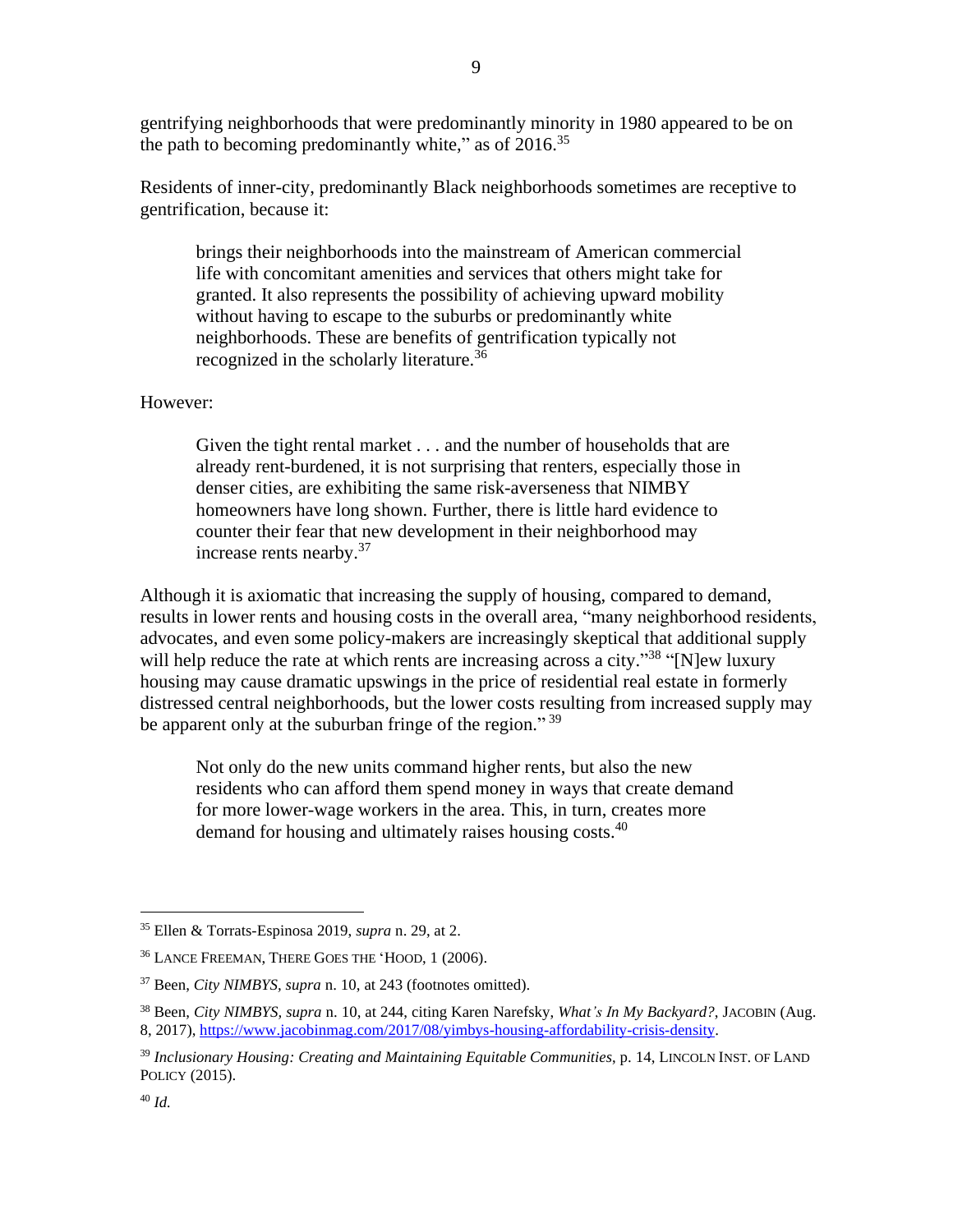Another concern about accepting gentrification of their urban neighborhood—most severe in the case of Black Americans, who make up a high proportion of inner-city residents—is that the long history of:

discrimination and institutional racism have seared mistrust of whites and white institutions into the collective memory of blacks. Like any other situation where actors have proved themselves untrustworthy, cynicism will abound. A number of studies have found that trust is in short supply in black and inner-city communities  $\dots$ .<sup>41</sup>

Regardless whether displacement actually is happening in a particular urban neighborhood, concerns of the residents about the mere possibility of displacement—and the fear and mistrust on the part of minority group members about White-dominated development processes—tend to cause resistance. As a result, efforts to achieve the urban housing growth necessary to improve housing stability, fairness, and affordability for low- and moderate-income Americans —and especially for those in minority groups face strong headwinds.

## **V. STRATEGIES FOR RESOLVING DISPLACEMENT CONCERNS**

Six main housing strategies that cities and other local governments can use to minimize displacement issues related to gentrification were analyzed recently by housing policy expert Jeffrey Lubell.<sup>42</sup> They are:

- 1. **Preservation.** Preserving existing affordable rental units.
- 2. **Protection.** Helping long-time residents who wish to stay in the neighborhood.
- 3. **Inclusion.** Ensuring that a share of new development is affordable.
- 4. **Revenue generation.** Harnessing growth to expand financial resources for affordable housing.
- 5. **Incentives.** Creating incentives for developers of affordable housing.
- 6. **Property acquisition.** Facilitating acquisition of sites for affordable housing. 43

<sup>41</sup> LANCE FREEMAN, THERE GOES THE 'HOOD, 121 (2006) (citing authorities). *See also, e.g.,* Ellen & Torrats-Espinosa 2019, *supra* n. 29, p. 1 ("The way a lot of African American and Latino people experience gentrification is a form of colonization. The gentrifiers are not wanting to share—they're wanting to take over." (quoting comments of former federal prosecutor in Abdallah Fayaad, *The criminalization of gentrifying neighborhoods*, Atlantic Monthly (December 20, 2017), posted at [https://www.theatlantic.com/politics/archive/2017/12/the-criminalization-of-gentrifying](https://www.theatlantic.com/politics/archive/2017/12/the-criminalization-of-gentrifying-neighborhoods/548837/)[neighborhoods/548837/.](https://www.theatlantic.com/politics/archive/2017/12/the-criminalization-of-gentrifying-neighborhoods/548837/))

<sup>42</sup> Jeffrey Lubell, *Preserving and Expanding Affordability in Neighborhoods Experiencing Rising Rents and Property Values*, Cityscape, Vol. 18, No. 3, 131 (2016). Lubell is Director of Housing and Community Initiatives at Abt Associates, a global consulting firm. Formerly, he was Executive Director of the Center for Housing Policy. *See also, e.g.,* Ingrid Gould Ellen and Jeffrey Lubell, *Through the Roof: What Communities Can Do About the High Cost of Rental Housing in America*, Lincoln Inst. of Land Policy, pp. 33-42 (2021) (giving illustrations of promising policies being used by many cities and other local governments to increase supply of affordable units and protect low- and moderate-income residents).

<sup>43</sup> Lubell (2016), *supra* n. 42 at 132.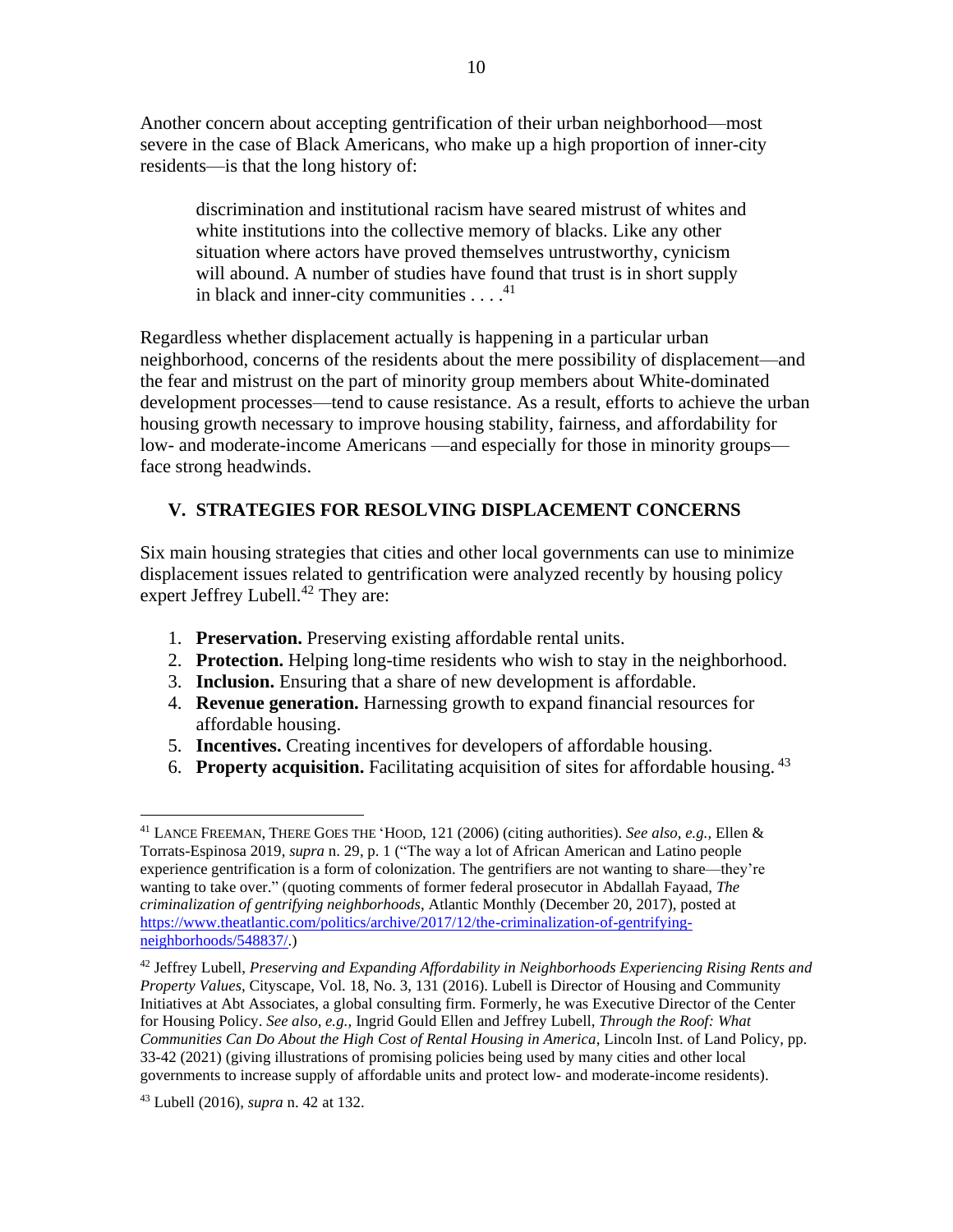Here, we will focus on aspects of the "Protection" and "Inclusion" strategies. Six specific forms of direct protection for low-income residents who wish to stay in their gentrifying, urban neighborhoods are identified by Lubell:

- a. **Condominium conversion protections**, such as rights of first refusal by a building's tenants to purchase the building, or their units in it, upon conversion.
- b. **Rent stabilization**, in which rent increases to current tenants are limited.
- c. **Good-cause eviction protections**, under which landlords must demonstrate "good cause" for eviction, such as nonpayment of rent or intentional damage to the unit. Protection of tenants from unjustifiable evictions is crucial in neighborhoods that are subject to gentrification, because landlords sometimes evict their low-income tenants to redevelop the property or otherwise take full advantage of its rising property value.
- d. **Property tax protections**, because homeowners with low or moderate incomes may be faced with escalating property taxes due to increases in assessed home values in the neighborhood.
- e. **Promoting affordable ownership policies**, such as community land trusts, limited equity cooperatives, and deed-restricted homeownership, that are designed to provide both initial and lasting affordability by limiting the swings in value of homes owned in those forms.
- f. **Housing Choice Voucher homeownership**. In certain jurisdictions, tenants who are fortunate enough to obtain housing choice vouchers may use them to pay for homeownership costs, such as mortgage payments and property taxes, rather than for rent. 44

Below, we will discuss three anti-displacement programs that we believe can be instrumental in reassuring existing, low-income city residents and thus facilitating needed housing growth. Those programs are: (1) rent stabilization, (2) inclusion of new housing units affordable to low- and moderate-income residents who otherwise would be displaced, and (3) community preferences for those residents, to facilitate their placement in those affordable units.

## **A. Rent stabilization**

Limiting rent increases can enable renters in gentrifying communities to stay in their housing units amid rapidly rising rents and other living costs. Economists are almost universal in their opposition to so-called "hard" or "first-generation" rent controls.<sup>45</sup> Those "rent controls" imposed a freeze on rents, usually for an indefinite period of time. Such laws were imposed in the United States during World War II (and for awhile

<sup>44</sup> *Id.* at 136-138.

<sup>45</sup> *See, e.g.,* Richard Arnott, *Time for revisionism on rent control?,* 9 Journal of Economic Perspectives 99, 100 (1995).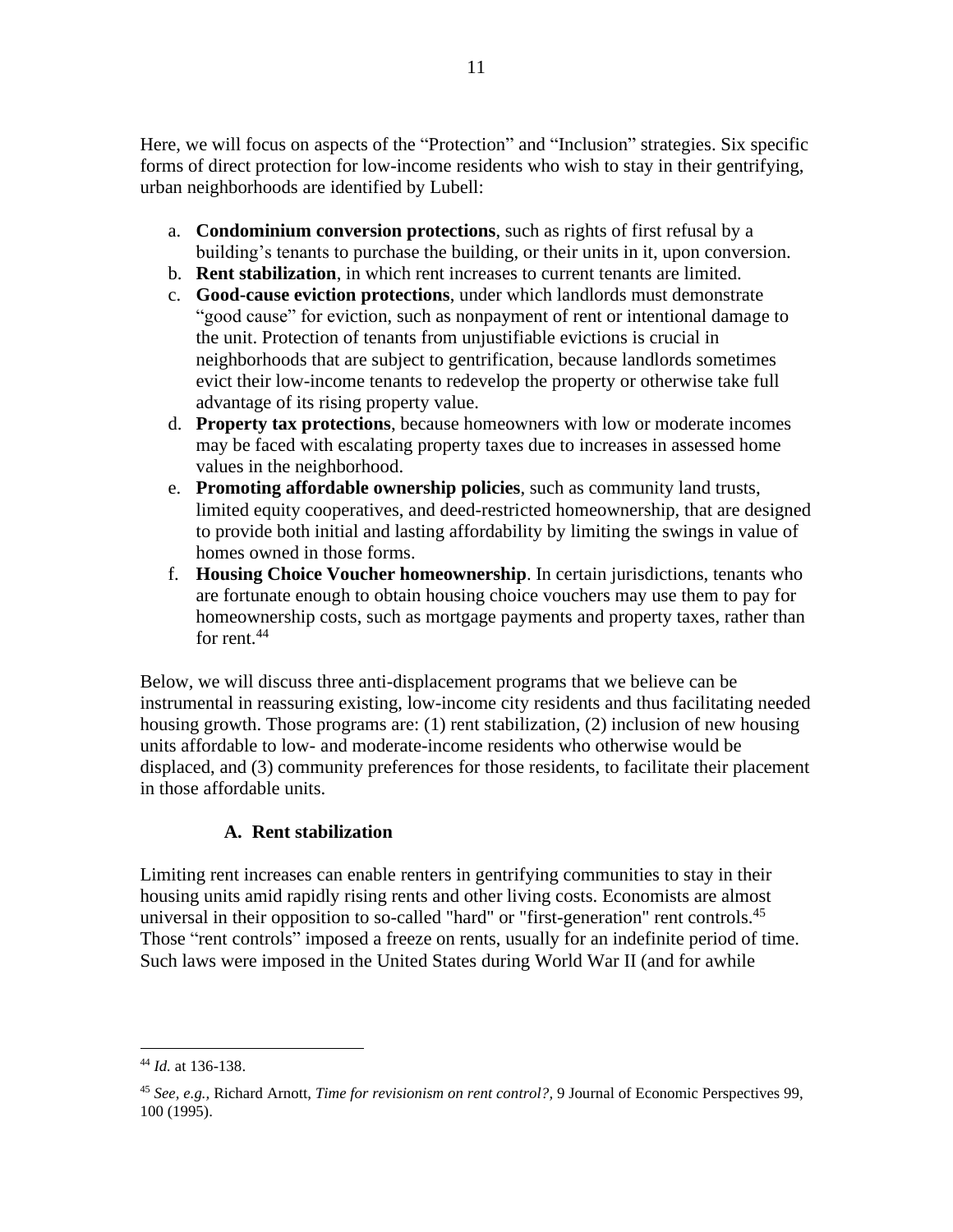afterwards), in Europe during both World Wars, and in many major cities elsewhere, since then.<sup>46</sup>

There has been widespread agreement that rent controls discourage new construction, cause abandonment, retard maintenance, reduce mobility, generate mismatch between housing units and tenants, exacerbate discrimination in rental housing, create black markets, encourage the conversion of rental to owner-occupied housing, and generally shortcircuit the market mechanism for housing.<sup>47</sup>

However, a "second generation" of rent-stabilizing laws has attempted to avoid or minimize those adverse outcomes. The leading economic analysis of those measures is by Prof. Richard Arnott.<sup>48</sup> He concluded that "second-generation controls should be judged on the empirical evidence and, since the programs are so varied, on a case-by-case basis." <sup>49</sup> He found that those controls did not produce perceptible, adverse economic effects.<sup>50</sup>

Leading land use economist William A. Fischel concurs: "Moderate rent control (with periodic adjustments to market) does not have much adverse effect and may help tenants accept other reforms."<sup>51</sup> Those reforms include the positive changes brought about by gentrification, including upgraded, redeveloped housing. The moderate rent stabilization that Prof. Fischel favors protects current tenants but allows rents to return to market rates after those tenants leave. 52

The same basic, rent stabilization measures suggested above may be appropriate for local businesses that provide important services to current residents and are part of the fabric of a neighborhood. Enabling those local businesses to continue paying moderate rents can avoid cultural displacement of current residents<sup>53</sup> and build support for the addition of needed housing.

51 William A. Fischel, e-mail exchange with EHI President Tom Loftus, Dec. 31, 2020.

<sup>46</sup> *See, e.g.,* Arnott, *supra* n. 45, at 100 & nn. 1-3

<sup>47</sup> *Id.,* p. 99.

<sup>48</sup> *Id.*.

<sup>49</sup> *Id.* at 118.

<sup>50</sup> *Id. (*"My reading of the empirical evidence is that many of the claimed [adverse economic] effects of second-generation controls are imperceptible. And those effects that are perceptible have ambiguous efficiency and welfare implications.")

<sup>53</sup> *See, e.g.,* Heather Way, *et al., Uprooted: Local Efforts to Mitigate Displacement in Gentrifying Neighborhoods,* 28 J. Aff. Housing 39, 42 (2019) ("*Cultural displacement* occurs as the scale of residential change advances; shops and services shift to focus on new residents, and remaining residents may feel a sense of dislocation despite remaining in the neighborhood.") (footnote omitted).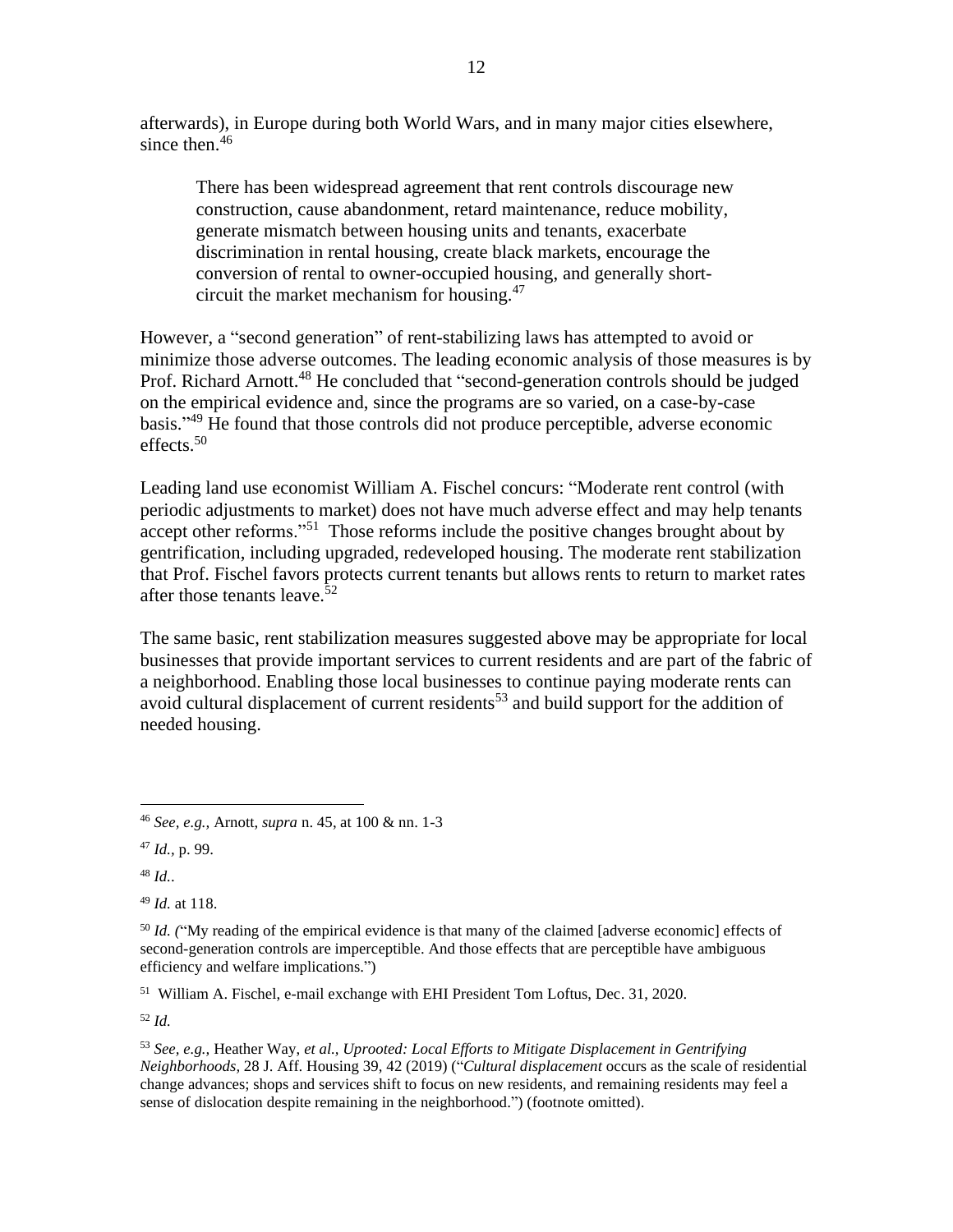Rent stabilization by local governments actually is not permitted under the laws of most States of the Union.<sup>54</sup> Given the national scope of the problem of inadequate housing supply, especially for low- and moderate-income people, an Economic Fair Housing Act may need to include authorization for sensible, "second-generation" rent stabilization measures in cities and other areas with housing shortages. There simply is a lack of empirical support for complete bans on moderate, "second-generation" rent stabilization measures.

13

Of course, rent stabilization is only a limited form of tenant protection. Most such policies "allow owners to raise rents to cover investments in capital improvements, so the policies cannot offer full protection from large rent increases in areas experiencing an influx of higher-income residents." <sup>55</sup> Also, such policies often apply only to older buildings.<sup>56</sup>

In fact, rent stabilization generally doesn't prevent the owner(s) from converting their properties to owner-occupied housing, such as condominium or co-op ownership, or from demolishing a building and adopting a different land use. Thus, tenant protections should address numerous issues beyond those curable through rent stabilization.

Among those issues are ways of providing affordable new units—hopefully in or near the current neighborhood—for renters whose homes are subjected to conversion or demolition. We discuss that subject next.

## **B. Increasing the supply of below-market-rate housing in gentrifying neighborhoods**

Numerous methods have been created to prevent or minimize displacement, by producing new housing or rehabilitating existing housing in or near a gentrifying neighborhood. For example:

- The LIHTC program has produced millions of rental units affordable to low- and moderate-income, and almost half of those units have been provided in lowincome and gentrifying neighborhoods.
- Inclusionary housing programs have produced more than 100,000 housing units, most of them rental units in urban neighborhoods.
- Permanent affordability has been provided for tens of thousands of American households by community land trusts and similar programs that remove housing units from the volatile, private land market.

<sup>54</sup> *See, e.g.,* National Multifamily Housing Council, *Rent control by state* (Summer 2020).

<sup>55</sup> Lubell (2016), *supra* n. 42 at 137.

<sup>56</sup> *Id.*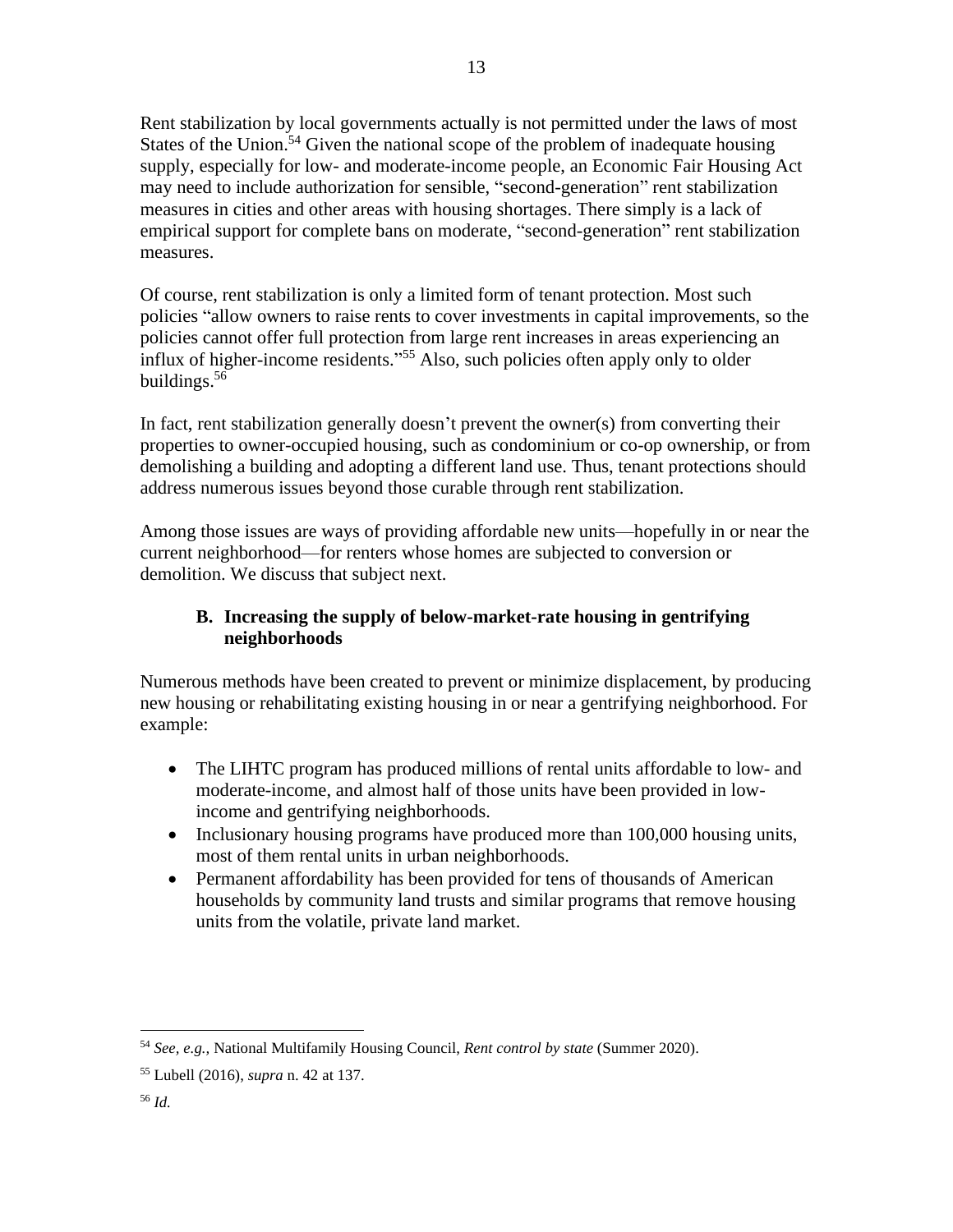Such programs can be, and sometimes are, used together.<sup>57</sup>

#### **1. Low-income housing tax credit (LIHTC) program**

#### **a. Provisions and accomplishments**

"The Low-Income Housing Tax Credit (LIHTC) is the most important resource for creating affordable housing in the United States today." 58 "Between 1987 and 2015, at least 46,000 LIHTC transactions have been completed . . . to construct or preserve a total of 2.3 million unique units across 38,000 specific properties."<sup>59</sup>

LIHTC funded 21 percent of all multifamily developments in the nation over the period 1987-2008.<sup>60</sup> "The average project size has increased from 34.1 units between 1987 and 1994 to 79.7 units between 2000 and 2018." 61

Almost half of all LIHTC units have been produced in central cities.<sup>62</sup> Housing developers often prefer to build their LIHTC projects in low-income, central city neighborhoods because:

land is cheaper, it is easier to market new apartments to renters in the immediate vicinity, and there is less political opposition to additional housing for minorities and lower-income families. These conditions ensure that tax credit projects will have a disparate impact on African Americans, reinforcing neighborhood segregation.<sup>63</sup>

<sup>60</sup> Rebecca Diamond and Tim McQuade, *Who Wants Affordable Housing in their Backyard?*, p. 5 (Dec. 2017), posted at: [https://web.stanford.edu/~diamondr/LIHTC\\_spillovers.pdf.](https://web.stanford.edu/~diamondr/LIHTC_spillovers.pdf) (The final version of that article appears in 127 J. Pol. Econ. Vol. 3 (2019).)

<sup>61</sup> HUD, *LIHTC Fact Sheet from HUD User*, *supra* n. 58.

<sup>57</sup> *See, e.g.,* Freeman & Schuetz 2017, p.226, n. 4 (LIHTC can be used in conjunction with the three largest statewide affordable housing programs—California, Massachusetts, and New Jersey).

<sup>58</sup> U.S. Dep't of Housing and Urban Development (HUD), *LIHTC Fact Sheet from HUD User*, posted at: <https://www.huduser.gov/portal/elist/2020-sep-09.html> (accessed April 17, 2021).

<sup>59</sup> *Corianne Payton Scally, et al., The Low-Income Housing Tax Credit: Past Achievements, Future Challenges*, pp. 24 (July 2018) ("LIHTC *Achievements and Challenges*") citing HUD, *National Low Income Housing Tax credit (LIHTC) database: Projects Placed in Service through 2015* (2017).

<sup>62</sup> *See, e.g.,* Diamond and McQuade, *supra* n. 60, Table 1, pp. 7, 58 (46% of all LIHTC developments were in central cities, through 2012). *See also,* Benjamin Field, *Why Low-Income Housing Tax Credits Are Flowing to Gentrifying Neighborhoods,* p. 21 (2016) ("Field 2016") (in case study of Philadelphia, PA, "LIHTC-funded developments and units are moderately more likely to be placed into gentrifying census tracts."); posted at: [https://papers.ssrn.com/sol3/papers.cfm?abstract\\_id=2778182](https://papers.ssrn.com/sol3/papers.cfm?abstract_id=2778182)

<sup>63</sup> RICHARD ROTHSTEIN, THE COLOR OF LAW, p. 190 (2017).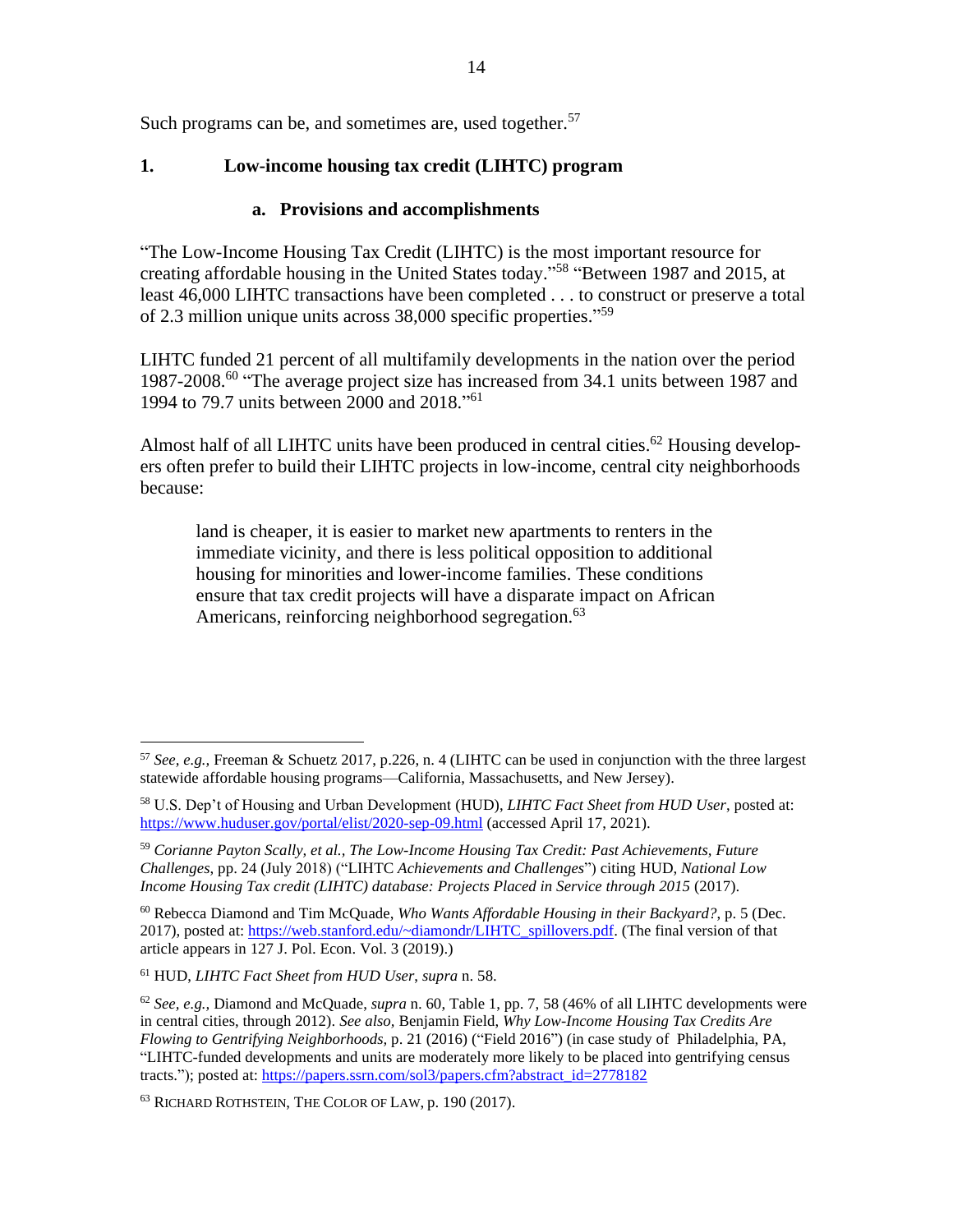There are other incentives for using the LIHTC program in gentrifying, low-income urban neighborhoods. For example, "the improving amenities and vibrant housing markets of gentrifying neighborhoods create strong market incentives . . . . "<sup>64</sup>

Also, because the owner of LIHTC units is free to convert them to market-rate units after the rent affordability period (at least 30 years) expires, the owner may reap a sizable, long-term gain if the neighborhood continues to gentrify.<sup>65</sup> The bonus tax credits that a developer gets under LIHTC for providing housing in high-poverty areas (Qualified Census Tracts ( $QCTs$ )) may provide another incentive.<sup>66</sup> And state Housing Finance Agencies' (HFAs') project selection processes also may draw developers toward projects in gentrifying neighborhoods." 67

Many housing advocates urge that more LIHTC units be produced in high-opportunity areas outside of central cities. For example, Richard Kahlenberg, Senior Fellow at The Century Foundation, deplores the fact that such a large proportion of benefits under LIHTC and the other, major low-income rental housing program—Housing Choice Vouchers (previously known as "Section 8" vouchers)—go for housing in central cities. He argues that because minority groups tend to predominate in central cities, both of those programs "tend to perpetuate economic and racial segregation." <sup>68</sup>

Studies have shown that children who moved from public housing to lower-poverty neighborhoods when they were young had improved health and lifetime earnings.<sup>69</sup> One

<sup>66</sup> Qualified Census Tracts are areas "where 25 percent or more of the population live in poverty or where at least half have income in the past year under 60 percent of AMI." Corianne Payton Scally, *et al., The Low-Income Housing Tax Credit: Past Achievement and Future Challenges,* p. 8 (Urban Institute, July 2018).

<sup>67</sup> Field, 2016, *supra* n. 62, p. 26.

<sup>68</sup> *See. e.g.,* Richard D. Kahlenberg, *An Economic Fair Housing Act*, THE CENTURY FOUNDATION (Aug. 3, 2017) ("TCF 2017"), posted at: [https://tcf.org/content/report/economic-fair-housing-act/,](https://tcf.org/content/report/economic-fair-housing-act/) citing RICHARD ROTHSTEIN, THE COLOR OF LAW, pp. 190, 192-93 (2017).

*See also, e.g.,* Kirk McClure , *et al., The LIHTC Program, Racially/Ethnically Concentrated Areas of Poverty, and High-Opportunity Neighborhoods*, 6 Tex. A&M J. Prop. L. 89 (2020).

<sup>64</sup> Field 2016, *supra* n. 62, p. 27.

<sup>65</sup> Corianne Payton Scally, *et al., The Low-Income Housing Tax Credit: How It Works and Who It Serves,* p. 8 (Urban Institute, July 2018). "Forty-one states states included a requirement or a preference for longer affordability—ranging from 40 years to 'in perpetuity,' like in Michigan, Vermont, and Massachusetts—as of 2001." *Id.,* p. 17 n. 7.

<sup>69</sup> *E.g.,* Raj Chetty, *et al., The effects of exposure to better neighborhoods on children: New evidence from the Moving to Opportunity experiment*, 106 Amer. Econ. Rev., 855, 859-860 (2016) (much-heralded study of HUD's Moving to Opportunity (MTO) experiment of the mid-1990's found that "moving a child out of public housing to a low-poverty area when young (at age eight on average) using an MTO-type experimental voucher will increase the child's total lifetime earnings by about \$302,000. This is equivalent to a gain of \$99,000 per child moved in present value at age eight, discounting future earnings at a 3 percent interest rate.") That study also found that the "increased earnings of children ultimately leads to significant benefits to taxpayers as well," because those earnings are taxable.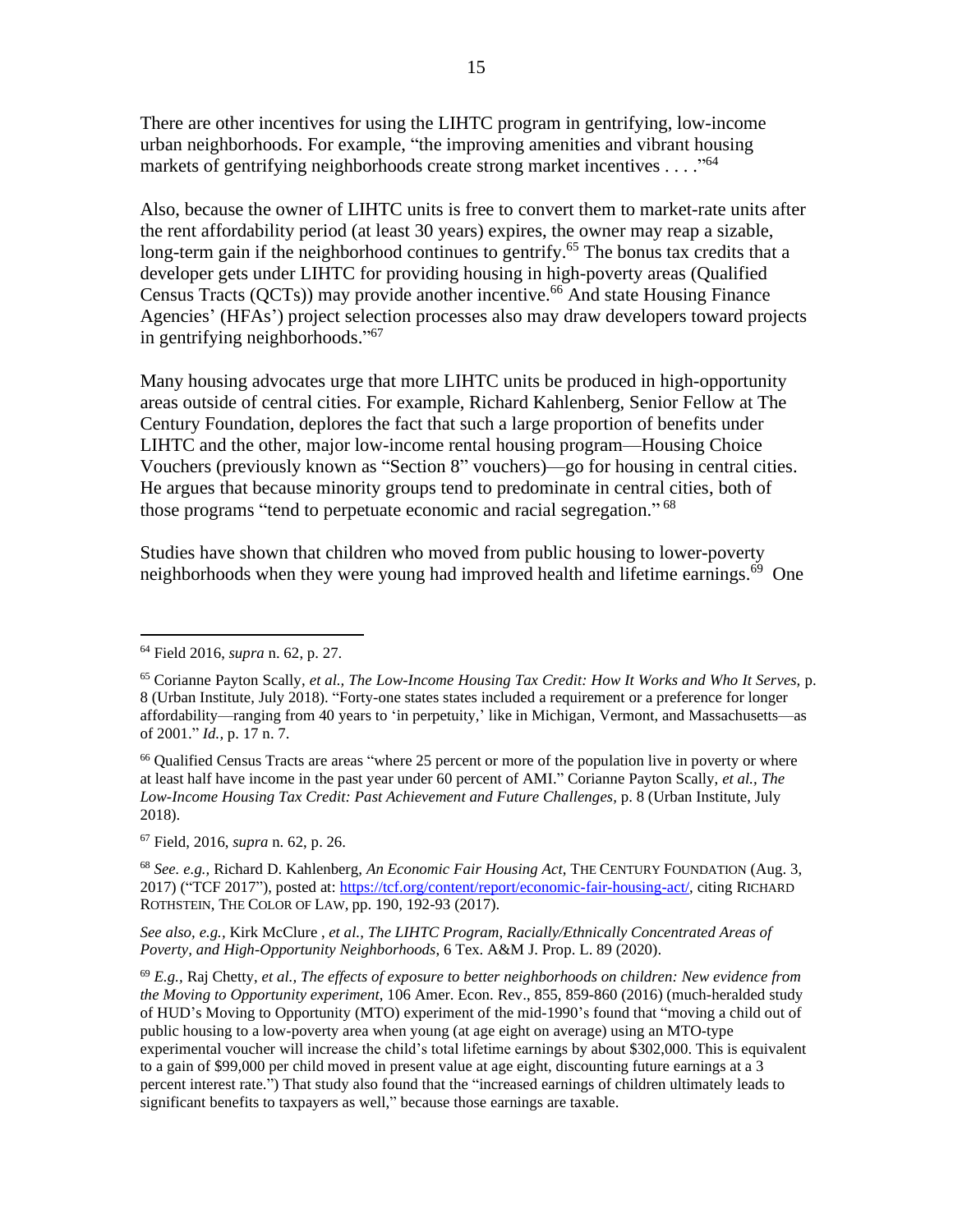major, recent report found that the public schools near students in segregated, lowincome areas generally are poor performers.<sup>70</sup>

Nevertheless, it appears that continuing to build some LIHTC developments in gentrifying, city neighborhoods can be an important tool for minimizing possible displacement, and the fear of it, and thus facilitating the addition of needed, new housing.<sup>71</sup> That new housing would help meet the housing demand from higher-income people and improve the supply affordable to low- and moderate-income people.

The influx of higher-income people tends to increase the racial and ethnic integration of the neighborhood.<sup>72</sup> It also increases the tax base, and thus tends to improve economic opportunities, as well as funding for schools and other public facilities in the neighborhood.

#### **b. Challenges**

#### **i. When tax credits lose value**

Private-sector investment is the key to LIHTC's long-term sustainability The severe, recent effects of the COVID-19 emergency on the profitability of many businesses likely will cause many private investors to cut back new investments in LIHTC developments for some time—at least, unless sufficient, new incentives are provided. Reduced funding for other federal housing programs also may seriously affect LIHTC production, because

LIHTC-assisted households were a bit better off than households assisted by other federal programs, however, based on that study. For example: "One third of LIHTC tenants live near high performing schools, in comparison to just 25 percent of tenants living in Project-based Section 8 developments, 26 percent of voucher holders, and 19 percent of public housing tenants." Ellen and Horn 2012, p. 5.

<sup>71</sup> LIHTC developments in low-income neighborhoods increase the value of other housing in the neighborhood, according to numerous studies*. See, e.g.,* Diamond and McQuade, pp. 1-2 ("LIHTC construction in neighborhoods with a median income below \$26,000 increases local property values by approximately 6.5% within 0.1 miles of the development site."). *See also* studies discussed therein (pp. 4-5).

<sup>&</sup>quot;Previous research evaluating the MTO experiment has found that moving to lower-poverty areas greatly improved the mental health, physical health, and subjective well being of adults as well as family safety." *Id.,* p. 856 (citing studies).

<sup>&</sup>lt;sup>70</sup> TCF 2017, citing Ingrid Gould Ellen and Keren Mertens Horn, "Do Federally Assisted Households Have Access to High Performing Schools?" Poverty and Race Research Action Council, November 2012, 4, Table 1, [https://www.prrac.org/pdf/PRRACHousingLocation&Schools.pdf.](https://www.prrac.org/pdf/PRRACHousingLocation&Schools.pdf) That study described "the elementary schools nearest to households receiving four different forms of housing assistance in the country as a whole, in each of the 50 states, and in the 100 largest metropolitan areas, . . . based on the most recent available data from 2008-09." Ellen and Horn 2012, p. 1.

<sup>72</sup> *See, e.g.,* Ellen & Torrats-Espinosa 2019, *supra* n. 29, p. 11 (of the 930 predominantly minority neighborhoods that gentrified during the 1980s and 1990s, 176 (19%) had become racially integrated by 2016, and 8 others transitioned to predominantly White by 2016). The authors defined "racially integrated" to mean that the non-Hispanic White share of the population was between 25% and 75%. *Id.,* p. 4.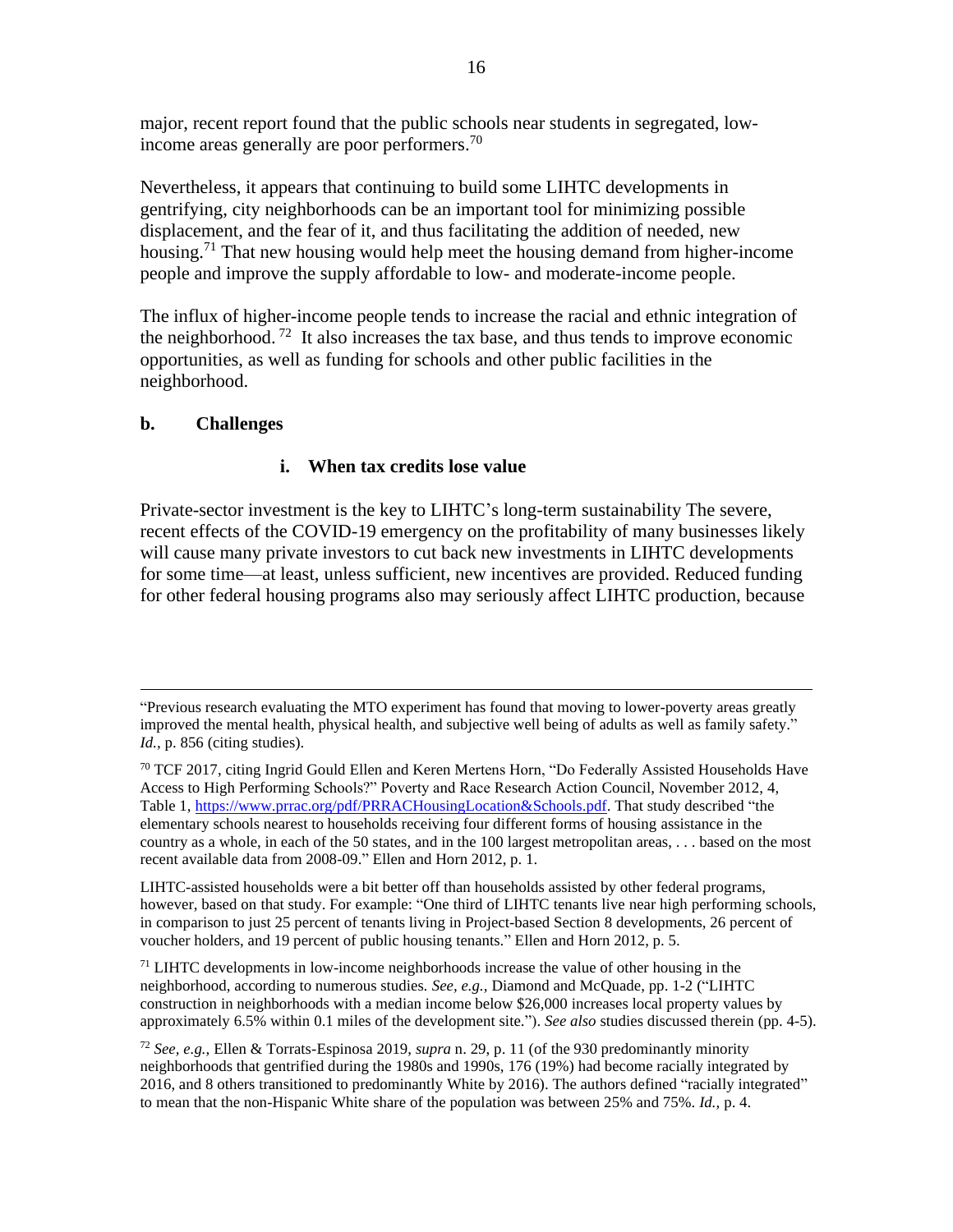it frequently relies on programs such as HOME and the National Housing Trust Fund to fill gaps in project financing.<sup>73</sup>

17

Thus, interim programs may be necessary to avoid a severe cutback in LIHTC projects.<sup>74</sup> There are precedents for such programs. Two such temporary, federal programs were created in the wake of the Great Recession to offset declining LIHTC investments during that severe economic downturn: the Tax Credit Exchange Program (TCEP) and the Tax Credit Assistance Program (TCAP).

TCEP allowed state housing finance agencies to exchange unused or returned 9 percent credits from 2007 through 2009 for a grant from the US Treasury. TCAP provided \$2.25 billion to HUD [U.S. Dep't of Housing and Urban Development] to distribute through the federal HOME program, according to a formula, for state housing agencies to use for capital investments in LIHTC projects funded between October 2006 and September 2009.<sup>75</sup>

A similar backstop for LIHTC may be important now, given the economic disruptions of the COVID-19 pandemic.

#### **ii. Lack of permanent affordability**

The federal statute now requires 30 years of affordability (although only 15 years of compliance with investment regulations),  $76$  and most states require or prefer applicants to commit to an even longer affordability period. As of 2001, 41 states included a requirement or preference for affordability ranging from 40 years to "in perpetuity."<sup>77</sup>

<sup>73</sup> Corianne Payton Scally, *et al., The Low-Income Housing Tax Credit: Past Achievements, Future Challenges,* p. 24 (July 2018) ("LIHTC *Achievements and Challenges*").

<sup>74</sup> *See, e.g.,* National Housing Conference, *The Tax Credit Market During the Great Recession,* posted at: [https://nhc.org/policy-guide/low-income-housing-tax-credit-the-basics/the-tax-credit-market-during-the](https://nhc.org/policy-guide/low-income-housing-tax-credit-the-basics/the-tax-credit-market-during-the-great-recession/)[great-recession/](https://nhc.org/policy-guide/low-income-housing-tax-credit-the-basics/the-tax-credit-market-during-the-great-recession/) (Accessed April 30, 2021) ("The Great Recession of 2008-2009 created a brief but severe disruption in tax credit investment markets. Thanks to timely action by the federal government and quick adaptation by state allocating agencies, essential rental housing projects were completed while tax credit investment markets adjusted. Tax credit investment demand quickly bounced back, and pricing returned to efficient levels.")

<sup>75</sup> *See, e.g.,* LIHTC *Achievements and Challenges, supra* n. 73, pp. 22-23, citing "Tax Credit Assistance Program," US Department of Housing and Urban Development, archived April 3, 2017, [https://archives.hud.gov/recovery/programs/tax.cfm.](https://archives.hud.gov/recovery/programs/tax.cfm)

<sup>76</sup> Corianne Payton Scally, *et al., The Low-Income Housing Tax Credit: How It Works and Who It Serves ("How LIHTC Works"*)*,* p. 2 (Urban Institute, July 2018). "Monitoring compliance involves regularly certifying that only targeted income-eligible households live in assisted units and are paying associated rents and conducting housing quality inspections. Investors in projects that fail to comply can lose their tax benefit." *Id*. The LIHTC statute originally required only 15 years of affordability. *Id.*

<sup>77</sup> *Id.,* p. 17 n. 7.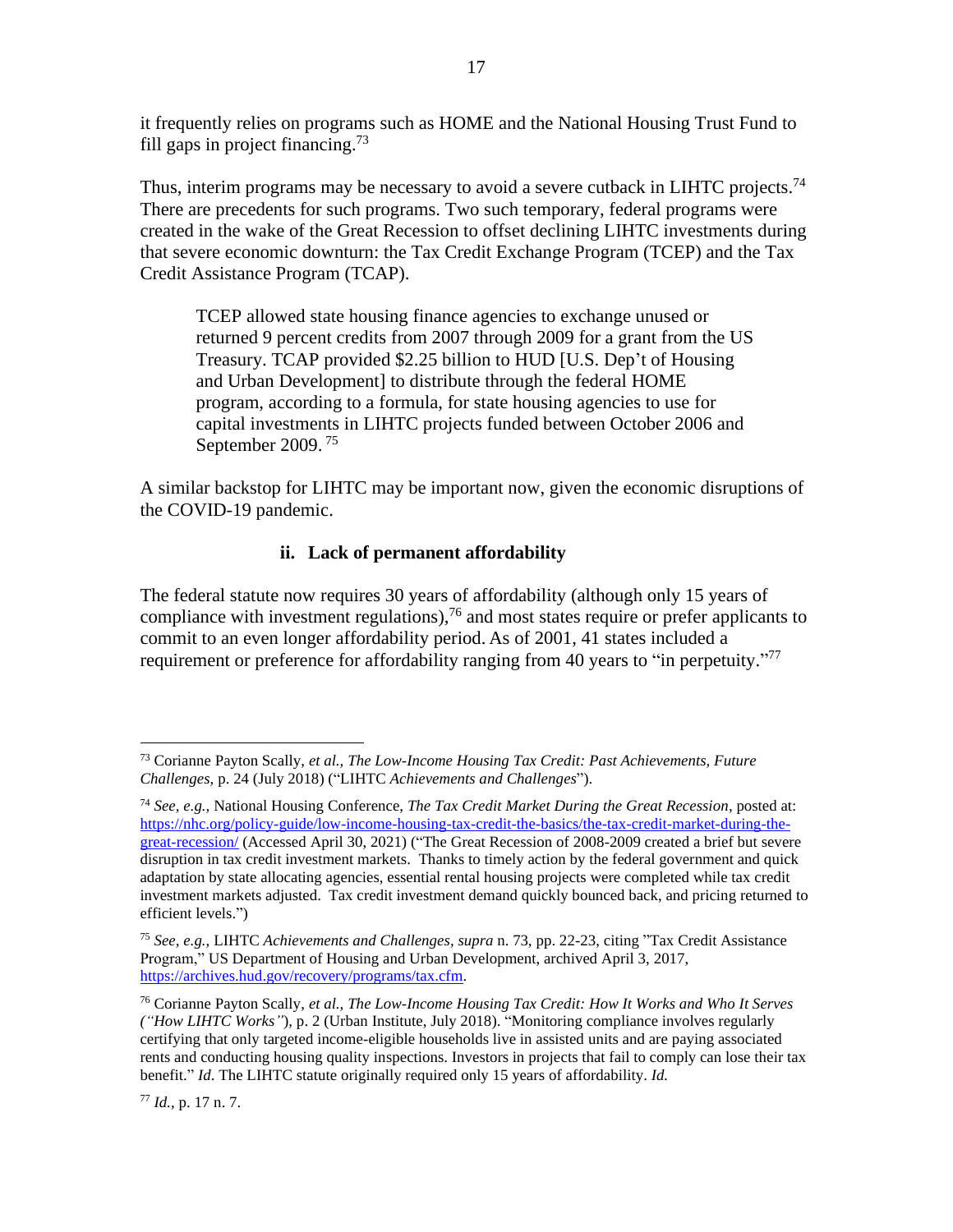However, even before the COVID-19 emergency, it was apparent that U.S. housing production would not catch up to household formation in the foreseeable future (absent some major, new, effective approach nationwide).<sup>78</sup> There was a cumulative deficit in housing production from 2010-2018 of almost 2.5 million units.<sup>79</sup> That deficit was a continuation of decades of lagging housing supply.<sup>80</sup>

Therefore, it appears that programs that offer permanent affordability may be necessary. We discuss such programs below (pp. 23-29).

#### **iii. COVID-era challenges**

## **(a) COVID-19 and density**

The COVID-19 emergency has created or underscored other challenges to adding housing in gentrifying, urban neighborhoods, including questions about the wisdom of increasing housing density in those areas. Scientific literature supports the broad supposition that infectious disease spreads more easily in densely populated urban environments. <sup>81</sup>

However, epidemiologists say that airborne infectious disease spreads at a more finegrained level, such as in crowded churches, military barracks, or homes shared by large families—rather than the city as a whole.<sup>82</sup> "Some of the world's most heavily settled spaces — Hong Kong, Seoul, Singapore — have proved to be the most formidable at containing Covid-19. In the U.S., small towns in Georgia and Louisiana suffer along with New York City."<sup>83</sup>

<sup>78</sup> Michael A. Stegman, *The Housing Market Cannot Fully Recover Without a Robust Rental Policy*, 37 B.C. J. L. & SOC. JUSTICE 395, 397 (2017); *see also, e.g.,* Been, *City NIMBYs, supra* n. 10*,* p. 242, citing ALLISON CHARETTE, ET AL., PROJECTING TRENDS IN SEVERELY COST-BURDENED RENTERS: 2015-2025, 8– 10 (Joint Ctr. for Hous. Studies Harv. Univ. 2015) (continuing reduction in vacancy rates and hyperinflated rental costs are likely, due to population conditions).

*See also, e.g.,* Yardi Matrix, *Webinar: 2019 Multi-family Market Update* (Nov. 6, 2019). (U.S. housing production is unlikely to catch up to household formation in the foreseeable future). Yardi Matrix is a real estate consulting company that monitors the nation's largest (50+ unit) apartment buildings.

<sup>79</sup> Yardi Matrix, *Webinar: 2019 Multi-family Market Update* (Nov. 6, 2019).

<sup>80</sup> *See, e.g.,* Peter Ganong & Daniel Shoag. *Why has regional income convergence in the US declined?* 102 JOURNAL OF URBAN ECONOMICS 76, 78-79 (2017). (the tremendous housing cost escalation in wealthier states between 1980 and 2010 was likely caused by increasing growth controls on housing development in high-income areas of those states, because they inhibit the construction of new housing).

<sup>81</sup> Anthony Flint, *The Destiny of Density*, LINCOLN INSTITUTE OF LAND POLICY (June 24, 2020), posted at: [https://www.lincolninst.edu/publications/articles/2020-06-destiny-density-affordability-equity-effects-of](https://www.lincolninst.edu/publications/articles/2020-06-destiny-density-affordability-equity-effects-of-insidious-virus)[insidious-virus.](https://www.lincolninst.edu/publications/articles/2020-06-destiny-density-affordability-equity-effects-of-insidious-virus)

<sup>83</sup> Samuel Kling, *Is the City Itself the Problem?*, CityLab (April 20, 2020), posted at: [https://www.citylab.com/perspective/2020/04/coronavirus-cases-urban-density-suburbs-health-parks](https://www.citylab.com/perspective/2020/04/coronavirus-cases-urban-density-suburbs-health-parks-cities/610210/)[cities/610210/](https://www.citylab.com/perspective/2020/04/coronavirus-cases-urban-density-suburbs-health-parks-cities/610210/) ("As Covid-19 enlarges the window of policy possibilities, city leaders should remember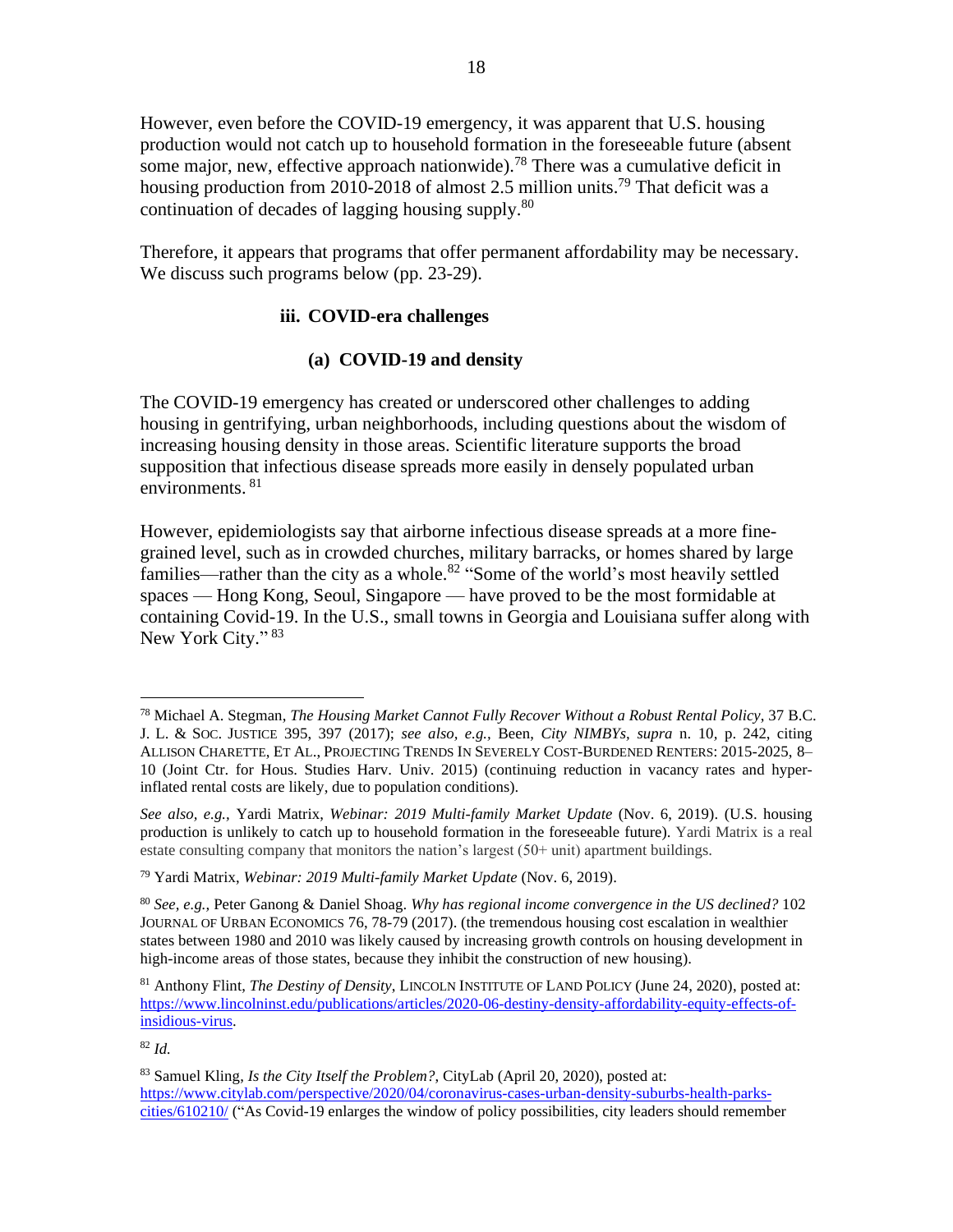A Wall Street Journal analysis found that COVID-19 has spread more widely in places with the most crowded households, which are not necessarily the places with the largest or densest populations. Remote, rural hamlets where extended families live under the same roof have turned deadlier than some of the densest blocks of Manhattan or Chicago, according to that analysis.<sup>84</sup>

Thus, densification seemingly can be consistent with good health. The key, housingrelated health issue appears to be overcrowding, which could be alleviated by a sufficient amount of housing affordable to those who now must live in overcrowded conditions.

#### **(b) Other (hopefully, temporary) challenges**

Another immediate—and hopefully, short-term—factor cutting against new housing investments in America's urban neighborhoods is the uptick in crime and civil unrest in major cities last year and, so far, this year.

Major American cities saw a 33% increase in homicides last year as a pandemic swept across the country, millions of people joined protests against racial injustice and police brutality, and the economy collapsed under the weight of the pandemic — a crime surge that has continued into the first quarter of this year. 85

There also are special economic challenges to new housing production now, such as recent hyper-inflation in the cost of wood products and other building materials, supplychain disruptions, and overall inflation worries. However, if the economy normalizes, and if issues of racial injustice and policing are addressed more effectively, housing production in America's gentrifying neighborhoods hopefully can start to reverse the ever-widening gap between supply and demand. Strong anti-displacement measures may be crucial to allowing that to happen.

<sup>84</sup> Ian Lovett, *et. al., COVID-19 Stalks Large Families in Rural America*, Wall Street Journal (June 7, 2020), posted at: [https://www.wsj.com/articles/covid-19-households-spread-coronavirus-families-navajo](https://www.wsj.com/articles/covid-19-households-spread-coronavirus-families-navajo-california-second-wave-11591553896)[california-second-wave-11591553896.](https://www.wsj.com/articles/covid-19-households-spread-coronavirus-families-navajo-california-second-wave-11591553896) *See also, e.g.,* EHI, *Economic Fair Housing Act of 2021: Partial Draft Bill and Comments*, pp. 6-7 (Nov. 30, 2020), posted at: [https://www.equitablehousing.org/images/PDFs/PDFs--2018-/EHI\\_Economic\\_FHA\\_of\\_2021\\_draft](https://www.equitablehousing.org/images/PDFs/PDFs--2018-/EHI_Economic_FHA_of_2021_draft-rev_11-30-20.pdf)[rev\\_11-30-20.pdf.](https://www.equitablehousing.org/images/PDFs/PDFs--2018-/EHI_Economic_FHA_of_2021_draft-rev_11-30-20.pdf) 

their problem is the virus, not urban life. They can improve their public health and transportation infrastructure by learning from the dense places that have managed to avoid the harshest impacts of the virus"). Kling is Global Cities Fellow at the Chicago Council on Global Affairs.

<sup>85</sup> Emma Tucker and Peter Nickeas, *The US saw significant crime rise across major cities in 2020. And it's not letting up,* CNN (April 3, 2021), posted at: [https://www.cnn.com/2021/04/03/us/us-crime-rate-rise-](https://www.cnn.com/2021/04/03/us/us-crime-rate-rise-2020/index.html)[2020/index.html.](https://www.cnn.com/2021/04/03/us/us-crime-rate-rise-2020/index.html) "Sixty-three of the 66 largest police jurisdictions saw increases in at least one category of violent crimes in 2020, which include homicide, rape, robbery, and aggravated assault, according to a report produced by the Major Cities Chiefs Association. Baltimore City, Baltimore County and Raleigh, North Carolina, did not report increases in any of the violent crime categories." *Id.*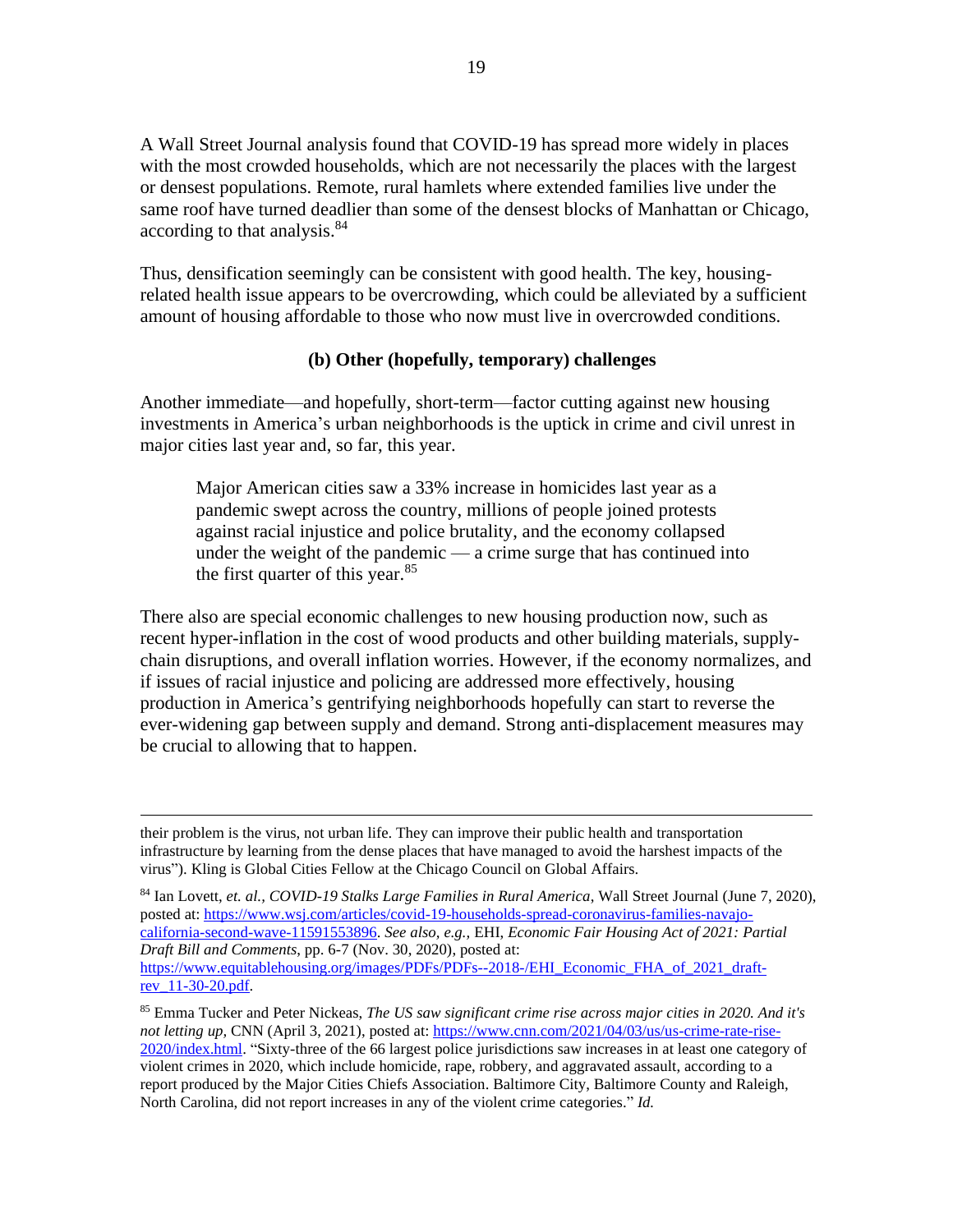#### **2. Inclusionary housing (IH)**

#### **a. Programs and accomplishments**

Another way to add affordable units is by incentivizing and/or requiring housing developers to include some below-market units in their developments. Most such IH programs (many of which are "inclusionary zoning" (IZ) ordinances) are mandatory and apply to both rental and for-sale units.

Most IH programs also offer developers a density bonus in return for building some below-market IH units. That incentive gives the developer the right to build more, profitable market-rate units than otherwise would be allowed under the zoning ordinance, in order to offset losses on the below-market units.

At the end of 2019, there were 1,019 IH programs in 734 American jurisdictions (almost all of them local governments), according to a newly-released survey.<sup>86</sup> There were IH programs in 31 states and the District of Columbia—although nearly three-quarters of those programs were in New Jersey (28%), Massachusetts (23%), and California (22%), all of which have statewide affordable housing mandates.<sup>87</sup> Of those 1,019 programs, 258 provided detailed information to the survey about their outcomes:

These programs report creating a total of about 110,000 affordable units, including 70,000 affordable rental units, 31,000 for-sale units, and 9,000 units with tenure unknown. For the 221 programs that report at least one affordable unit and with known program age, a program produced 27 affordable units per year on average.<sup>88</sup>

Of the 681 IH programs for which the program type and development type were identified, "nine out of 10 programs apply to both for-sale and rental developments."<sup>89</sup> Also: "there are two-and-a-half times as many mandatory programs as voluntary programs."<sup>90</sup>

<sup>86</sup> Ruoniu Wang and Sowmya Balachandran, *Inclusionary Housing in the United States: Prevalence, Impact, and Practices in Local Jurisdictions as of 2019,* p. 5 (2021).

<sup>&</sup>lt;sup>88</sup> *Id.* That survey produced more granular data from local government sources than its predecessor survey, which had to rely on state-level sources and reported that more than 170,000 units had been produced by IH programs. The predecessor survey is described in Emily Thaden and Ruoniu Wang, *Inclusionary Housing in the United States: Prevalence, Impact, and Practices,* p. 31 (Cambridge, MA: Lincoln Institute of Land Policy, 2017) (Thaden & Wang 2017).

<sup>89</sup> Wang and Balachandran, *supra* n. 86, p. 23.

<sup>90</sup>*Id*. The nation's first mandatory IH program (the 1971 program in Fairfax County, Virginia) was ruled unconstitutional because it did not provide just compensation to developers (such as density bonuses), in return for the requirement that they build below-market-price housing units. *Board of Sup'rs of Fairfax County v. DeGroff Enterprises, Inc*., 214 Va. 235, 198 S.E.2d 600, (Va., 1973).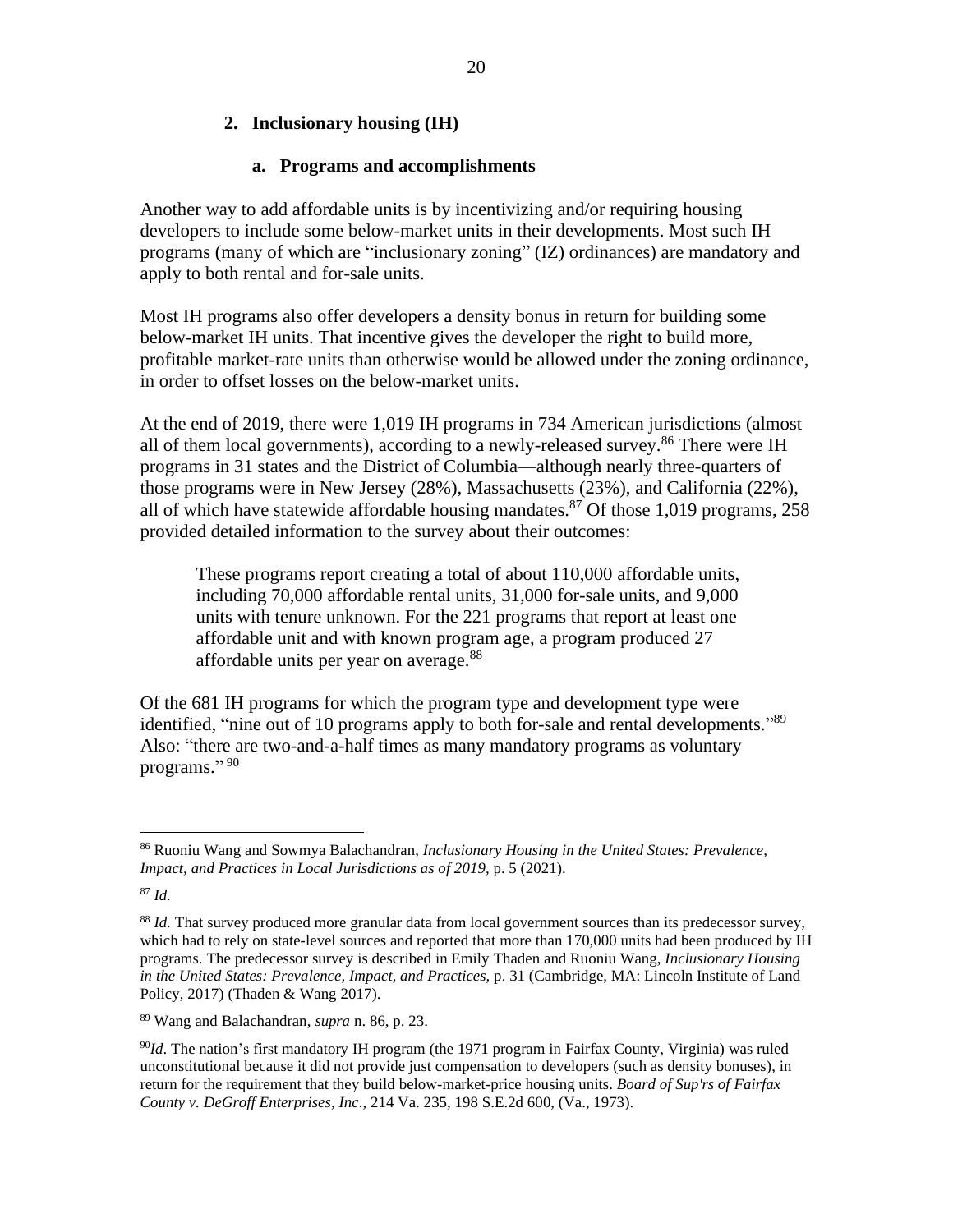Among the incentives offered to developers to offset the cost of providing affordable units, density bonuses were the most common type reported (57% offered them).<sup>91</sup> The next most common type was other zoning variances (24%), followed by fee waivers or reductions  $(17\%)$ . <sup>92</sup>

"[S]tudies support that inclusionary housing programs that are mandatory, have greater local political will, and are in stronger markets, are likely to produce more affordable housing units."<sup>93</sup> However, mandatory IZ laws are "increasingly subject to state preemption: as of 2017, 11 states had adopted laws that prevent localities from enacting mandatory IZ or limit their discretion in designing voluntary IZ policies."<sup>94</sup>

An example of a longstanding, high-achieving IZ program is the Moderately Priced Dwelling Unit (MPDU) program in suburban Montgomery County, Maryland.

#### **b. Montgomery County, Maryland, ordinance**

"In 1973, Montgomery County adopted its IZ ordinance that has since served as a model for the rest of the nation. The program has produced more units than any other IZ program in the country."<sup>95</sup> That program ("Moderately Priced Dwelling Unit (MPDU)" program) is mandatory, and it produced more than 13,000 units through 2011 (approximately 9,300 for-sale units and 4,000 rental units). <sup>96</sup>

The program offers density bonuses to prevent financial loss to the developer due to including below-market units. As of 2012, the threshold development size for requiring MPDUs was 20 or more housing units, and 12.5 to 15.0 percent of the total units of those developments were required to be MPDUs.<sup>97</sup> The maximum density bonus allowed was 22 percent.<sup>98</sup>

<sup>91</sup>Wang and Balachandran, *supra* n. 86, p. 23.

<sup>92</sup>*Id.* That report also mentions numerous other incentives offered by certain IH programs. *Id.* 

<sup>93</sup> Thaden and Wang 2017, *supra* n. 88, p. 3 (citations omitted).

<sup>94</sup> Kriti Ramakrishnan, *et al., Inclusionary Zoning: What Does the Research Tell Us about the Effectiveness of Local Action?*, p 1 (Urban Inst., 2019), citing Richard Schragger, *State Preemption of Local Laws: Preliminary Review of Substantive Areas* (Legal Effort to Address Preemption (LEAP), 2017).

<sup>95</sup> Urban Institute, *Expanding Housing Opportunities Through Inclusionary Zoning: Lessons from Two Counties* ("UI 2012"), p. 8 (Dec. 2012).

<sup>96</sup> UI 2012, *supra* n. 95, p. 16. The program includes detached and semidetached homes (duplexes), townhouses, garden condominiums, and high-rise condominiums and apartments. *Id.,* p. 11.

<sup>98</sup> *Id.* Also, 40 percent of the MPDUs must be offered for sale to the County's Housing Opportunities Commission or other nonprofit housing agencies to sell or lease to low-income households.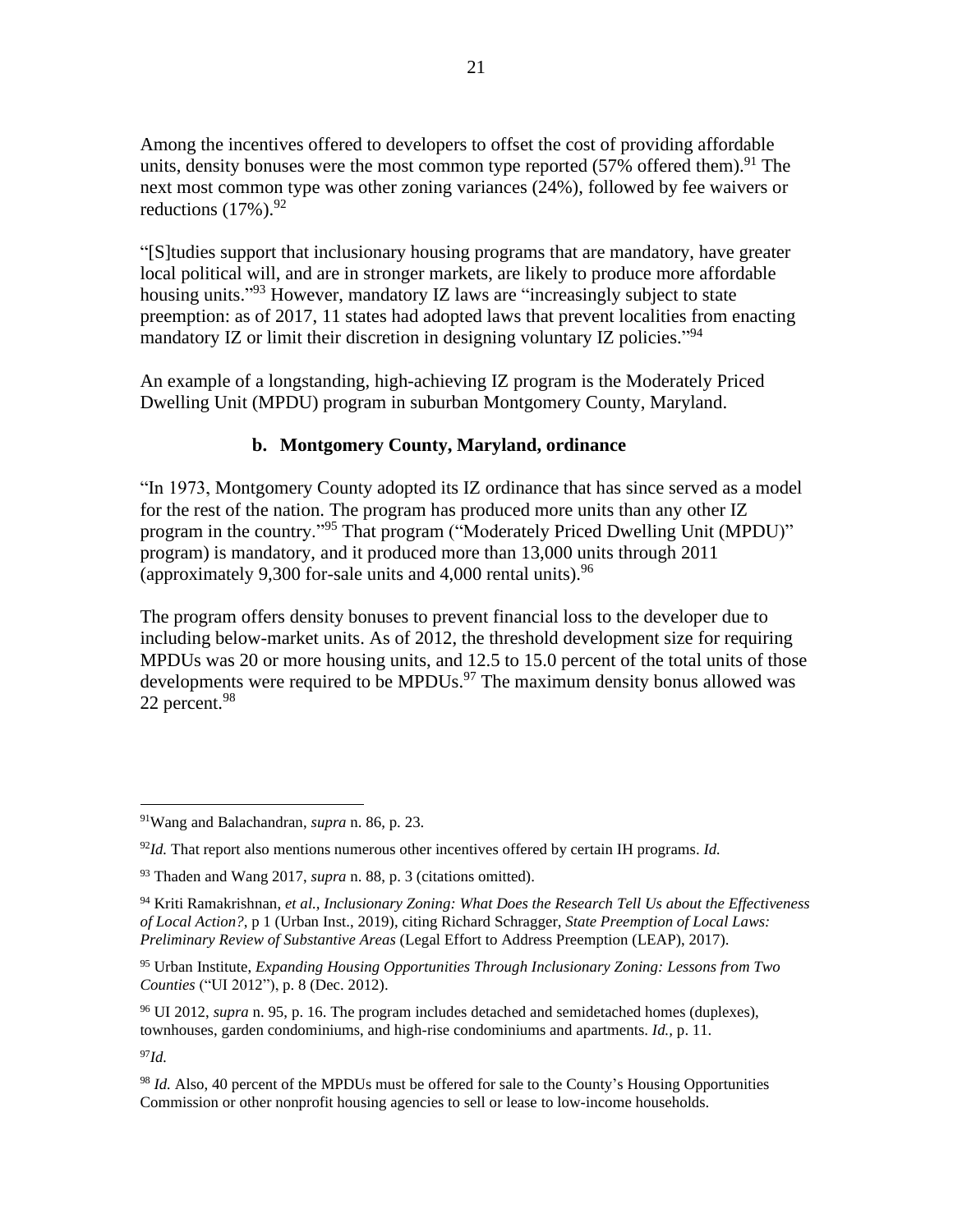Notwithstanding the contributions of the MPDU program, however, building permits and construction in the county have not kept up with the demand.<sup>99</sup> That shortfall was attributed in part to strong "regulatory constraints on housing supply, including limitations on the supply of land, lengthy and complicated approval processes, and lowdensity zoning."<sup>100</sup>

#### **c. Challenges for IH programs**

Despite their successes, IH programs have resulted in relatively modest amounts of new housing across the nation, including in gentrifying markets. A 2017 analysis found that the most widely used IH policies, local inclusionary zoning programs and statewide "fair share" laws "have produced relatively small numbers of affordable units and are therefore unlikely to substantially mitigate the effects of rising housing costs."<sup>101</sup> "More effective policies to develop and preserve affordable housing, particularly in high-opportunity neighborhoods, will require increased public and private funding and political support."<sup>102</sup>

Furthermore, unless the developer's economic losses in producing below-market units are fully offset by density bonuses and/or other incentives, the developer will have a financial incentive to produce *fewer* housing units—both market-rate and below-market.<sup>103</sup> (Also, as mentioned (*supra* n. 90), an early mandatory IH program was ruled unconstitutional because it did not provide just compensation (such as density bonuses) to developers, in return for the requirement to build IH units.) And IH programs face the same challenges discussed above (pp. 16-19), as to long-term affordability and COVID-19-era issues.

Notwithstanding the limitations of local and state IH and affordable housing programs, however, they can be one part of the solution, and they can take advantage of federal funding sources such as LIHTC. The prospect of obtaining an inclusionary, affordable unit in new housing in their gentrifying neighborhood predictably will make residents who are at risk of displacement less inclined to oppose needed additions to the housing supply in the area.

<sup>99</sup> UI 2012, *supra* n. 95, p. 8.

<sup>&</sup>lt;sup>100</sup> *Id.* (citations omitted). For example: "In 1980, the county introduced its Agricultural Reserve policy to protect more than 93,000 acres of agricultural land and open space from development. The Montgomery County Planning Department reported that by 2003 the county was close to built out capacity." *Id.* "In addition to zoning constraints, the county also has an adequate public facilities ordinance that, through development moratoria, further constrains housing development." *Id.* (citations omitted).

<sup>101</sup> Lance Freeman and Jenny Schuetz, *Producing Affordable Housing in Rising Markets: What Works?,* 19 Cityscape 217 (2017). *See also, e.g.,* Ramakrishnan, *et al.,, supra* n. 94, p. 3 ("Estimates of the number of affordable units created nationwide through IZ . . . represent the total number of units created over decades, since the earliest programs in the mid-1970s, and the number of units varies significantly across regions and jurisdictions.")

<sup>103</sup> *See, e.g.,* WILLIAM A. FISCHEL, ZONING RULES! THE ECONOMICS OF LAND USE REGULATION*,* pp. 280- 281 (2015).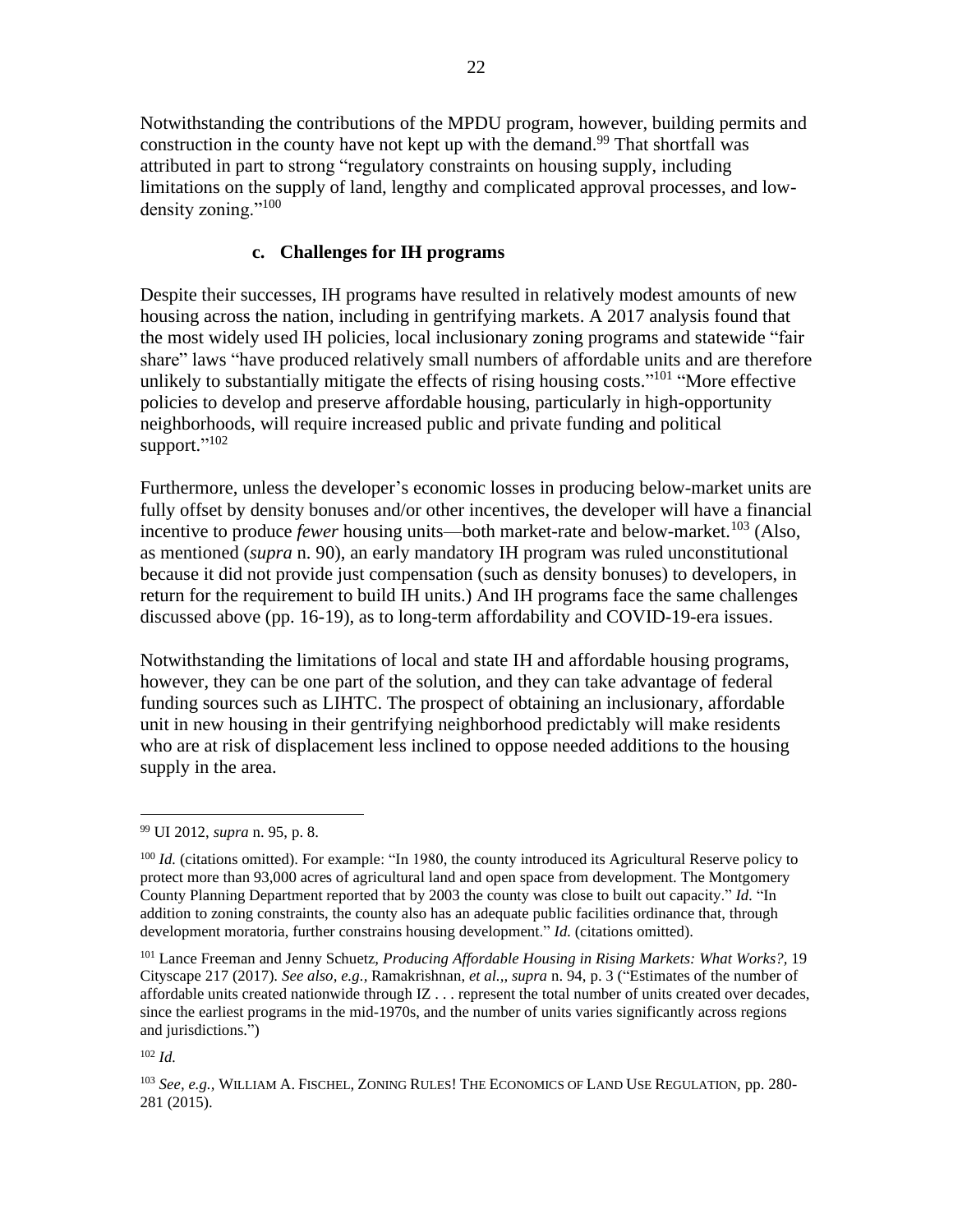#### **3. Approaches to permanent affordability**

As summarized above (pp. 3-6), America shows no sign of reversing its ever-increasing housing affordability problems. To change that trajectory, it seems important to increase the number of permanently affordable housing units. A key to permanent affordability is to take the frequent hyper-inflation in urban land prices out of the equation.

#### **a. Controlling land costs**

For decades, the cost of residential land generally has been the most inflationary part of rising home prices.

- A study of residential home, construction and land values for 46 large U.S. metropolitan areas from 1984 to 2004 found that, by the end of that period, on average, "the value of residential land accounted for about 50 percent of the total market value of housing, up from 32 percent in 1984."<sup>104</sup> Those land values rose substantially "over a much wider range of cities than is commonly believed."<sup>105</sup>
- More recently, between 2012 and 2017, "the value of land used for single-family housing in the United States rose almost four times faster than inflation." <sup>106</sup> The rise in land prices was "especially sharp in the core counties of metros with over a million residents, rising 72 percent to \$360,200 per acre in 2017 . . . . "<sup>107</sup>
- Between October 2018 and September 2019, the median price per acre of American land increased about 22 percent, from \$4,500 to \$5,500.<sup>108</sup> That increase was "primarily due to a greater price-per-acre of residential land with the

<sup>104</sup> Morris A. Davis & Michael G. Palumbo, *The Price of Residential Land in Large U.S. Cities,* p. 1 (May 2006) ("Davis & Palumbo"), posted at:

[https://www.federalreserve.gov/pubs/feds/2006/200625/200625pap.pdf.](https://www.federalreserve.gov/pubs/feds/2006/200625/200625pap.pdf)

 $105$  *Id.* 

<sup>106</sup> Alexander Hermann, *Increasing Land Prices Make Housing Less Affordable*, Harv. JCHS Blog, July 22, 2019, posted at:<https://www.jchs.harvard.edu/blog/increasing-land-prices-make-housing-less-affordable> (citing SONH 2019 (see pp. 8-10 & Fig. 8)). We have not found a direct source for residential land price changes between 2005 and 2012. However, overall home prices posted only a small increase, on net, from 2005-2007, and then those prices declined almost 22% between 2008 and the end of 2011. *S&P/Case-Shiller U.S. National Home Price Index (CSUSHPINSA),* posted at: [https://fred.stlouisfed.org/series/CSUSHPINSA.](https://fred.stlouisfed.org/series/CSUSHPINSA)

<sup>&</sup>lt;sup>107</sup> Hermann, *supra* n. 106. "[P]rices in the suburban counties of these large metros increased by 37 percent, rising to \$257,700 on average." between 3012 and 2017. *Id.* 

<sup>108</sup> Anthony SanFilippo, *The Value of Land is Increasing*, National Association of Realtors (February 2020), posted at: [https://homeownershipmatters.realtor/issues/the-value-of-land-is](https://homeownershipmatters.realtor/issues/the-value-of-land-is-increasing/#:~:text=According%20to%20data%20from%20the,of%20land%20increased%20by%20%241%2C000)[increasing/#:~:text=According%20to%20data%20from%20the,of%20land%20increased%20by%20%241](https://homeownershipmatters.realtor/issues/the-value-of-land-is-increasing/#:~:text=According%20to%20data%20from%20the,of%20land%20increased%20by%20%241%2C000) [%2C000.](https://homeownershipmatters.realtor/issues/the-value-of-land-is-increasing/#:~:text=According%20to%20data%20from%20the,of%20land%20increased%20by%20%241%2C000)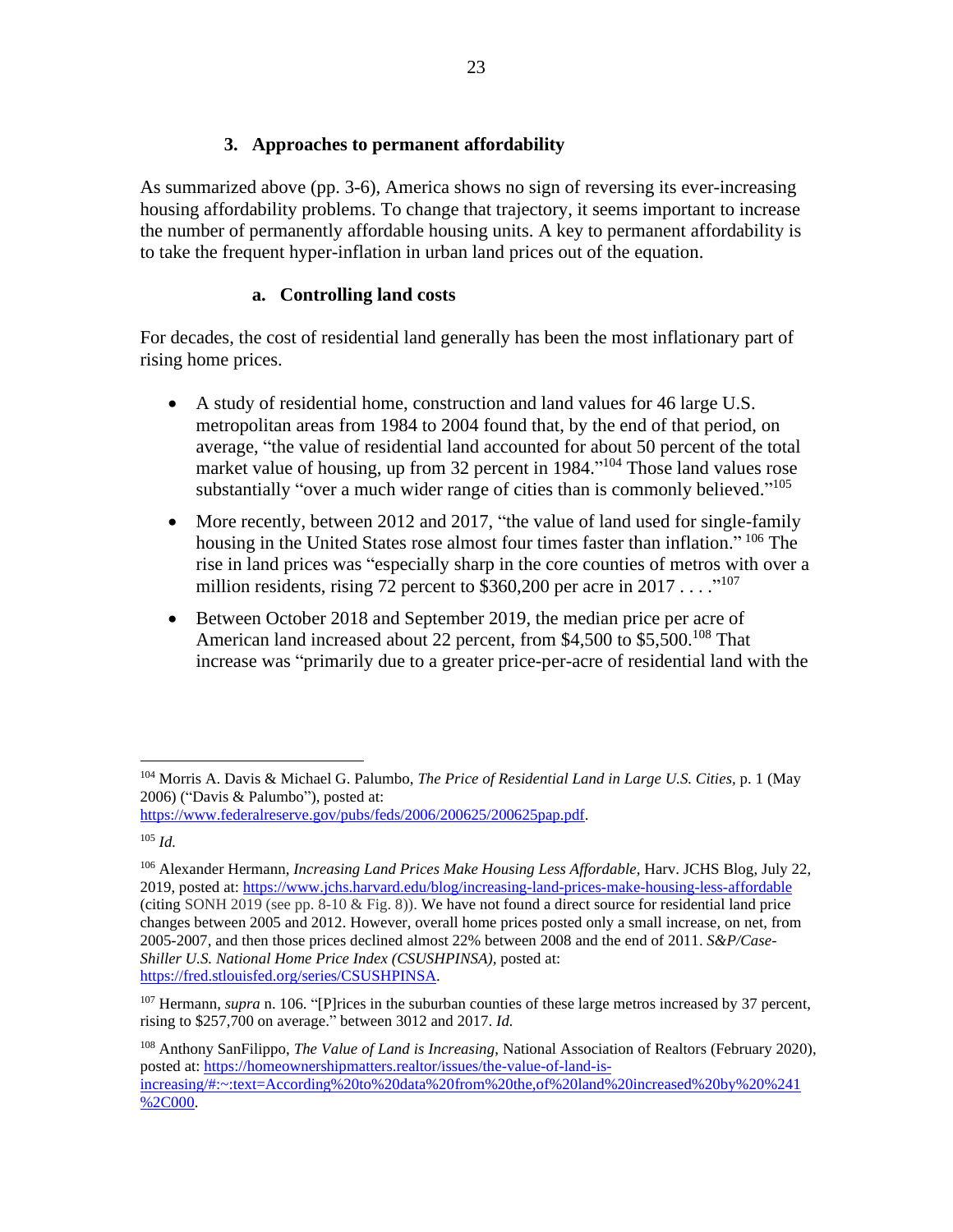demand for land to build affordable housing continuing to grow stronger and stronger."<sup>109</sup>

- Even in tumultuous 2020, according to the National Association of Realtors (NAR), residential land sales posted a strong price increase (an average of  $6.8\%$ ).<sup>110</sup> By contrast, commercial real estate prices fell 6% that year, according to the Green Street Commercial Price Index of appraisals of properties held by Real Estate Investment Trusts (REITs).<sup>111</sup>
- For 2021, the biggest increases in land prices are expected once again to be for residential land  $(5.9\%)$ .<sup>112</sup> "Sixty-one percent of respondents reported that land zoning ordinances have become more difficult in the past five years" for housing developers.<sup>113</sup>

"[F]inding ways to slow the rise in land prices will be an important part of any effort to address the continued challenge of making housing affordable for more people."<sup>114</sup> LIHTC and inclusionary housing (IH) programs can neutralize the inflationary effects of land prices for decades, on the units created under them. However, relatively few of those units offer *permanent* affordability. Below, we discuss several other programs that can create permanently affordable housing units.

## **b. American public housing**

One way to take land prices out of the equation is for the government to house lowincome people in large, publicly-owned residential buildings, providing the needed subsidies to make them affordable to the residents. As of 2016, there were 1,067,387 such public housing units in 6,923 properties across the United States, housing a total of 2,156,625 low-income people. $115$ 

However, America's public housing system has become quite controversial.<sup>116</sup> Among the major criticisms:

<sup>112</sup> *Id.*, p. 7.

<sup>113</sup> *Id.*, p. 7.

<sup>109</sup> *Id.*.

<sup>110</sup> *2020 Land Market Survey*, p. 5, REALTORS® LAND INSTITUTE (April 20, 2021). That survey was based on 314 respondents who reported a land sale in the 2020 commercial real estate quarterly surveys. *Id.,* p. 4.

<sup>111</sup> *Id.*

<sup>114</sup> Hermann, *supra* n. 106.

<sup>115</sup> Benny Docter and Martha Galvez, *The Future of Public Housing Fact Sheet*, p. 1 (Urban Inst. 2019), citing HUD, *Picture of Subsidized Households*, dataset (2016), posted at: [https://www.huduser.gov/portal/datasets/assthsg.html.](https://www.huduser.gov/portal/datasets/assthsg.html)

<sup>116</sup> *See, e.g.,* Jeff Andrews, *Affordable housing is in crisis. Is public housing the solution?*, Curbed, Jan. 13, 2020, posted at: [https://archive.curbed.com/2020/1/13/21026108/public-housing-faircloth-amendment](https://archive.curbed.com/2020/1/13/21026108/public-housing-faircloth-amendment-election-2020)[election-2020.](https://archive.curbed.com/2020/1/13/21026108/public-housing-faircloth-amendment-election-2020)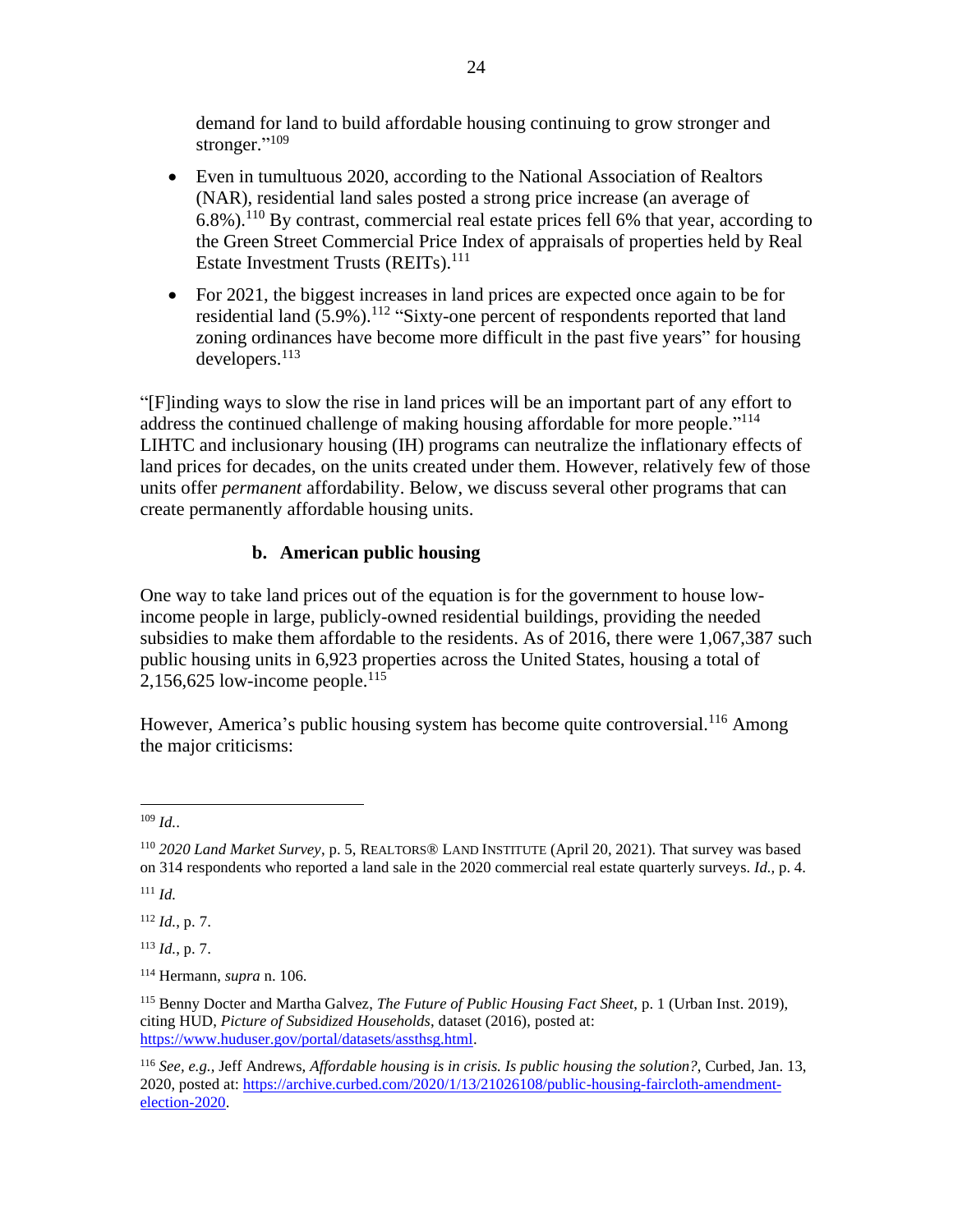- 1. It usually concentrates low-income people in areas with high poverty rates and a high proportion of minority households. <sup>117</sup> The average annual income of a household living in public housing at that time was \$14,444.<sup>118</sup>
- 2. It is not cost-effective. "HUD studies have concluded that it's cheaper to subsidize housing through [Housing Choice Vouchers (formerly Section 8 vouchers)] than it is to operate and maintain public housing units."<sup>119</sup>
- 3. It provides less mobility and choice to tenants as to where to live (although many landlords refuse to accept vouchers).<sup>120</sup>
- 4. Much of it is in disrepair. For decades, the federal government has not provided nearly enough funding to meet maintenance and repair needs.<sup>121</sup> Most of the public housing stock is more than 45 years old.  $^{122}$

In recent decades, there has been a gradual reduction in the number of people served by public housing.<sup>123</sup> In fact, the Faircloth Amendment prevents any net increase in the federally-supported public housing stock above the number of units permitted as of October 1, 1999.<sup>124</sup>

Given the major challenges facing the American public housing system, we will focus on certain other approaches that are getting increased attention.

<sup>&</sup>lt;sup>117</sup> In 2016, the average poverty rate for census tracts that include public housing units was 33 percent. On average, the households in those tracts were 61 percent nonwhite. Docter and Galvez, *supra* n. 115, p. 2, citing census tract data from U.S. Census Bureau, *American Community Survey* (2016): [https://www.census.gov/programs-surveys/acs.](https://www.census.gov/programs-surveys/acs)

<sup>118</sup> Docter and Galvez, *supra* n. 115, p. 2, citing statistics posted by HUD's, Public and Indian Housing Information Center, a[t https://www.hud.gov/program\\_offices/public\\_indian\\_housing/systems/pic/about.](https://www.hud.gov/program_offices/public_indian_housing/systems/pic/about) Some 91 percent of households that were living in public housing in 2016 had incomes below 50 percent of their area's median income (AMI), and 72 percent had incomes below 30 percent of AMI. *Id.* 

<sup>119</sup> Andrews, *supra* n. 116, citing HUD, *Issue Brief: Economic Cost Analysis of Different Forms of Assisted Housing* (2000), posted at: [https://www.huduser.gov/Publications/PDF/economic.pdf.](https://www.huduser.gov/Publications/PDF/economic.pdf)

 $120$  *Id.* 

<sup>&</sup>lt;sup>121</sup> Docter and Galvez, *supra* n. 115, p. 2. A 2010 HUD-sponsored assessment of the nation's public housing capital needs determined that approximately \$21 billion was needed for unmet maintenance and repairs. Also, as of 2016, roughly 9 percent of all public housing units (about 100,000 units) were in 100 or 500-year floodplains, which suggests that they are vulnerable to severe weather events. *Id.*

<sup>&</sup>lt;sup>122</sup> *Id.* (a little more than half of the nation's public housing units are in projects that finished their last construction before 1975).

<sup>&</sup>lt;sup>123</sup> *Id.* The Center on Budget and Policy Priorities estimates a total loss of more than 200,000 public housing units since the mid-1990s, excluding Rental Assistance Demonstration conversions. *Id.*

<sup>124</sup> HUD, *Guidance on Complying With the Maximum Number of Units Eligible for Operating Subsidy . . . (aka the Faircloth Limit),* posted at: [https://www.hud.gov/sites/documents/FRCLTH-LMT.PDF.](https://www.hud.gov/sites/documents/FRCLTH-LMT.PDF)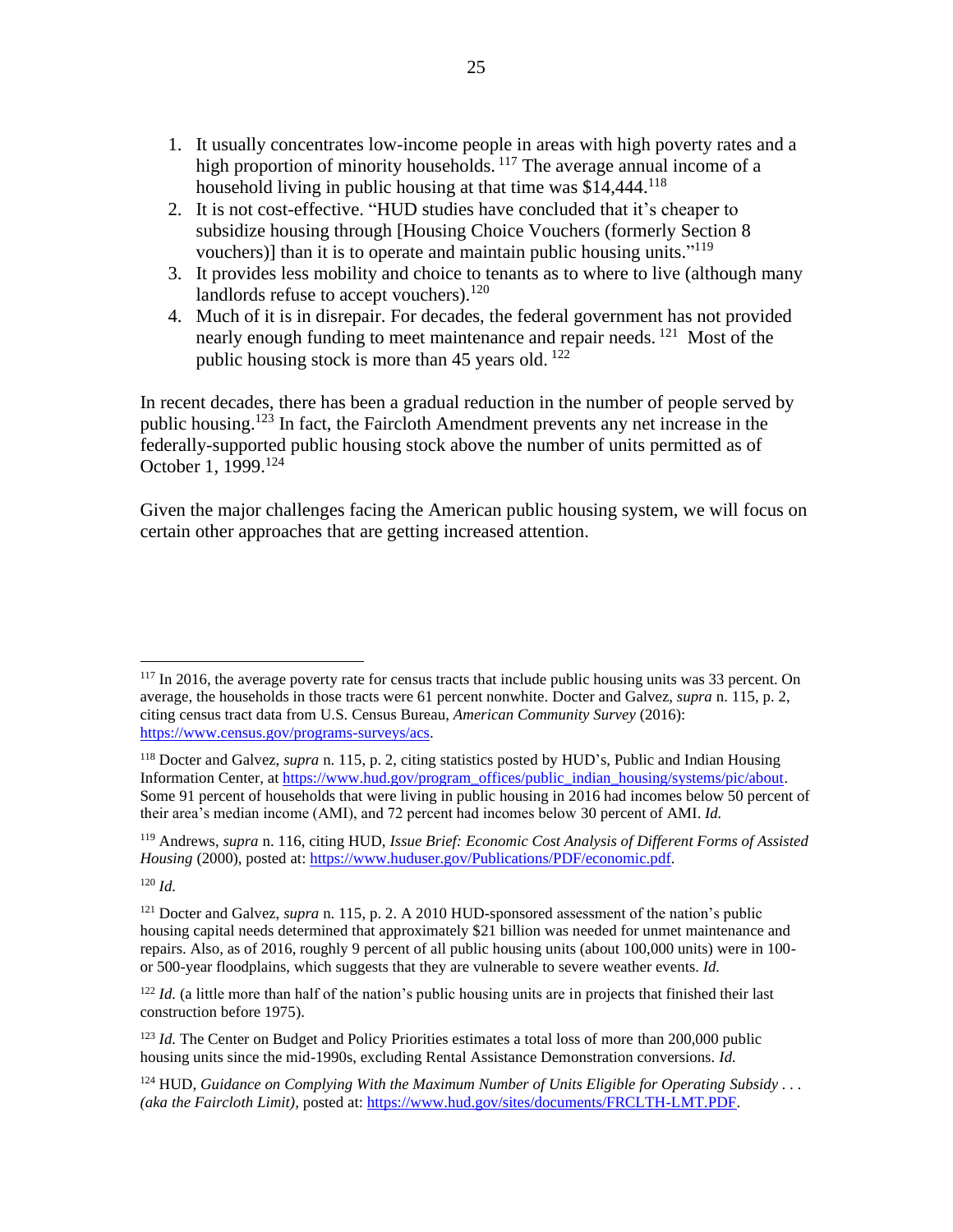#### **c. Limited-equity housing programs**

Under limited-equity housing programs such as community land trusts (CLTs), the land is owned by a nonprofit organization or government agency. The mercurial price of private-market residential land is taken out of the equation. Housing costs are set so as to be affordable to low- and moderate-income people.

Those who buy houses in limited-equity communities homes are buying only the house, not the land, so the price is lower, and they agree to sell at a price pegged to average median income.<sup>125</sup> Many of those programs contain rental units as well. As of 2016:

there are approximately 225 CLTs in 46 states and the District of Columbia. Of those, about 60 organizations are start-ups or have no housing units. Roughly 165 CLTs have homeownership units, totaling approximately 12,000 homes. Many CLTs also have affordable rental portfolios, estimated to include  $25,000$  rental units.<sup>126</sup>

CLT homeowners and renters are relatively immune from foreclosure and eviction resulting from economic downturns. For example, at the peak of the Great Recession, foreclosure rates for subprime loans were about 28 times higher than for CLTs. <sup>127</sup> Also at that time, conventional loans were eight times more likely to experience foreclosure than community land trust mortgages.<sup>128</sup> "That's even more impressive considering most people with [CLT] mortgages have lower incomes than other homeowners."<sup>129</sup>

CLTs, "along with inclusionary housing policies, can be a bulwark against gentrification as well. Research has shown they provide an outlet for affordable housing amid what are almost inevitably skyrocketing prices at transit-oriented development sites."<sup>130</sup> Other

[https://case.edu/socialwork/nimc/sites/case.edu.nimc/files/2019-](https://case.edu/socialwork/nimc/sites/case.edu.nimc/files/2019-10/Thaden.Pickett.%20Community%20Land%20Trusts%20Combining%20Scale%20and%20Community%20Control.%2010.24.19.pdf) [10/Thaden.Pickett.%20Community%20Land%20Trusts%20Combining%20Scale%20and%20Community](https://case.edu/socialwork/nimc/sites/case.edu.nimc/files/2019-10/Thaden.Pickett.%20Community%20Land%20Trusts%20Combining%20Scale%20and%20Community%20Control.%2010.24.19.pdf) [%20Control.%2010.24.19.pdf.](https://case.edu/socialwork/nimc/sites/case.edu.nimc/files/2019-10/Thaden.Pickett.%20Community%20Land%20Trusts%20Combining%20Scale%20and%20Community%20Control.%2010.24.19.pdf)

<sup>125</sup> *See, e.g.,* Greg Beato, *Coming Together to Make Homes More Affordable*, New York Times, Nov. 8, 2015, p. F6.

<sup>126</sup> Emily Thaden and Tony Pickett, *Community Land Trusts: Combining Scale and Community Control to Advance Mixed-Income Neighborhoods,* Fig. 1, p. 3 (2019), posted at:

<sup>&</sup>lt;sup>127</sup> Of subprime mortgages, 15.58% were in the foreclosure process in the fourth quarter of 2009, compared to 0.56% of CLT mortgages. Emily Thaden and Greg Rosenberg, *Outperforming the Market: Delinquency and Foreclosure Rates in Community Land Trusts*, p. 4 & Figure 1 (Lincoln Inst. of Land Policy, *Land Lines,* Oct. 2010).

<sup>128</sup> *Id.* 

<sup>129</sup> George W. McCarthy and Harold Simon, *Faith in land trusts,* Boston Globe, Nov. 13, 2014; posted at: [https://www.bostonglobe.com/opinion/2014/11/13/time-consider-middle-ground](https://www.bostonglobe.com/opinion/2014/11/13/time-consider-middle-ground-housing/6bxGXAk2UfCbZMXuFFUkmO/story.html)[housing/6bxGXAk2UfCbZMXuFFUkmO/story.html.](https://www.bostonglobe.com/opinion/2014/11/13/time-consider-middle-ground-housing/6bxGXAk2UfCbZMXuFFUkmO/story.html)

<sup>130</sup> *Id.*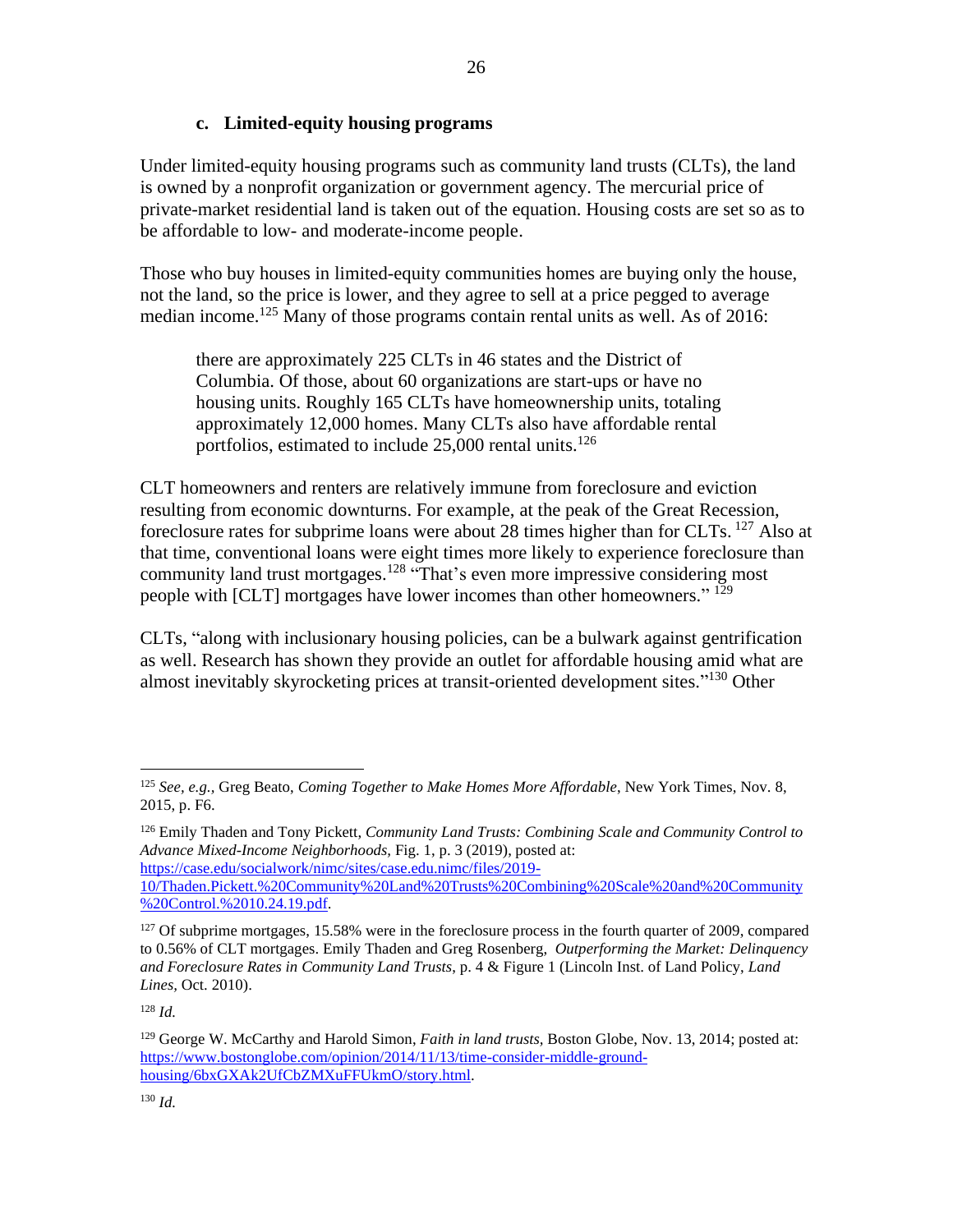community land ownership strategies that are quite similar to CLTs are limited-equity housing cooperatives and condominiums.<sup>131</sup>

#### **d. Social housing**

"Social housing" is a prominent form of housing in Europe and much of the rest of the world. It is rental housing, and it usually is owned by government agencies or by nonprofit organizations. <sup>132</sup> In some countries, however, for-profit owners may participate. They agree to limit their rents to low-income and other targeted groups, in return for government subsidies or other incentives.<sup>133</sup> Thus, fluctuations in the price of private land do not directly affect rents in social housing.

A 2015 study found that social housing made up over 20% of the overall housing stock in three of the 12 major European nations studied.<sup>134</sup> (The Netherlands led the way with 32%, and in Austria and Scotland the figure was  $24\%$ .)<sup>135</sup> That study found that in four other of the nations, social housing constituted a little under 20% of the housing stock (Denmark, Sweden, England and France).<sup>136</sup> The other five nations studied had less than 10% social housing (Ireland, the Czech Republic, Germany, Spain and Hungary). 137

A 2016 study found that the median, gross (pre-tax) rent<sup>138</sup> paid in the US during the Great Recession was 31.1%—higher than in Canada and any of the 10 Western European

 $133$  *Id.* 

<sup>135</sup>*Id.*, p. 3, Table 1.

<sup>136</sup>*Id.*, p. 3, Table 1.

<sup>138</sup> "Gross rent," for purposes of the study, includes "direct payments by tenants for utilities, services, repairs, taxes, and other items associated with the home." Carliner & Marya, *supra* n. 132, p. 17, note 5.

<sup>131</sup> *See, e.g.,* John E. Davis, ed., *The community land trust reader,* p. 36 (Lincoln Inst. of Land Policy, 2010). There also are mobile home parks that are co-ops, where the land is community-owned and managed. They are called resident-owned communities (ROCs), but they generally are in non-urbanized areas. *See, e.g.,* ROC-USA, *What Is A ROC? How Is It Different?*, posted at[: https://rocusa.org/whats-a](https://rocusa.org/whats-a-roc/what-is-a-roc-how-is-it-different/)[roc/what-is-a-roc-how-is-it-different/.](https://rocusa.org/whats-a-roc/what-is-a-roc-how-is-it-different/)

<sup>132</sup> *See, e.g.,* Michael Carliner & Ellen Marya, *Rental Housing: An International Comparison*, pp. 4-5, JOINT CTR. FOR HOUSING STUD. OF HARV. U. (2016) ("Carliner & Marya").

<sup>134</sup> Kathleen Scanlon, *et al., Social housing in Europe*, 17 European Policy Analysis, p. 4 (2015), posted at: [http://eprints.lse.ac.uk/62938/1/Fernandez\\_Social%20housing%20in%20Europe\\_2015.pdf.](http://eprints.lse.ac.uk/62938/1/Fernandez_Social%20housing%20in%20Europe_2015.pdf)

<sup>137</sup>*Id.*, p. 3, Table 1. Most of the dozen or so post-Communist, Eastern European countries also would fall into this category, based on the authors' observations, although those countries were not part of the study.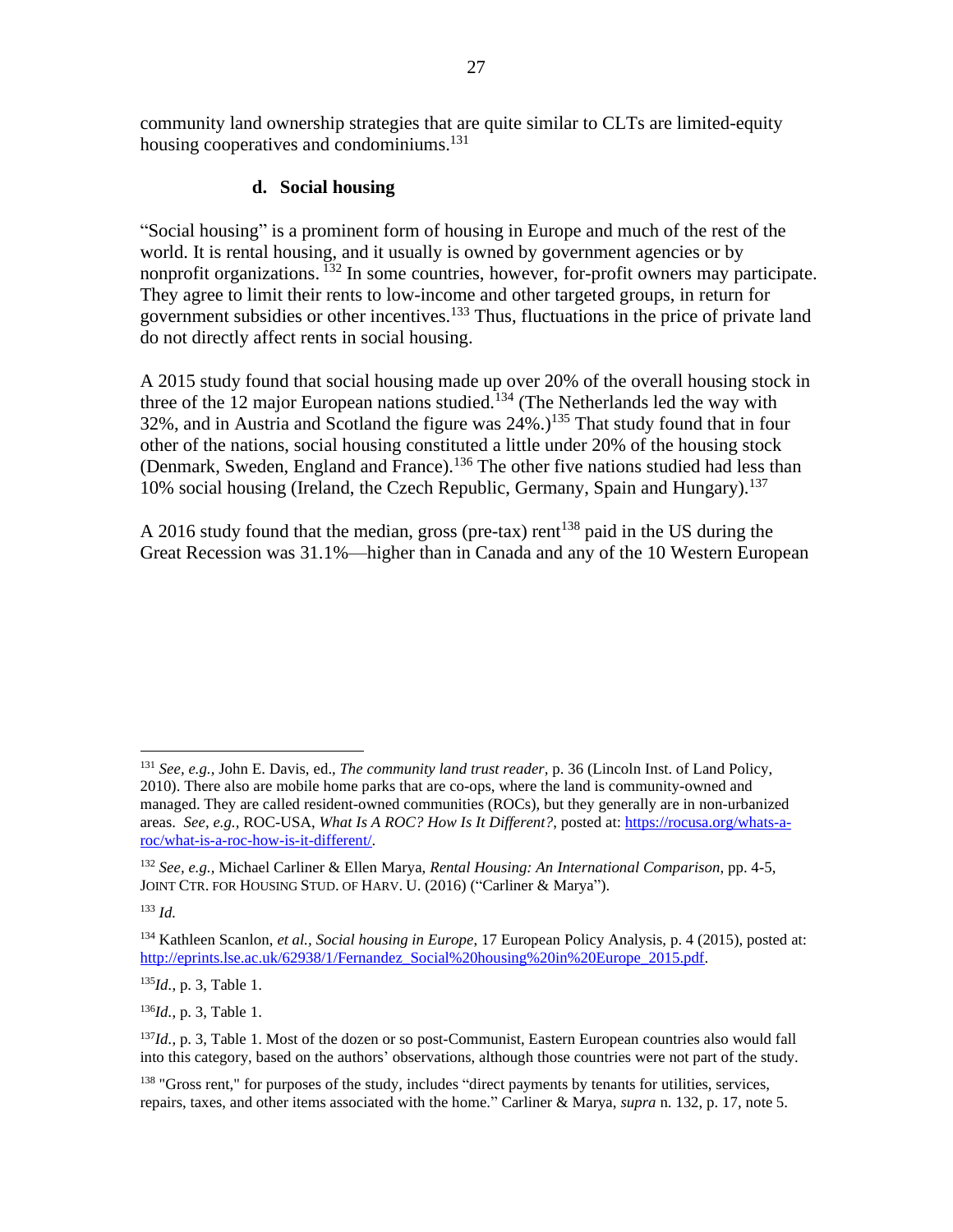nations in the study, except for Spain.<sup>139</sup> And overall economic inequality in the United States was found to be substantially greater than in any of those nations.<sup>140</sup>

Also, eviction rates in the United States were substantially higher than in any other of the 37 industrialized nations in the Organization for Economic Cooperation and Development (OECD), as of 2016.<sup>141</sup> In the United States, "about 6.1% of rental households faced eviction procedures in 2016."<sup>142</sup> By contrast:

many European countries recorded far fewer initiated eviction proceedings, ranging between 1 and 2% in Belgium (Flanders and Wallonia), France, Greece and England. . . . At the other end of the spectrum, rates of initiated eviction proceedings were below 1% in Finland, Poland, Spain and Sweden.<sup>143</sup>

#### **e. Challenges**

The daunting challenges of public housing in the United States have been mentioned above. As to CLTs, scaling up to meet the huge demand for permanent affordability, free of volatile land costs, will be a major challenge. Less than 40,000 CLT housing units apparently had been produced as of 2016.

A great deal of new, dedicated financial resources will be needed, from a combination of public and private sources, to scale up CLTs.<sup>144</sup> Also, the limited number of technical experts in that field remains a significant constraint. Those resources must be sufficient to ensure that nonprofit stewards are financially viable, fiscally responsible, and responsive to residents' needs. Programs such as CLTs depend on nonprofit managers working with

<sup>&</sup>lt;sup>139</sup> *Id.*, p. 17 & Figure 6. (Because only 2% of Spain's housing stock was social housing, and because of its abnormally high home-ownership rate (85%) Spain was an outlier in the study. The median gross rent for the UK and Belgium, however, were nearly as high as for the US.)

<sup>140</sup> *See, e.g., id.*, pp. 7, 12-13, Table 1 & Fig. 4 & 5 (for example median, gross income of U.S., households in the lowest income quintile was only 24.5% of the gross income of the households in the 50th percentile); and disposable income for the former group was only 26.8% of that for the latter group).

<sup>141</sup> Organisation for Economic Cooperation and Development (OECD), *HC3.3.1: Evictions*, p. 2 (Updated Sept. 10, 2020). The OECD consists of 37 industrialized nations, most of them in Europe, but including nations from North, Central and South America, Asia, the Southern Pacific, and the Middle East. *See, e.g.*, [https://www.oecd.org/about/.](https://www.oecd.org/about/)

<sup>&</sup>lt;sup>143</sup> *Id.* In addition: "The United States recorded the highest rate of eviction orders across the OECD, with 2.3% of all tenant households receiving such notices in 2016. . . . [W]ith the exception of Greece and Italy, with a rate of 1.2% and 1.4% respectively, no European country had an eviction order rate above 1% . . . ." *Id.*

<sup>144</sup> *See, e.g.,* Gabriella Velasco, *How Community Land Trusts Can Advance Racial and Economic Justice*, Urban Inst. (February 26, 2020) (interview of Tony Pickett, chief executive officer of the Grounded Solutions Network), posted at[: https://housingmatters.urban.org/articles/how-community-land-trusts-can](https://housingmatters.urban.org/articles/how-community-land-trusts-can-advance-racial-and-economic-justice)[advance-racial-and-economic-justice.](https://housingmatters.urban.org/articles/how-community-land-trusts-can-advance-racial-and-economic-justice)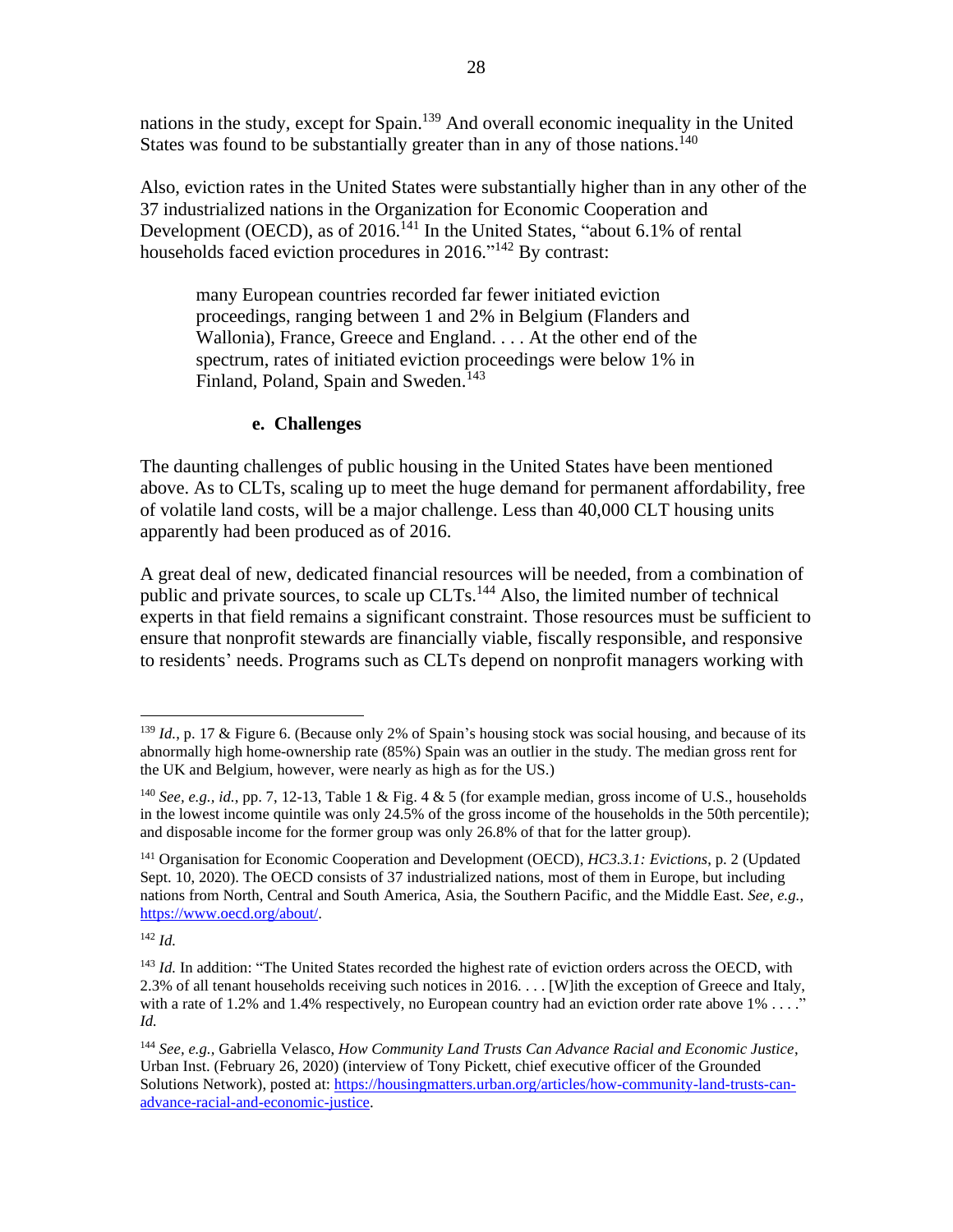residents to provide high-quality property management, promote sound maintenance and capital investment by residents, and maintain affordability.<sup>145</sup>

Among the challenges of adopting a social housing approach in the United States is the cost. European nations tend to spend a much greater portion of their gross domestic product (GDP) on housing assistance than the United States. "The cost of the voucher program in the US represented 0.1 percent of GDP in 2006, while the UK program absorbed 1.1 percent of GDP and the program in France cost 0.9 percent of GDP."<sup>146</sup> Europeans also tend to pay a much higher share of their incomes and wealth in taxes.

Programs for permanent affordability also face the same headwinds mentioned above (pp. 18-19), due to the COVID-19 emergency.

## **C. Community preferences (CPs)**

In order to prevent or minimize displacement of low- and moderate-income residents of a gentrifying, urban neighborhood, it seems crucial to give those residents who otherwise would be displaced the first opportunities to rent or purchase new, affordable units there. Those "community preferences" (CPs) also may be crucial to minimizing opposition to redevelopment in those neighborhoods.

A CP policy was approved by the U.S. Department of Housing and Urban Development (HUD) for San Francisco in 2016.<sup>147</sup> Numerous other major cities have CP programs. New York City has had such a program since the 1980's.<sup>148</sup> Austin, Atlanta, Milwaukee, Boston, and other city governments are creating and implementing anti-displacement plans and programs.<sup>149</sup>

Despite their importance, however, we believe that community preferences must be tied to an overall strategy well-calculated to affirmatively further fair housing, as well as housing stabilization and affordability. A CP policy cannot be merely a protectionist measure for current residents.

<sup>145</sup> *See, e.g.,* James M. Libby, Jr., *The Challenge of Perpetuity,* in John E. Davis, ed., *The Community Land Trust Reader,* pp. 552-561 (Lincoln Inst. of Land Policy, 2010).

<sup>146</sup> Carliner & Marya, *supra* n. 132. p. 26, citing Peter A. Kemp, *Housing Allowances in Comparative Perspective* (Bristol: The Policy Press, 2007).

<sup>147</sup> *See, e.g.,* Ericka Cruz Guevarra & Matt Beagle, *Federal Officials Approve Preferences at New Senior Housing Complex in S.F.,* KQED News, Sept. 22, 2016 (KQED, 9/22/16), posted at: [https://www.kqed.org/news/11098610/federal-officials-approve-preferences-at-new-senior-housing](https://www.kqed.org/news/11098610/federal-officials-approve-preferences-at-new-senior-housing-complex-in-s-f)[complex-in-s-f.](https://www.kqed.org/news/11098610/federal-officials-approve-preferences-at-new-senior-housing-complex-in-s-f)

<sup>148</sup> *COMMENT: Community Preference in New York City*, 47 Seton Hall L. Rev. 881, 884 (2017).

<sup>149</sup> Edward G. Goetz, *Criticisms About Community Preference Policies Are Misguided*, ShelterForce, November 14, 2019.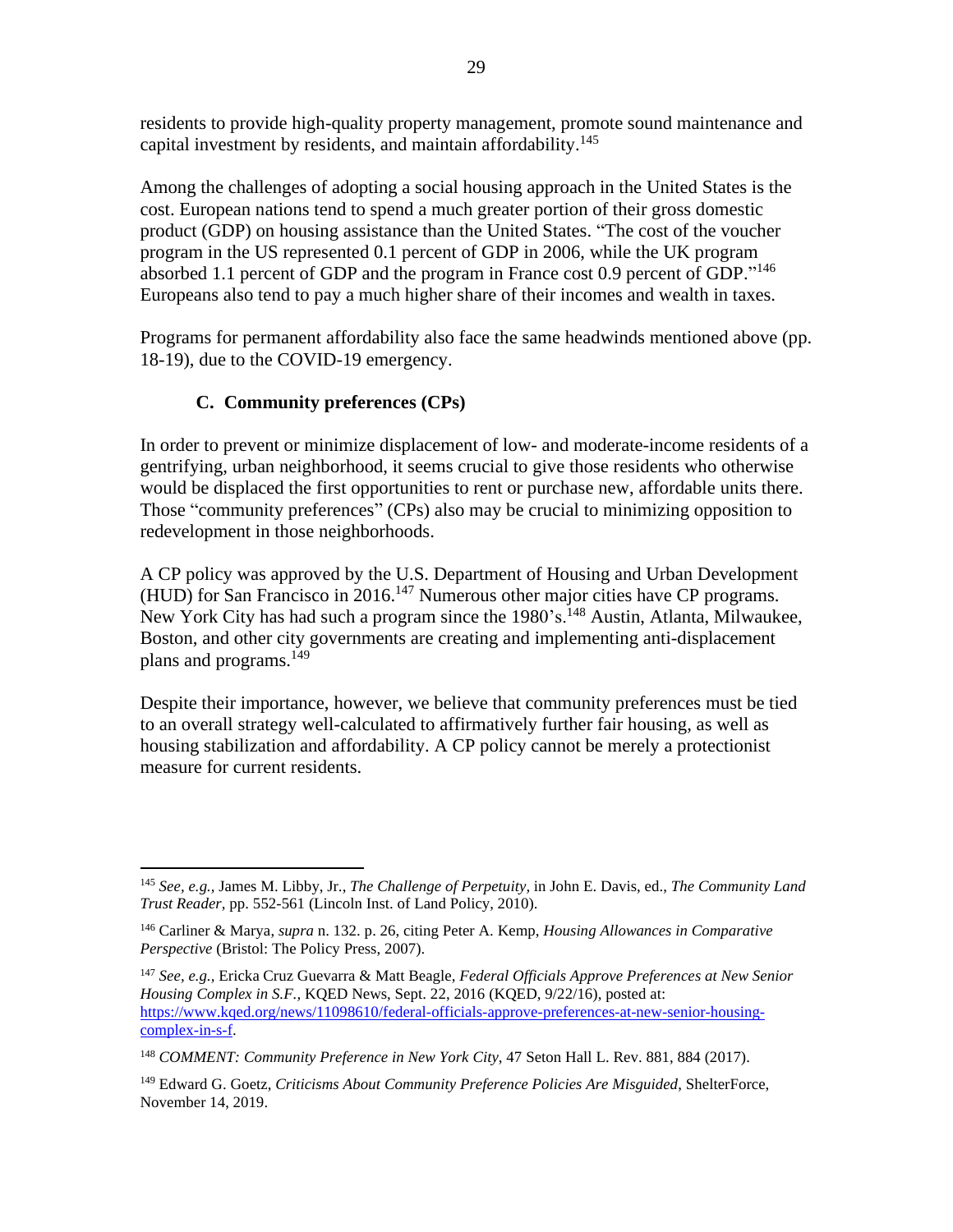#### **1. San Francisco program**

San Francisco's CP program contains several preferences for City-sponsored affordable housing generally, and others for specific affordable housing projects.<sup>150</sup> For Citysponsored affordable housing generally, the order of priority is:

- 1. *Certificate of Preference (COP)* program, for former San Francisco residents displaced in the 1960s and 70s, during the San Francisco Redevelopment Agency's federally-funded urban renewal program. The COP program applies to units in portions of the Western Addition and Hunters Point areas.
- 2. *Displaced Tenant Housing Preference Program (DTHP*), which applies to properties with 5 or more units in a Mayor's Office housing program. That preference may be used by (a) tenants evicted by Ellis Act [rights of owner in California to convert use of building] or owner move-in, and (b) tenants whose apartment was extensively damaged by fire. A total of "20% of available units can be set aside for applicants with DTHP."
- 3. *Neighborhood Resident Housing Preference (NRHP),* for San Francisco residents who currently live in the same Supervisor district as, or within a half-mile from, a new property funded by MOHCD, with 5 or more housing units. A total of "40% of available units can be set aside for applicants with NRHP."
- *4. Live or Work in San Francisco*, for persons not covered by another preference. <sup>151</sup>

For certain affordable housing projects, there are two other preferences:

- 1. *Former resident of the property* who was displaced due to its renovation.
- 2. *Rent Burdened / Assisted Housing Preference,* for some properties in the Bayview area. To be eligible: a tenant currently must be: (a) paying more than 50% of income toward housing costs, or (b) living in public housing or project-based Section 8 housing within San Francisco. All available units in those properties can be set aside for persons with those preferences.<sup>152</sup>

## **2. Debate over CP programs, generally**

CP programs have been subject to some controversy. Opponents argue that giving preferences to current residents of a neighborhood when new affordable housing units become available tends to perpetuate residential segregation, in violation of the federal

<sup>150</sup> *Lottery Preference Programs*, Mayor's Office of Housing and Community Development, City & County of San Francisco, posted at: <https://sfmohcd.org/lottery-preference-programs#NRHP> (accessed February 22, 2021).

<sup>151</sup> *Id.*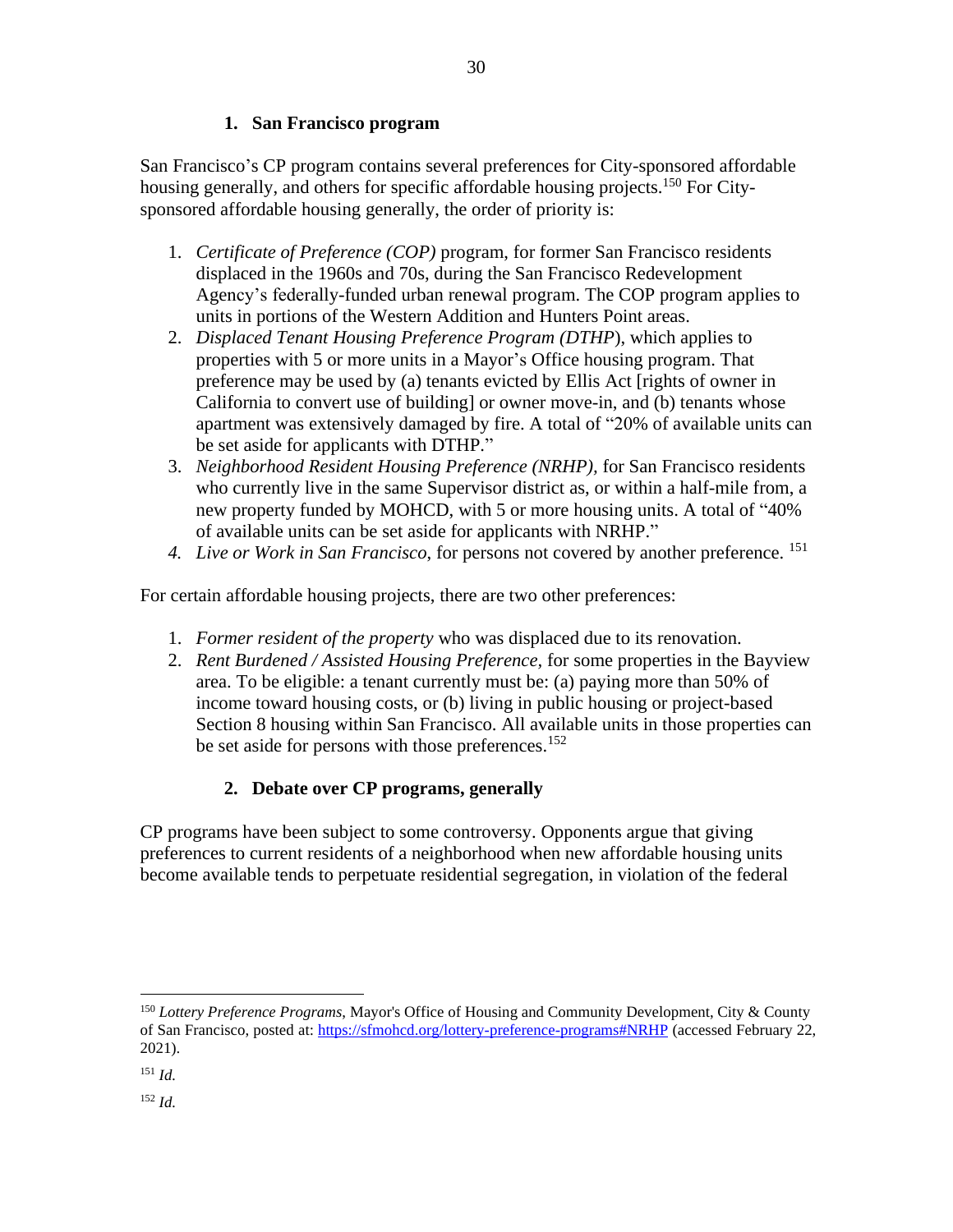Fair Housing Act (FHA). <sup>153</sup> New York City's CP policy is the subject of a longstanding, high-profile federal lawsuit on that subject.<sup>154</sup>

San Francisco's initial CP program was disapproved by HUD on similar grounds, before the plan was amended and gained HUD's approval. <sup>155</sup> Initially, the city's program would have given priority to low-income and minority residents of the particular neighborhood in which the new units were built, without regard to displacement risks. 156

HUD said it could not support such a neighborhood preference, because such a policy "could limit equal access to housing and perpetuate segregation."<sup>157</sup> The city then modified its provisions to prioritize low-income residents who live in city census tracts where there is a *high risk of displacement*.<sup>158</sup> Then, HUD approved the policy.<sup>159</sup>

Numerous studies show serious, adverse consequences to many Americans who are displaced through eviction. <sup>160</sup> In a high percentage of neighborhoods where there is an elevated risk of displacement, minority group members constitute a disproportionate share of the population.<sup>161</sup> Protecting residents of those neighborhoods seemingly will *avoid* adverse, disparate impacts on minority group members, rather than create them, in the usual situation.

<sup>156</sup> *Id.* 

<sup>153</sup> 42 U.S.C. §§ 3601-3619 (Apr. 11, 1968, as amended).

<sup>154</sup> *Noel, et al. v. City of New York*, No. 1:15−cv−05236−LTS−KHP (USDC, SDNY) (filed July 7, 2015).

<sup>155</sup> Guevarra & Beagle, *supra* n. 147. *See generally, e.g.,* Zachary Freund, *Note: Perpetuating Segregation or Turning Discrimination on its Head? Affordable Housing Residency Preferences as Antidisplacement Measures*, 118 Colum. L. Rev. 833, 849-852 (2018).

<sup>157</sup> *See, e.g.,* Emily Badger, *Why affordable housing in a black neighborhood may not help black residents,* Washington Post, August 19. 2016, posted at: [https://www.washingtonpost.com/news/wonk/wp/2016/08/19/why-affordable-housing-in-a-black](https://www.washingtonpost.com/news/wonk/wp/2016/08/19/why-affordable-housing-in-a-black-neighborhood-may-not-help-black-residents/)[neighborhood-may-not-help-black-residents/.](https://www.washingtonpost.com/news/wonk/wp/2016/08/19/why-affordable-housing-in-a-black-neighborhood-may-not-help-black-residents/)

<sup>158</sup> Guevarra & Beagle, *supra* n. 147. *See generally, e.g.,* Freund, *supra* n. 155 at 849-852.

<sup>160</sup> *See, e.g.,* Matthew Desmond and Rachel Tolbert Kimbro, *Eviction's Fallout: Housing, Hardship, and Health*, 94 Social Forces (1):295–324 (2015). Gracie Himmelstein and Matthew Desmond, *Association of Eviction With Adverse Birth Outcomes Among Women in Georgia, 2000 to 2016,* JAMA Pediatr. (2021), posted at: [https://jamanetwork.com/journals/jamapediatrics/fullarticle/2776776;](https://jamanetwork.com/journals/jamapediatrics/fullarticle/2776776) Alexander C. Tsai, *Home Foreclosure, Health, and Mental Health: A Systematic Review of Individual, Aggregate, and Contextual Associations*, PLoS ONE 10(4): e0123182. doi:10.1371/journal (2015).

<sup>161</sup> *See, e.g.,* Emily Badger, *Why affordable housing in a black neighborhood may not help black residents,*  Washington Post, August 19. 2016 (discussing long-term, low-income residents in urban neighborhoods that are "growing whiter, more affluent and more expensive," a pattern increasingly apparent in coastal cities like Los Angeles, San Francisco, New York and Washington); posted at:

[https://www.washingtonpost.com/news/wonk/wp/2016/08/19/why-affordable-housing-in-a-black](https://www.washingtonpost.com/news/wonk/wp/2016/08/19/why-affordable-housing-in-a-black-neighborhood-may-not-help-black-residents/)[neighborhood-may-not-help-black-residents/.](https://www.washingtonpost.com/news/wonk/wp/2016/08/19/why-affordable-housing-in-a-black-neighborhood-may-not-help-black-residents/)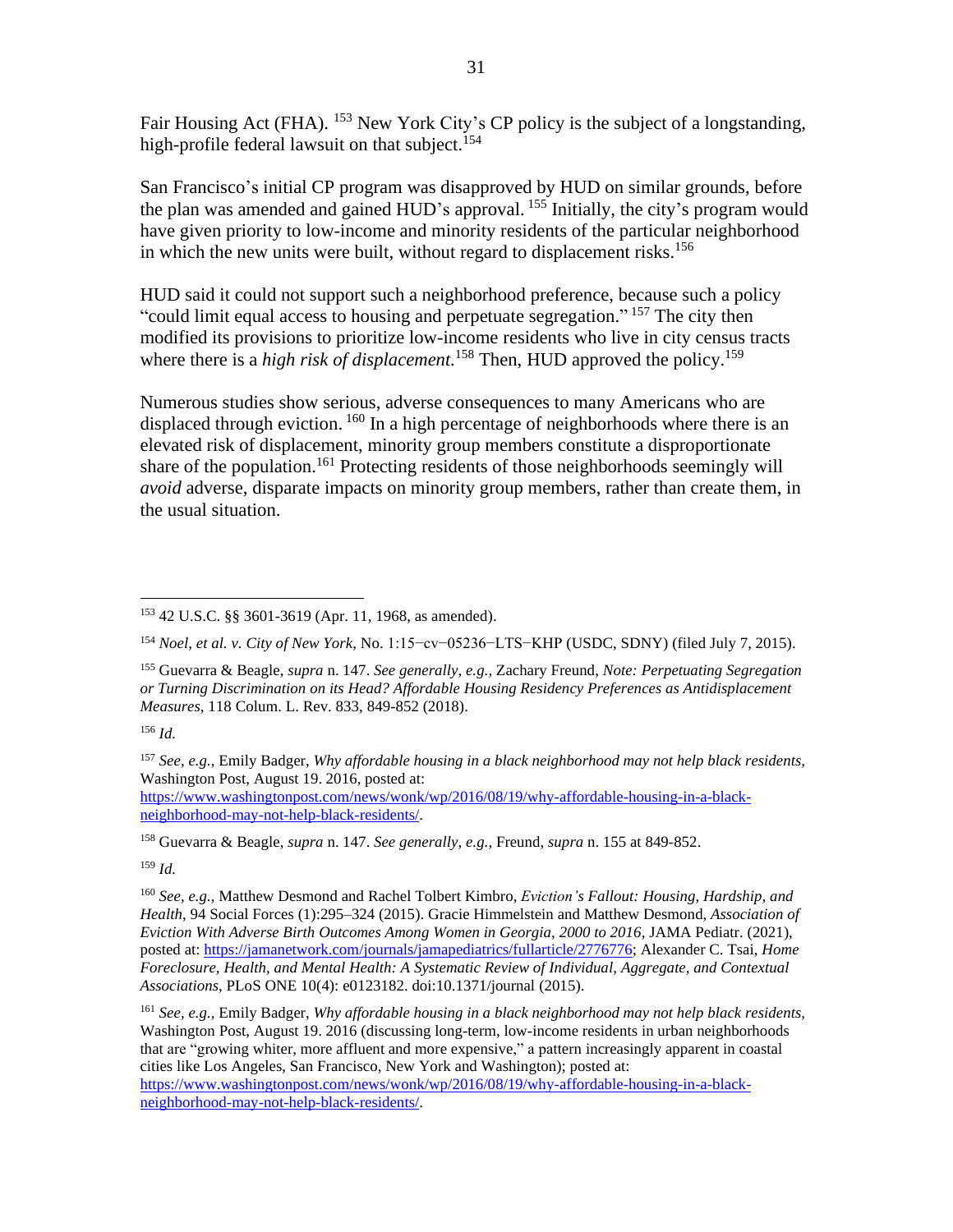Failure to protect current residents from displacement also predictably will aggravate neighborhood opposition to allowing new development in the neighborhood, including mixed-income housing. As discussed above, local opposition is the chief reason for the steadily worsening shortage of housing supply, compared to demand, in America including in most of its cities.

So, it appears that the absence of strong anti-displacement policies in gentrifying, urban neighborhoods likely will perpetuate housing segregation, compared to the presence of strong anti-displacement measures, such as a reasonable CP policy. However, to be acceptable in our view, a CP policy must be an effective part of a strategy that is reasonably calculated and implemented to achieve—to the maximum extent possible, and without unnecessary delay:

- adequate, stable housing opportunities for all residents of the jurisdiction at a cost affordable to them, and
- non-discrimination in housing throughout the jurisdiction.

In our view, a CP policy cannot be merely a protectionist measure for current residents.<sup>162</sup>

## **3. Furman Center CP debate (2015)**

An example of the debate among fair housing experts about the merits and legality of CP programs is the discussion conducted by the Furman Center in 2015, and posted on its website.<sup>163</sup> One of the participants—Prof. Robert G. Schwemm, author of the nation's leading treatise on housing discrimination law—pointed out that: "Local preferences imposed by predominantly white communities in racially diverse areas may reflect

<sup>&</sup>lt;sup>162</sup> New York City's aggressive plan to increase its supply of below-market-rate housing (the "Housing New York" plan), which includes strong CPs, has been criticized for having disparate impacts on minority group members. See, e.g., Pablo E. Zevallos, *"A Statement About Who Deserves to Live Here": The Fair Housing Act Implications of Housing New York*, 52 Colum. J. L. & Soc. Probs. 599 (2019).

Mr. Zevallos specifically criticized the eligibility of relatively high-income people for the plan's benefits, and the predominantly small unit sizes the plan calls for. Both of those policies skew the plan's benefits against Black and Latino city residents, in Mr. Zevallos' view. And because half of the new, affordable units are reserved for applicants from that general neighborhood ("community district"), those CPs compound the disparate impacts.

A housing plan that has an unjustified, disparate impact on minority group members protected by the Fair Housing Act violates that statute. *Texas Dept. of Housing and Community Affairs v. Inclusive Communities Project, Inc.*, 576 U.S. 519 (2015). However, a CP policy that does not create or compound such disparate impacts seemingly would not offend the statute. As discussed, we believe that a properly limited CP policy can be consistent with the Fair Housing Act and part of the solution in gentrifying, urban neighborhoods generally.

<sup>163</sup> *Discussion 17: Community Preferences and Fair Housing,* Furman Center, November 2015, posted at: [https://furmancenter.org/research/iri/discussions/community-preferences-and-fair-housing.](https://furmancenter.org/research/iri/discussions/community-preferences-and-fair-housing) The Furman Center, a joint center of New York University's School of Law and the Robert F. Wagner Graduate School of Public Service, conducts research on housing, neighborhoods, and urban policy.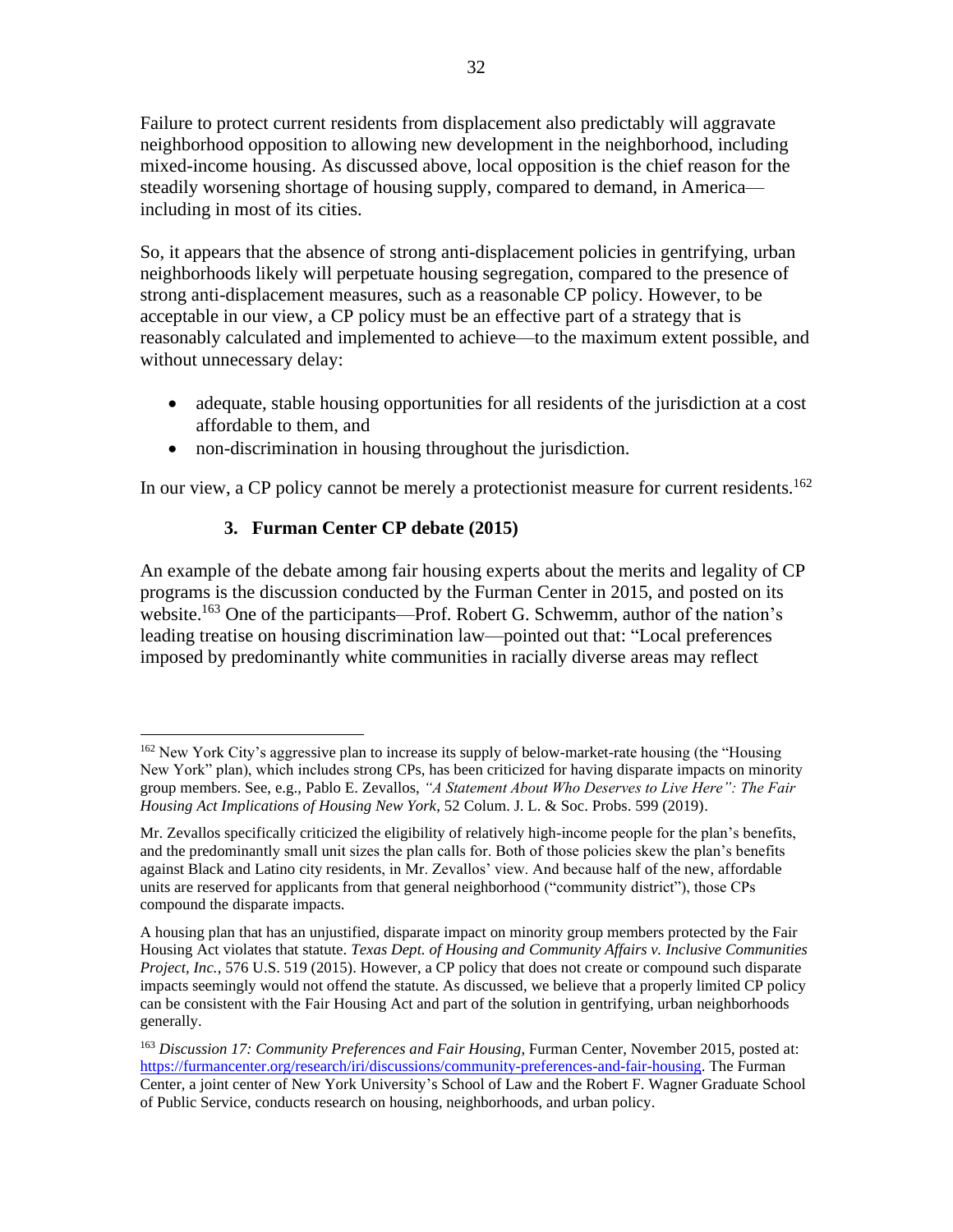intentional discrimination."<sup>164</sup> Even if they do not, he noted, such preferences are subject to FHA disparate-impact claims.

The disparate impact doctrine was endorsed by U.S. Supreme Court in 2015, in its *Inclusive Communities Project* decision. <sup>165</sup> *Inclusive Communities* holds that: (1) a policy that has a disparate impact (causes greater adverse effects) on the protected class than on others violates the FHA, unless (2) that policy is necessary to achieve a valid purpose, rather than an "artificial, arbitrary, and unnecessary barrier," and (3) that purpose could not be achieved by an alternative policy that has a less discriminatory effect.<sup>166</sup>

As to step one of the *Inclusive Communities* analysis, Prof. Schwemm quoted case law holding that "where a community has a smaller proportion of minority residents than does the larger geographical area from which it draws applicants, a selection process that favors its residents cannot but work a disparate impact on minorities." <sup>167</sup> However, here we are focusing on a different situation—gentrifying urban communities with a *higher* proportion of minority residents protected under the FHA than in the larger geographical area from which it draws applicants. In EHI's view, the principle Prof. Schwemm quoted does not govern the usual situation in low-income urban neighborhoods that are gentrifying.

Sam Tepperman-Gelfant, a senior staff attorney at Public Advocates Inc., a nonprofit law firm and advocacy organization, argued that a CP policy "could advance fair housing and community stabilization goals in gentrifying neighborhoods," whereas "a similar policy would perpetuate segregation and inequality in areas that are already wealthy and predominantly white. Our fair housing laws are flexible enough to embrace this reality  $\dots$ ."<sup>168</sup> In his view:

Gentrification and displacement is the new frontier of racial exclusion, and it is driving re-segregation of cities and regions. As opportunity increases in urban neighborhoods, people of color are generally forced out to lowopportunity suburbs and exurbs. For example, between 1990 and 2010, San Francisco and Oakland lost 35 percent of their African American

<sup>164</sup> Robert G. Schwemm *The Community Preference Policy: An Unnecessary Barrier to Minorities' Housing Rights*. Furman Center Discussion, November 2015, posted at: [https://furmancenter.org/research/iri/essay/the-community-preference-policy-an-unnecessary-barrier-to-](https://furmancenter.org/research/iri/essay/the-community-preference-policy-an-unnecessary-barrier-to-minorities-housin)

[minorities-housin;](https://furmancenter.org/research/iri/essay/the-community-preference-policy-an-unnecessary-barrier-to-minorities-housin) citing *United States v. Housing Auth. of Chickasaw*, 504 F. Supp. 716 (S.D. Ala. 1980).

<sup>165</sup> *See, e.g. Texas Dept. of Housing and Community Affairs v. Inclusive Communities Project, Inc*., 576 U.S. 519 (2015) ("*ICP*").

<sup>166</sup> *Id.,* 576 U.S. at 539-543.

<sup>167</sup> Schwemm, *supra* note 164, quoting *Langlois v. Abington Housing Authority*, 234 F. Supp.2d 33, 62 (D. Mass. 2002).

<sup>168</sup> Sam Tepperman-Gelfant, *Local Preferences Require Local Analysis,* Furman Center Discussion, November 2015, posted at: [https://furmancenter.org/research/iri/essay/local-preferences-require-local](https://furmancenter.org/research/iri/essay/local-preferences-require-local-analysis)[analysis.](https://furmancenter.org/research/iri/essay/local-preferences-require-local-analysis)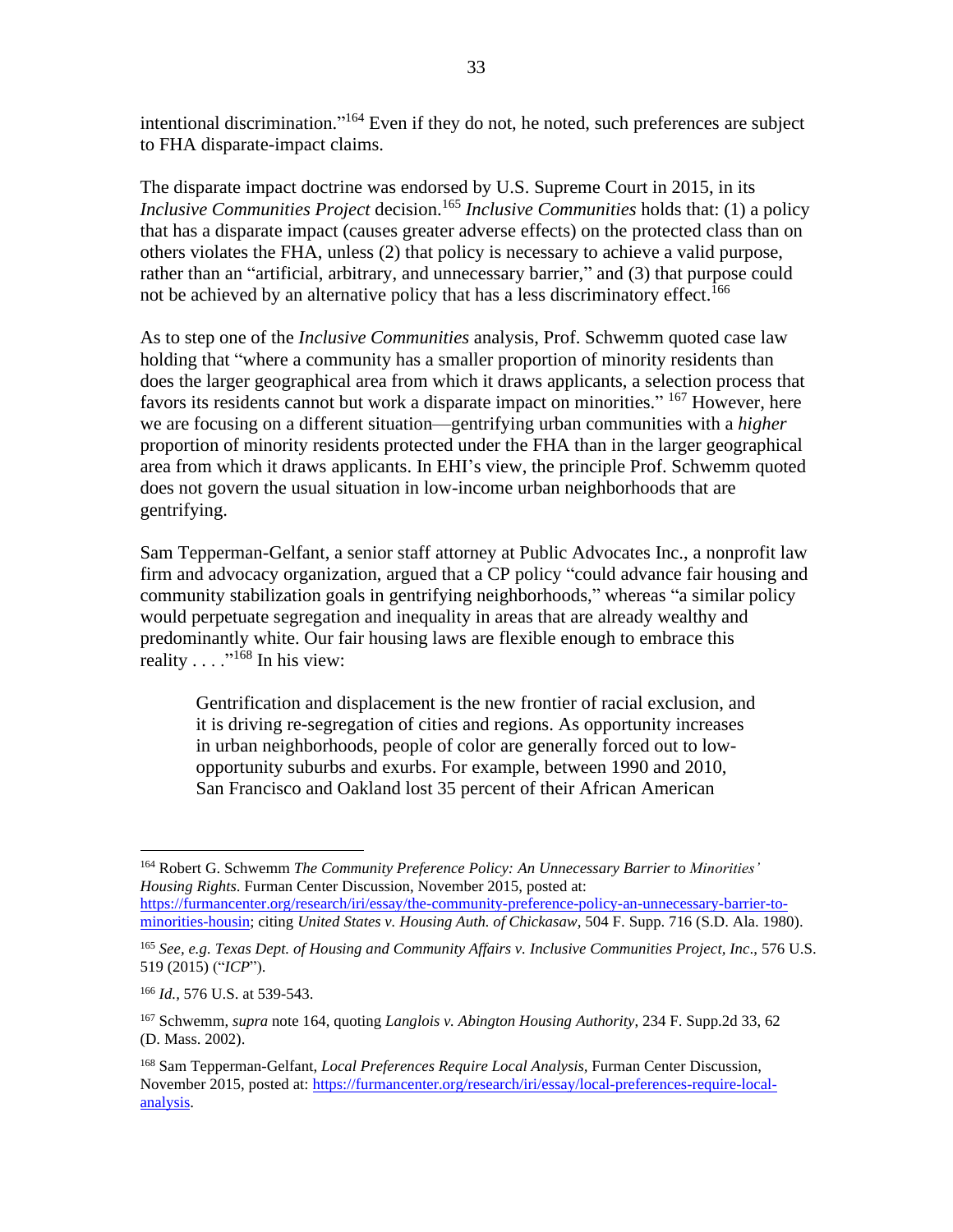residents – 84,000 people – while the overall population grew by 9 percent; and in Silicon Valley, African Americans declined by 46 percent while the region grew by 16 percent.<sup>169</sup>

Mr. Tepperman-Gelfant stated that displacement of that type is happening in cities across America.<sup>170</sup> EHI shares his view that a CP policy need not have a disparate, adverse impact on minority group members in gentrifying, urban neighborhoods that already have a large minority population.

Errol Louis, a New York City-based political commentator for CNN, argued in opposition to CPs that a "truly fair housing policy is one that allows all people access to all of our neighborhoods." <sup>171</sup> In EHI's view, a sensible CP policy actually *promotes* that goal by reducing local opposition to permitting needed, new housing in each neighborhood.

As to step two in the *Inclusive Communities* analysis, CP policies that attempt to prevent unnecessary evictions, foreclosures and resulting displacement of current, low- and moderate-income residents in gentrifying areas serve important public purposes. Housing is a basic human need, <sup>172</sup> and evictions often have serious, adverse consequences for lowincome people who suffer them.<sup>173</sup>

In our view, invalidating sensible CP programs in gentrifying, urban neighborhoods where there is a high risk of displacement would tend to stymie progress toward a sufficient supply of housing available to minority group members in integrated neighborhoods. Arguably, a CP policy that protects residents of a gentrifying, urban neighborhood from displacement can be wise policy—the opposite of the "artificial, arbitrary, and unnecessary barriers" to minorities' housing rights that the FHA condemns.

As to step three in the *Inclusive Communities* analysis, Prof. Schwemm suggested alternative policies that New York City might adopt to foster neighborhood stability, with less tendency to favor current residents. Examples include:

<sup>169</sup> *Id.*

<sup>170</sup> *See, e.g., id.* "While the influx of white professionals into neighborhoods of color might appear to be creating integrated neighborhoods, this is likely to be true only for a short period of time before the process culminates in wholesale displacement and re-segregation. In such cases, local housing preferences can help anchor communities of color which are at risk and promote stable integration over the long term." *Id.*

<sup>171</sup> Errol Louis, *Community Preferences Discriminate*, Furman Center Discussion, Nov. 2015, posted at: [https://furmancenter.org/research/iri/essay/community-preferences-discriminate.](https://furmancenter.org/research/iri/essay/community-preferences-discriminate)

<sup>172</sup> "Housing is a necessary of life." *Block v. Hirsh*, 256 U.S. 135, 156 (1921) (per Holmes, J.). The Fair Housing Act was not intended to deprive any American of proper housing.

<sup>173</sup> *See* sources discussed *supra,* nn. 160-161.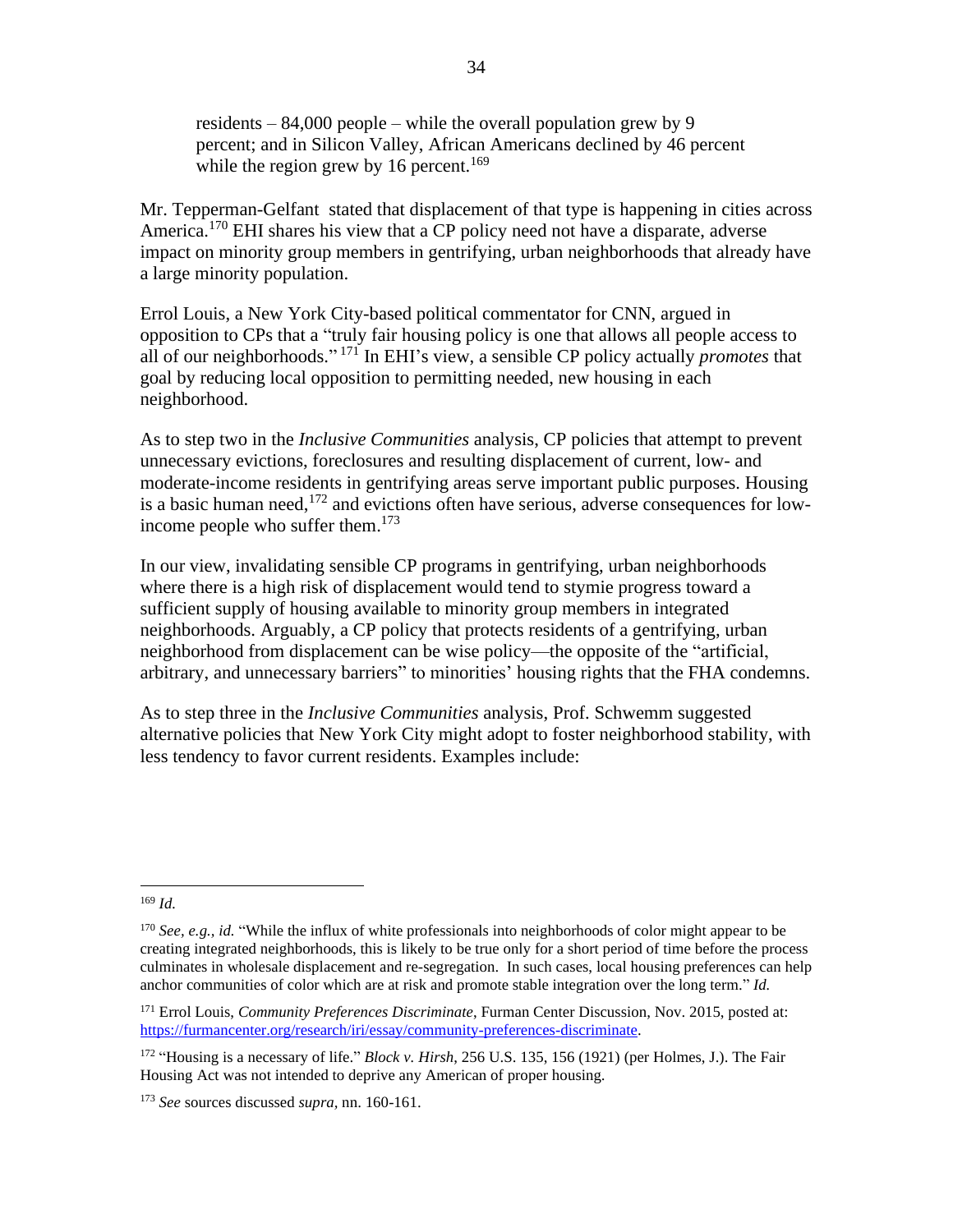- minimizing the portion of covered residents to 25% (New York City's current CP policy sets aside 50% of affordable housing units it finances for income-eligible residents of the local community district),<sup>174</sup>
- applying the policy differently in neighborhoods that have other stabilityenhancing factors in place,
- replacing a total preference for current residents by giving them a "plus" and allowing outsiders to compete with other "pluses" that demonstrate their commitment to the target neighborhood, and
- employing more effective strategies for integrating neighborhoods, and using model programs such as that in Oak Park, Illinois, as guides.

If a set-aside of 25% of new affordable units is sufficient (by itself, or in conjunction with other policies, such as those discussed by Prof. Schwemm) to resolve the displacement issues in a city, that should solve the problem. However, failure to provide sufficient antidisplacement set-asides to calm residents' understandable concerns seemingly will promote the *status quo* in city housing. That would mean a continued, high degree of *de facto* segregation of minority group members in housing, as well as continued deterioration of the housing supply affordable to low- and moderate-income minority group members.

## **D. Other approaches**

Among the other strategies that may be key to preventing displacement, and fears of it that increase resistance to new development in gentrifying neighborhoods, are:

- Enabling residents at risk of displacement to get legal advice as to their rights and options, from a well-qualified attorney; and
- Holding building owners and their agents fully accountable—including financially accountable—to tenants for violations of their housing rights.

The goal is to provide enough anti-displacement measures to meet the residents' needs as their neighborhood redevelops, and to create trust among the residents that their needs will be met.

## **CONCLUSIONS**

Increasing development restrictions in the nation's cities are thwarting production of housing that is needed to provide healthful, affordable homes for low- and moderateincome city residents, and to promote integrated neighborhoods. Those restrictions often flow from concerns of city dwellers about adverse effects on them of new development nearby. Low- and moderate-income city residents have particular concerns about being displaced due to gentrification related to new development.

<sup>174</sup> *See, e.g.* Rafael Cestero, *An Inclusionary Tool Created by Low-Income Communities for Low-Income Communities,* Furman Center Discussion, Nov. 2015, posted at:

[https://furmancenter.org/research/iri/essay/an-inclusionary-tool-created-by-low-income-communities-for](https://furmancenter.org/research/iri/essay/an-inclusionary-tool-created-by-low-income-communities-for-low-income-commu)[low-income-commu.](https://furmancenter.org/research/iri/essay/an-inclusionary-tool-created-by-low-income-communities-for-low-income-commu) Mr. Cestero, President and CEO of the Community Preservation Corporation (CPC), participated in the Furman Center debate.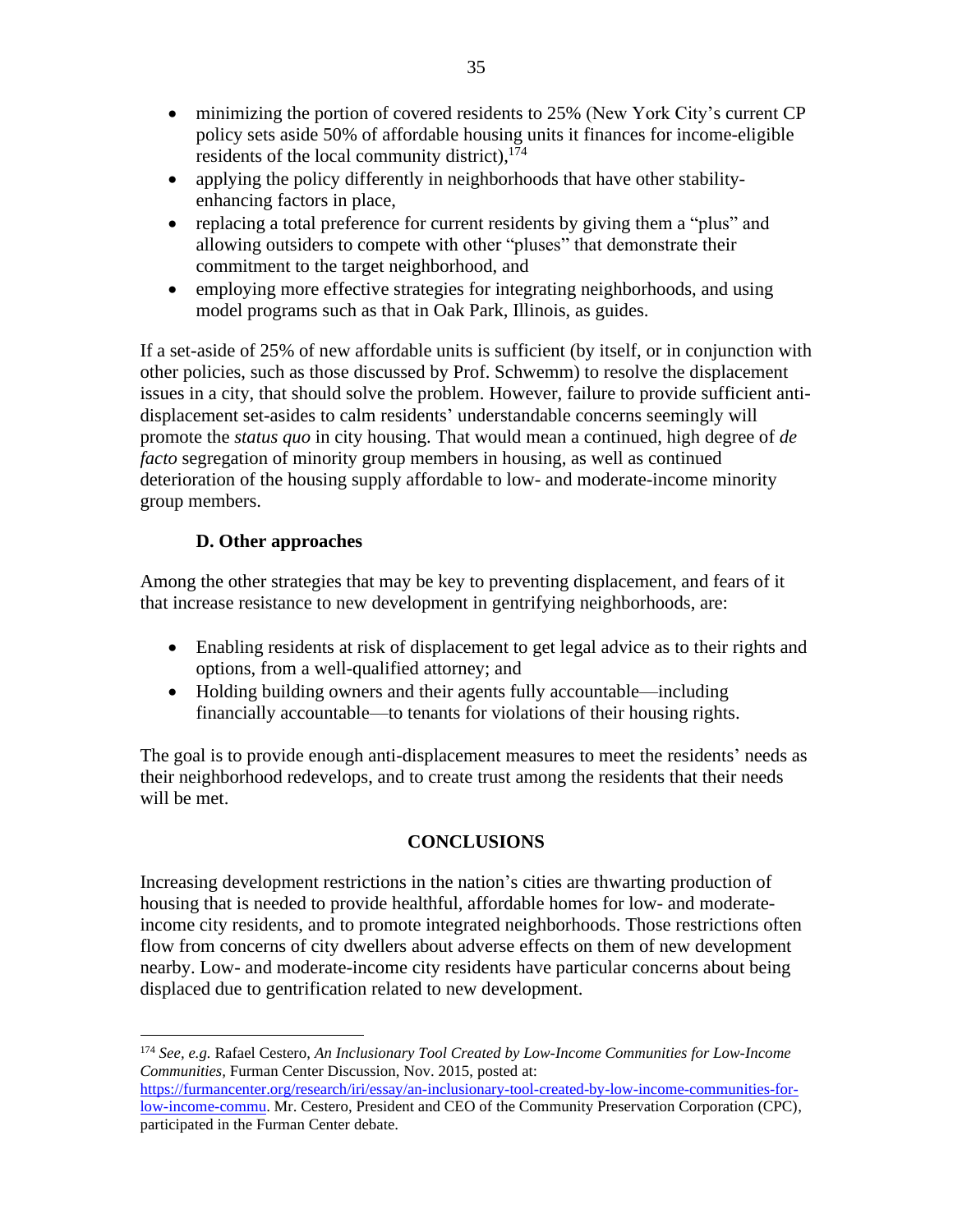More than 10 percent of residents in central cities live in a neighborhood that has experienced displacement. Although actual displacement seems to be far more common in certain economically thriving cities on the east coast and in California, it is a concern in many regions of the nation. Combined with fear and mistrust on the part of minority group members about White-dominated development processes, displacement concerns contribute to tremendous neighborhood resistance to the needed increases in urban housing.

We have analyzed several anti-displacement policies that can help overcome resistance by city dwellers to permitting needed, new housing in their neighborhoods. Those policies are: (1) rent stabilization; (2) programs that provide new housing units there that are affordable to low- and moderate-income residents; and (3) "community preference" (CP) policies.

We conclude that each of those policies can be quite helpful to low- and moderateincome people who are at risk of displacement (or who already have been displaced) from their gentrifying, urban neighborhoods. We also conclude that each of those policies can be quite helpful to stepping up production of needed, new housing in those neighborhoods.

• *Moderate rent stabilization measures* (a/k/a "anti-gouging" laws, or "secondgeneration" rent controls) can help prevent the neighborhood's gains due to gentrification becoming losses for the current renters. Those measures also can prevent needed, new housing being derailed by opposition from residents.

The evidence to date indicates that well-designed rent stabilization measures have not produced perceptible, adverse economic effects. However, rent stabilization measures are not authorized in most states. That situation ought to change, in order to protect renters and promote the necessary, urban housing growth.

- *Housing construction and preservation programs* to increase the amount of housing affordable to those at risk of displacement in their neighborhoods should be pursued vigorously by city governments. Examples of such programs are the federal Low-Income Housing Tax Credit (LIHTC) statute, state and local inclusionary housing (IH) programs, and community land trusts (CLTs). Programs such as those protect low- and moderate-income tenants and homeowners from hyper-inflation in private sector housing costs, such as the chronic, rapid increases in the cost of urban land.
- *"Community preference" (CP) policies* can give low- and moderate-income residents who otherwise would be displaced the first opportunity to rent or purchase units they can afford in new housing, as close as feasible to where they have been living. A CP policy should not be merely a protectionist measure for current residents. It should be part of an overall strategy that is reasonably calculated, and properly implemented, to achieve—to the maximum extent possible, and without unnecessary delay—